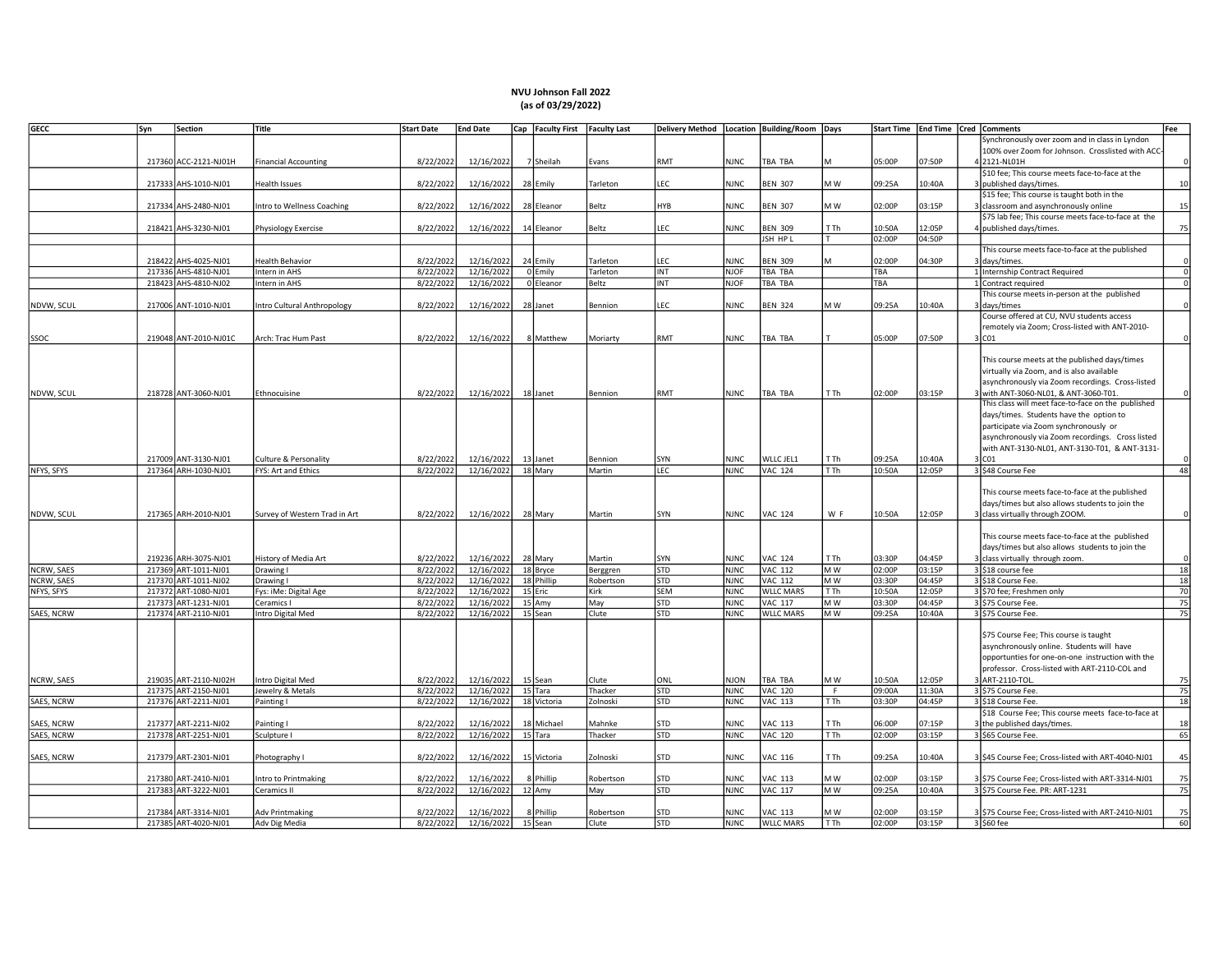| to join virtually through ZOOM; Cross-listed with<br>217387 ART-4040-NJ01<br>Adv Photography<br>8/22/2022<br>12/16/2022<br>15 Victoria<br>Zolnoski<br>SYN<br><b>NJNC</b><br><b>VAC 116</b><br>T Th<br>09:25A<br>10:40A<br>ART-2301-NJ01<br>217390 ART-4120-NJ03<br>BFA Project & Exh<br>8/22/2022<br>12/16/2022<br>10 Tara<br>Thacker<br><b>IDV</b><br><b>NJNC</b><br>3 Senior standing; Permission of Instructor<br>217391 ART-4120-NJ04<br><b>BFA Project &amp; Exh</b><br>8/22/2022<br>12/16/2022<br>10 Mary<br>Martin<br><b>IDV</b><br><b>NJNC</b><br>3 Senior standing; Permission of Instructor<br>217392 ART-4120-NJ05<br>8/22/2022<br>BFA Project & Exh<br>12/16/2022<br>10 Sean<br>Clute<br>IDV<br><b>NJNC</b><br>3 Senior standing; Permission of Instructor<br>217393 ART-4120-NJ06<br>BFA Project & Exh<br>8/22/2022<br>12/16/2022<br>10 Victoria<br>Zolnoski<br>IDV<br><b>NJNC</b><br>3 Senior standing; Permission of Instructor<br>217394 ART-4120-NJ07<br>BFA Project & Exh<br>8/22/2022<br>12/16/2022<br>$10$ Amy<br>IDV<br><b>NJNC</b><br>May<br>3 Senior standing; Permission of Instructor<br>8/22/2022<br>10 Phillip<br>217395 ART-4120-NJ08<br>12/16/2022<br><b>IDV</b><br><b>NJNC</b><br>3 PR: Senior standing; Permission of Instructor<br>BFA Project & Exh<br>Robertson<br><b>STD</b><br><b>NJNC</b><br>VAC 113<br>10:50A<br>12:05P<br>219672 ART-4710-NJ01<br>ST: Adv Drawing & Painting<br>8/22/2022<br>12/16/2022<br>18 Bryce<br>IM W<br>3 \$18 fee<br>Berggren<br>217397 ART-4730-NJ01<br>Qe: BFA Seminar<br>8/22/2022<br>12/16/2022<br>15 Tara<br>Thacker<br>LEC<br><b>NJNC</b><br><b>VAC 124</b><br>W<br>06:00P<br>07:15P<br>3 \$35 fee; PR: Junior standing<br>\$3750 Fee; PR: ART-5211, ART-5212, ART-5213 &<br>217406 ART-5215-NJ01<br>8/22/2022<br>12/16/2022<br>10 Mary<br><b>STD</b><br>6 ART-5214<br>Independent Residency I<br><b>NJOF</b><br>TBA TBA<br>TBA<br>Martin<br>\$3750 fee; PR: ART-5211, ART-5212, ART-5213,<br>217407 ART-5216-NJ01<br>8/22/2022<br>12/16/2022<br>10 Mary<br>TBA TBA<br>ART-5214 & ART-5215<br>Independent Residency II<br>Martin<br><b>STD</b><br><b>NJOF</b><br>TBA<br>217408 ART-5216-NJ02<br>8/22/2022<br>12/16/2022<br>10 Mary<br><b>STD</b><br><b>NJOF</b><br>TBA TBA<br>TBA<br>3 \$1875 fee<br>Independent Residency II<br>Martin<br>217409 ART-5301-NJ01<br>8/22/2022<br>12/16/2022<br>20 Mary<br>SEM<br>TBA TBA<br>TBA<br>2 Co-Reg: ART-5811<br>MFA Colloquium I<br>Martin<br><b>NJNC</b><br><b>SEM</b><br>217410 ART-5302-NJ01<br>MFA Colloquium II<br>8/22/2022<br>12/16/2022<br>20 Mary<br>Martin<br><b>NJNC</b><br>TBA TBA<br><b>TBA</b><br>2 Co-Reg: ART-5812<br>217411 ART-5303-NJ01<br>MFA Colloquium III<br>8/22/2022<br>20 Mary<br><b>SEM</b><br>TBA<br>2 Co-Reg: ART-5813<br>12/16/2022<br>Martin<br><b>NJNC</b><br>TBA TBA<br>217412 ART-5304-NJ01<br>MFA Colloquium IV<br>8/22/2022<br>12/16/2022<br>20 Mary<br>Martin<br>SEM<br><b>NJNC</b><br>TBA TBA<br>TBA<br>2 Co-Req: ART-5911<br>217413 ART-5305-NJ01<br>8/22/2022<br><b>SEM</b><br><b>TBA TBA</b><br>MFA Colloquium V<br>12/16/2022<br>20 Mary<br>Martin<br><b>NJNC</b><br>TBA<br>2 Co-Req: ART-5912<br>217414 ART-5311-NJ01<br>Contemporary Art History Sem.<br>8/22/2022<br>12/16/2022<br>10 Mary<br>Martin<br><b>SEM</b><br><b>NJNC</b><br>217415 ART-5312-NJ01<br>8/22/2022<br>12/16/2022<br><b>SEM</b><br>3 PR: ART-5311<br>Contemporary Art History Sem.<br>10 Mary<br>Martin<br><b>NJNC</b><br>217416 ART-5811-NJ01<br>8/22/2022<br>12/16/2022<br>20 Mary<br><b>STD</b><br><b>NJNC</b><br>TBA TBA<br>TBA<br>$\mathcal{L}$<br>Grad Studio Proj<br>Martin<br>2 PR: ART-5811<br>8/22/2022<br>20 Mary<br><b>STD</b><br>TBA<br>217417 ART-5812-NJ01<br>12/16/2022<br><b>NJNC</b><br>TBA TBA<br>Grad Studio Proj II<br>Martin<br>217418 ART-5813-NJ01<br>Grad Studio Proj III<br>8/22/2022<br>12/16/2022<br>20 Mary<br>Martin<br><b>STD</b><br><b>NJNC</b><br>TBA TBA<br>TBA<br>2 PR: ART-5812<br>217419 ART-5820-NJ01<br>MFA Internship<br>8/22/2022<br>12/16/2022<br>0 Mary<br>Martin<br><b>IINT</b><br><b>NJNC</b><br>TBA TBA<br>TBA<br>2 Permission of Instructor<br>217420 ART-5831-NJ01<br>8/22/2022<br>Martin<br><b>STD</b><br><b>TBA TBA</b><br>TBA<br>Independent Studio Work I<br>12/16/2022<br>10 Mary<br><b>NJOF</b><br>2 Contract required<br>217421 ART-5832-NJ01<br>8/22/2022<br>12/16/2022<br>10 Mary<br>Martin<br><b>STD</b><br><b>NJOF</b><br>TBA TBA<br>TBA<br>2 Contract required; PR: ART-5831<br>Independent Studio Work II<br>217422 ART-5833-NJ01<br>Independent Studio Work III<br>8/22/2022<br>12/16/2022<br>10 Mary<br>Martin<br><b>STD</b><br><b>NJOF</b><br>TBA TBA<br>TBA<br>2 Contract required; PR: ART-5832<br>217423 ART-5834-NJ01<br>Independent Studio Work IV<br>8/22/2022<br>12/16/2022<br>10 Mary<br>Martin<br><b>STD</b><br><b>NJOF</b><br>TBA TBA<br>TBA<br>2 Contract required; PR: ART- 5833<br>217424 ART-5835-NJ01<br>8/22/2022<br>12/16/2022<br><b>STD</b><br>Independent Studio Work V<br>10 Mary<br>Martin<br><b>NJOF</b><br>TBA TBA<br>TBA<br>2 Contract required; PR: ART-5834<br>217425 ART-5836-NJ01<br>12/16/2022<br><b>STD</b><br><b>NJOF</b><br>TBA TBA<br>2 Contract required; PR: ART-5835<br>Independent Studio Work Vi<br>8/22/2022<br>10 Mary<br>Martin<br><b>TBA</b><br>217426 ART-5900-NJ01<br>8/22/2022<br>12/16/2022<br>99 Mary<br><b>XXX</b><br><b>MFA Continuous Registration</b><br>Martin<br><b>NJNC</b><br>TBA TBA<br>TBA<br>0 \$150 fee<br>217428 ART-5911-NJ01<br>MFA Thesis Preparation<br>8/22/2022<br>12/16/2022<br>10 Mary<br>Martin<br><b>STD</b><br><b>NIOF</b><br>TBA TBA<br>TBA<br>3 PR: ART- 5216, ART-5836 & ART-5312<br>217429 ART-5912-NJ01<br>8/22/2022<br><b>TBA TBA</b><br>3 PR: ART-5216, ART-5836 & ART-5312<br><b>MFA Thesis Exhibition</b><br>12/16/2022<br>10 Mary<br>Martin<br>IDV<br><b>NJOF</b><br>TBA<br>217430 ART-5915-NJ01<br>8/22/2022<br>12/16/2022<br><b>SEM</b><br>TBA TBA<br>MFA Thesis<br>6 Mary<br>Martin<br><b>NJNC</b><br>TBA<br>\$55 fee; This course meets face-to-face at the<br>SSCI, NNPW<br>217341 BIO-1210-NJ01<br>8/22/2022<br>12/16/2022<br>24 Gustav<br>LEC<br><b>NJNC</b><br><b>BEN 206</b><br>T Th<br>08:00A<br>09:15A<br>4 published days/times.<br>Verderber<br>Intro to Biology<br>Th<br>02:50P<br><b>BEN 301</b><br>01:00P<br>\$55 fee; This course meets face-to-face at the<br>217342 BIO-1211-NJ01<br>8/22/2022<br>12/16/2022<br>24 Elizabeth<br>Intro Bio: Ecology & Evolution<br>Zinn<br>LEC<br><b>NJNC</b><br><b>BEN 308</b><br>MWF<br>01:00P<br>01:50P<br>4 published days/times.<br><b>BEN 301</b><br>lм<br>02:00P<br>04:50P<br>\$55 fee; This course meets face-to-face at the<br>8/22/2022<br>12/16/2022<br>LEC<br>217344 BIO-2011-NJ01<br>Anatomy & Phys I<br>24 Matthew<br>Rushford<br><b>NJNC</b><br><b>BEN 306</b><br>M W<br>09:00A<br>11:30A<br>published days/times.<br>\$55 fee; This course meets face-to-face at the<br>217345 BIO-2340-NJ01<br>8/22/2022<br>10:50A<br>12:05P<br>12/16/2022<br>24 William<br>LEC<br><b>NJNC</b><br><b>BEN 307</b><br>T Th<br>published days/times; Weekend trip: TBA<br>Qe: Fund of Ecology<br>Landesman<br><b>BEN 301</b><br>02:00P<br>04:50P<br>\$75 fee; This course meets face-to-face at the<br>8/22/2022<br>12/16/2022<br>24 William<br>4 published days/times<br>218424 BIO-3140-NJ01<br>LEC<br><b>NJNC</b><br><b>BEN 308</b><br>M W<br>09:25A<br>10:40A<br>Microbiology<br>Landesman<br><b>BEN 306</b><br>W<br>01:00P<br>03:50P<br>This course is taught both in the classroom and<br>12/16/2022<br>28 Emily<br>218426 BIO-3180-NJ01<br>8/22/2022<br><b>NJNC</b><br><b>BEN 309</b><br>M W<br>10:50A<br>12:05P<br>3 also asynchronously online.<br>QE: Nutrition<br>Tarleton<br><b>HYB</b><br>\$55 fee; This course meets face-to-face at the<br>218425 BIO-3320-NJ01<br>8/22/2022<br>12/16/2022<br>24 Elizabeth<br>LEC<br><b>NJNC</b><br><b>BEN 301</b><br>MWF<br>08:00A<br>08:50A<br>published days/times.<br>Ornithology<br>Zinn<br><b>BEN 301</b><br>W<br>09:00A<br>12:15P<br>Hybrid course; This course is taught both in the<br>classroom and asynchronously online; Cross-listed<br>218428 BIO-4340-NJ01H<br>Env Challenges & Eco Solutions<br>8/22/2022<br>12/16/2022<br>15 Alan<br><b>NJNC</b><br>TBA TBA<br>M W<br>01:00P<br>02:15P<br>4 with BIO-4340-NL01<br>Giese<br><b>HYB</b><br>217349 BIO-4810-NJ01<br>12/16/2022<br>Internship in BIO<br>8/22/2022<br>0 Elizabeth<br>Zinn<br><b>IINT</b><br><b>NJOF</b><br>TBA TBA<br>TBA<br>1 Internship Contract Required<br>217350 BIO-4810-NJ02<br>8/22/2022<br>12/16/2022<br>0 William<br>INT<br>Internship in BIO<br><b>NJNC</b><br>TBA TBA<br>TBA<br>Landesman<br>1 Contract required<br>A written research proposal is required. Senior<br>217353 BIO-4920-NJ01<br>8/22/2022<br>12/16/2022<br>10 Elizabeth<br>Senior Thesis<br>Zinn<br><b>IDV</b><br><b>NJNC</b><br>TBA TBA<br><b>FRA</b><br>standing<br>A written research proposal is required. Senior<br>217354 BIO-4920-NJ02<br>8/22/2022<br>12/16/2022<br>Senior Thesis<br>10 William<br>IDV<br><b>NJNC</b><br>TBA TBA<br>TBA<br>Landesman<br>standing |                   |  |  |  |  |  |  |  | \$45 Course fee; This course meets face-to-face at |  |
|--------------------------------------------------------------------------------------------------------------------------------------------------------------------------------------------------------------------------------------------------------------------------------------------------------------------------------------------------------------------------------------------------------------------------------------------------------------------------------------------------------------------------------------------------------------------------------------------------------------------------------------------------------------------------------------------------------------------------------------------------------------------------------------------------------------------------------------------------------------------------------------------------------------------------------------------------------------------------------------------------------------------------------------------------------------------------------------------------------------------------------------------------------------------------------------------------------------------------------------------------------------------------------------------------------------------------------------------------------------------------------------------------------------------------------------------------------------------------------------------------------------------------------------------------------------------------------------------------------------------------------------------------------------------------------------------------------------------------------------------------------------------------------------------------------------------------------------------------------------------------------------------------------------------------------------------------------------------------------------------------------------------------------------------------------------------------------------------------------------------------------------------------------------------------------------------------------------------------------------------------------------------------------------------------------------------------------------------------------------------------------------------------------------------------------------------------------------------------------------------------------------------------------------------------------------------------------------------------------------------------------------------------------------------------------------------------------------------------------------------------------------------------------------------------------------------------------------------------------------------------------------------------------------------------------------------------------------------------------------------------------------------------------------------------------------------------------------------------------------------------------------------------------------------------------------------------------------------------------------------------------------------------------------------------------------------------------------------------------------------------------------------------------------------------------------------------------------------------------------------------------------------------------------------------------------------------------------------------------------------------------------------------------------------------------------------------------------------------------------------------------------------------------------------------------------------------------------------------------------------------------------------------------------------------------------------------------------------------------------------------------------------------------------------------------------------------------------------------------------------------------------------------------------------------------------------------------------------------------------------------------------------------------------------------------------------------------------------------------------------------------------------------------------------------------------------------------------------------------------------------------------------------------------------------------------------------------------------------------------------------------------------------------------------------------------------------------------------------------------------------------------------------------------------------------------------------------------------------------------------------------------------------------------------------------------------------------------------------------------------------------------------------------------------------------------------------------------------------------------------------------------------------------------------------------------------------------------------------------------------------------------------------------------------------------------------------------------------------------------------------------------------------------------------------------------------------------------------------------------------------------------------------------------------------------------------------------------------------------------------------------------------------------------------------------------------------------------------------------------------------------------------------------------------------------------------------------------------------------------------------------------------------------------------------------------------------------------------------------------------------------------------------------------------------------------------------------------------------------------------------------------------------------------------------------------------------------------------------------------------------------------------------------------------------------------------------------------------------------------------------------------------------------------------------------------------------------------------------------------------------------------------------------------------------------------------------------------------------------------------------------------------------------------------------------------------------------------------------------------------------------------------------------------------------------------------------------------------------------------------------------------------------------------------------------------------------------------------------------------------------------------------------------------------------------------------------------------------------------------------------------------------------------------------------------------------------------------------------------------------------------------------------------------------------------------------------------------------------------------------------------------------------------------------------------------------------------------------------------------------------------------------------------------------------------------------------------------------------------------------------------------------------------------------------------------------------------------------------------------------------------------------------------------------------------------------------------------------------------------------------------------------------------------------------------------------------------------------------------------------------------------------------------------------------------------------------------------------------------------------------------------------------------------------------------------------------------------------------------------------------------------------------------------------------------------------------------------------------------------------------------------------------------------------------------------------------------------------------------------------------------------------------------------------------------------------------------------------------------------------------------------------------------------------------------------------------------------------------------------------------------------------------------------------------------------------------------------------------------------------------------------------------------------------------------------------------------------------------------------------------------------------------------------------------------------------------------------------------------------|-------------------|--|--|--|--|--|--|--|----------------------------------------------------|--|
| 45                                                                                                                                                                                                                                                                                                                                                                                                                                                                                                                                                                                                                                                                                                                                                                                                                                                                                                                                                                                                                                                                                                                                                                                                                                                                                                                                                                                                                                                                                                                                                                                                                                                                                                                                                                                                                                                                                                                                                                                                                                                                                                                                                                                                                                                                                                                                                                                                                                                                                                                                                                                                                                                                                                                                                                                                                                                                                                                                                                                                                                                                                                                                                                                                                                                                                                                                                                                                                                                                                                                                                                                                                                                                                                                                                                                                                                                                                                                                                                                                                                                                                                                                                                                                                                                                                                                                                                                                                                                                                                                                                                                                                                                                                                                                                                                                                                                                                                                                                                                                                                                                                                                                                                                                                                                                                                                                                                                                                                                                                                                                                                                                                                                                                                                                                                                                                                                                                                                                                                                                                                                                                                                                                                                                                                                                                                                                                                                                                                                                                                                                                                                                                                                                                                                                                                                                                                                                                                                                                                                                                                                                                                                                                                                                                                                                                                                                                                                                                                                                                                                                                                                                                                                                                                                                                                                                                                                                                                                                                                                                                                                                                                                                                                                                                                                                                                                                                                                                                                                                                                                                                                                                                                                                                                                                                                                                                                                                                                                                                                                                                                                                                                           |                   |  |  |  |  |  |  |  | the published days/times but also allows students  |  |
| $\circ$<br>$\overline{\mathfrak{o}}$                                                                                                                                                                                                                                                                                                                                                                                                                                                                                                                                                                                                                                                                                                                                                                                                                                                                                                                                                                                                                                                                                                                                                                                                                                                                                                                                                                                                                                                                                                                                                                                                                                                                                                                                                                                                                                                                                                                                                                                                                                                                                                                                                                                                                                                                                                                                                                                                                                                                                                                                                                                                                                                                                                                                                                                                                                                                                                                                                                                                                                                                                                                                                                                                                                                                                                                                                                                                                                                                                                                                                                                                                                                                                                                                                                                                                                                                                                                                                                                                                                                                                                                                                                                                                                                                                                                                                                                                                                                                                                                                                                                                                                                                                                                                                                                                                                                                                                                                                                                                                                                                                                                                                                                                                                                                                                                                                                                                                                                                                                                                                                                                                                                                                                                                                                                                                                                                                                                                                                                                                                                                                                                                                                                                                                                                                                                                                                                                                                                                                                                                                                                                                                                                                                                                                                                                                                                                                                                                                                                                                                                                                                                                                                                                                                                                                                                                                                                                                                                                                                                                                                                                                                                                                                                                                                                                                                                                                                                                                                                                                                                                                                                                                                                                                                                                                                                                                                                                                                                                                                                                                                                                                                                                                                                                                                                                                                                                                                                                                                                                                                                                         |                   |  |  |  |  |  |  |  |                                                    |  |
|                                                                                                                                                                                                                                                                                                                                                                                                                                                                                                                                                                                                                                                                                                                                                                                                                                                                                                                                                                                                                                                                                                                                                                                                                                                                                                                                                                                                                                                                                                                                                                                                                                                                                                                                                                                                                                                                                                                                                                                                                                                                                                                                                                                                                                                                                                                                                                                                                                                                                                                                                                                                                                                                                                                                                                                                                                                                                                                                                                                                                                                                                                                                                                                                                                                                                                                                                                                                                                                                                                                                                                                                                                                                                                                                                                                                                                                                                                                                                                                                                                                                                                                                                                                                                                                                                                                                                                                                                                                                                                                                                                                                                                                                                                                                                                                                                                                                                                                                                                                                                                                                                                                                                                                                                                                                                                                                                                                                                                                                                                                                                                                                                                                                                                                                                                                                                                                                                                                                                                                                                                                                                                                                                                                                                                                                                                                                                                                                                                                                                                                                                                                                                                                                                                                                                                                                                                                                                                                                                                                                                                                                                                                                                                                                                                                                                                                                                                                                                                                                                                                                                                                                                                                                                                                                                                                                                                                                                                                                                                                                                                                                                                                                                                                                                                                                                                                                                                                                                                                                                                                                                                                                                                                                                                                                                                                                                                                                                                                                                                                                                                                                                                              |                   |  |  |  |  |  |  |  |                                                    |  |
| $\circ$<br>$\circ$<br>$\Omega$<br>$\Omega$<br>18<br>35<br>3750<br>3750<br>1875<br> 0 <br>$\overline{0}$<br>$\circ$<br>$\circ$<br>$\overline{0}$<br>$\circ$<br>$\circ$<br>$\circ$<br> 0 <br>$\circ$<br>$\circ$<br>$\overline{0}$<br>$\circ$<br> 0 <br>$\circ$<br>$\overline{0}$<br>$\circ$<br>150<br> 0 <br>$\overline{0}$<br>$\Omega$<br>55<br>55<br>55<br>55<br>75<br>$\Omega$<br>55<br>$\circ$<br>$\overline{0}$                                                                                                                                                                                                                                                                                                                                                                                                                                                                                                                                                                                                                                                                                                                                                                                                                                                                                                                                                                                                                                                                                                                                                                                                                                                                                                                                                                                                                                                                                                                                                                                                                                                                                                                                                                                                                                                                                                                                                                                                                                                                                                                                                                                                                                                                                                                                                                                                                                                                                                                                                                                                                                                                                                                                                                                                                                                                                                                                                                                                                                                                                                                                                                                                                                                                                                                                                                                                                                                                                                                                                                                                                                                                                                                                                                                                                                                                                                                                                                                                                                                                                                                                                                                                                                                                                                                                                                                                                                                                                                                                                                                                                                                                                                                                                                                                                                                                                                                                                                                                                                                                                                                                                                                                                                                                                                                                                                                                                                                                                                                                                                                                                                                                                                                                                                                                                                                                                                                                                                                                                                                                                                                                                                                                                                                                                                                                                                                                                                                                                                                                                                                                                                                                                                                                                                                                                                                                                                                                                                                                                                                                                                                                                                                                                                                                                                                                                                                                                                                                                                                                                                                                                                                                                                                                                                                                                                                                                                                                                                                                                                                                                                                                                                                                                                                                                                                                                                                                                                                                                                                                                                                                                                                                                           |                   |  |  |  |  |  |  |  |                                                    |  |
|                                                                                                                                                                                                                                                                                                                                                                                                                                                                                                                                                                                                                                                                                                                                                                                                                                                                                                                                                                                                                                                                                                                                                                                                                                                                                                                                                                                                                                                                                                                                                                                                                                                                                                                                                                                                                                                                                                                                                                                                                                                                                                                                                                                                                                                                                                                                                                                                                                                                                                                                                                                                                                                                                                                                                                                                                                                                                                                                                                                                                                                                                                                                                                                                                                                                                                                                                                                                                                                                                                                                                                                                                                                                                                                                                                                                                                                                                                                                                                                                                                                                                                                                                                                                                                                                                                                                                                                                                                                                                                                                                                                                                                                                                                                                                                                                                                                                                                                                                                                                                                                                                                                                                                                                                                                                                                                                                                                                                                                                                                                                                                                                                                                                                                                                                                                                                                                                                                                                                                                                                                                                                                                                                                                                                                                                                                                                                                                                                                                                                                                                                                                                                                                                                                                                                                                                                                                                                                                                                                                                                                                                                                                                                                                                                                                                                                                                                                                                                                                                                                                                                                                                                                                                                                                                                                                                                                                                                                                                                                                                                                                                                                                                                                                                                                                                                                                                                                                                                                                                                                                                                                                                                                                                                                                                                                                                                                                                                                                                                                                                                                                                                                              |                   |  |  |  |  |  |  |  |                                                    |  |
|                                                                                                                                                                                                                                                                                                                                                                                                                                                                                                                                                                                                                                                                                                                                                                                                                                                                                                                                                                                                                                                                                                                                                                                                                                                                                                                                                                                                                                                                                                                                                                                                                                                                                                                                                                                                                                                                                                                                                                                                                                                                                                                                                                                                                                                                                                                                                                                                                                                                                                                                                                                                                                                                                                                                                                                                                                                                                                                                                                                                                                                                                                                                                                                                                                                                                                                                                                                                                                                                                                                                                                                                                                                                                                                                                                                                                                                                                                                                                                                                                                                                                                                                                                                                                                                                                                                                                                                                                                                                                                                                                                                                                                                                                                                                                                                                                                                                                                                                                                                                                                                                                                                                                                                                                                                                                                                                                                                                                                                                                                                                                                                                                                                                                                                                                                                                                                                                                                                                                                                                                                                                                                                                                                                                                                                                                                                                                                                                                                                                                                                                                                                                                                                                                                                                                                                                                                                                                                                                                                                                                                                                                                                                                                                                                                                                                                                                                                                                                                                                                                                                                                                                                                                                                                                                                                                                                                                                                                                                                                                                                                                                                                                                                                                                                                                                                                                                                                                                                                                                                                                                                                                                                                                                                                                                                                                                                                                                                                                                                                                                                                                                                                              |                   |  |  |  |  |  |  |  |                                                    |  |
|                                                                                                                                                                                                                                                                                                                                                                                                                                                                                                                                                                                                                                                                                                                                                                                                                                                                                                                                                                                                                                                                                                                                                                                                                                                                                                                                                                                                                                                                                                                                                                                                                                                                                                                                                                                                                                                                                                                                                                                                                                                                                                                                                                                                                                                                                                                                                                                                                                                                                                                                                                                                                                                                                                                                                                                                                                                                                                                                                                                                                                                                                                                                                                                                                                                                                                                                                                                                                                                                                                                                                                                                                                                                                                                                                                                                                                                                                                                                                                                                                                                                                                                                                                                                                                                                                                                                                                                                                                                                                                                                                                                                                                                                                                                                                                                                                                                                                                                                                                                                                                                                                                                                                                                                                                                                                                                                                                                                                                                                                                                                                                                                                                                                                                                                                                                                                                                                                                                                                                                                                                                                                                                                                                                                                                                                                                                                                                                                                                                                                                                                                                                                                                                                                                                                                                                                                                                                                                                                                                                                                                                                                                                                                                                                                                                                                                                                                                                                                                                                                                                                                                                                                                                                                                                                                                                                                                                                                                                                                                                                                                                                                                                                                                                                                                                                                                                                                                                                                                                                                                                                                                                                                                                                                                                                                                                                                                                                                                                                                                                                                                                                                                              |                   |  |  |  |  |  |  |  |                                                    |  |
|                                                                                                                                                                                                                                                                                                                                                                                                                                                                                                                                                                                                                                                                                                                                                                                                                                                                                                                                                                                                                                                                                                                                                                                                                                                                                                                                                                                                                                                                                                                                                                                                                                                                                                                                                                                                                                                                                                                                                                                                                                                                                                                                                                                                                                                                                                                                                                                                                                                                                                                                                                                                                                                                                                                                                                                                                                                                                                                                                                                                                                                                                                                                                                                                                                                                                                                                                                                                                                                                                                                                                                                                                                                                                                                                                                                                                                                                                                                                                                                                                                                                                                                                                                                                                                                                                                                                                                                                                                                                                                                                                                                                                                                                                                                                                                                                                                                                                                                                                                                                                                                                                                                                                                                                                                                                                                                                                                                                                                                                                                                                                                                                                                                                                                                                                                                                                                                                                                                                                                                                                                                                                                                                                                                                                                                                                                                                                                                                                                                                                                                                                                                                                                                                                                                                                                                                                                                                                                                                                                                                                                                                                                                                                                                                                                                                                                                                                                                                                                                                                                                                                                                                                                                                                                                                                                                                                                                                                                                                                                                                                                                                                                                                                                                                                                                                                                                                                                                                                                                                                                                                                                                                                                                                                                                                                                                                                                                                                                                                                                                                                                                                                                              |                   |  |  |  |  |  |  |  |                                                    |  |
|                                                                                                                                                                                                                                                                                                                                                                                                                                                                                                                                                                                                                                                                                                                                                                                                                                                                                                                                                                                                                                                                                                                                                                                                                                                                                                                                                                                                                                                                                                                                                                                                                                                                                                                                                                                                                                                                                                                                                                                                                                                                                                                                                                                                                                                                                                                                                                                                                                                                                                                                                                                                                                                                                                                                                                                                                                                                                                                                                                                                                                                                                                                                                                                                                                                                                                                                                                                                                                                                                                                                                                                                                                                                                                                                                                                                                                                                                                                                                                                                                                                                                                                                                                                                                                                                                                                                                                                                                                                                                                                                                                                                                                                                                                                                                                                                                                                                                                                                                                                                                                                                                                                                                                                                                                                                                                                                                                                                                                                                                                                                                                                                                                                                                                                                                                                                                                                                                                                                                                                                                                                                                                                                                                                                                                                                                                                                                                                                                                                                                                                                                                                                                                                                                                                                                                                                                                                                                                                                                                                                                                                                                                                                                                                                                                                                                                                                                                                                                                                                                                                                                                                                                                                                                                                                                                                                                                                                                                                                                                                                                                                                                                                                                                                                                                                                                                                                                                                                                                                                                                                                                                                                                                                                                                                                                                                                                                                                                                                                                                                                                                                                                                              |                   |  |  |  |  |  |  |  |                                                    |  |
|                                                                                                                                                                                                                                                                                                                                                                                                                                                                                                                                                                                                                                                                                                                                                                                                                                                                                                                                                                                                                                                                                                                                                                                                                                                                                                                                                                                                                                                                                                                                                                                                                                                                                                                                                                                                                                                                                                                                                                                                                                                                                                                                                                                                                                                                                                                                                                                                                                                                                                                                                                                                                                                                                                                                                                                                                                                                                                                                                                                                                                                                                                                                                                                                                                                                                                                                                                                                                                                                                                                                                                                                                                                                                                                                                                                                                                                                                                                                                                                                                                                                                                                                                                                                                                                                                                                                                                                                                                                                                                                                                                                                                                                                                                                                                                                                                                                                                                                                                                                                                                                                                                                                                                                                                                                                                                                                                                                                                                                                                                                                                                                                                                                                                                                                                                                                                                                                                                                                                                                                                                                                                                                                                                                                                                                                                                                                                                                                                                                                                                                                                                                                                                                                                                                                                                                                                                                                                                                                                                                                                                                                                                                                                                                                                                                                                                                                                                                                                                                                                                                                                                                                                                                                                                                                                                                                                                                                                                                                                                                                                                                                                                                                                                                                                                                                                                                                                                                                                                                                                                                                                                                                                                                                                                                                                                                                                                                                                                                                                                                                                                                                                                              |                   |  |  |  |  |  |  |  |                                                    |  |
|                                                                                                                                                                                                                                                                                                                                                                                                                                                                                                                                                                                                                                                                                                                                                                                                                                                                                                                                                                                                                                                                                                                                                                                                                                                                                                                                                                                                                                                                                                                                                                                                                                                                                                                                                                                                                                                                                                                                                                                                                                                                                                                                                                                                                                                                                                                                                                                                                                                                                                                                                                                                                                                                                                                                                                                                                                                                                                                                                                                                                                                                                                                                                                                                                                                                                                                                                                                                                                                                                                                                                                                                                                                                                                                                                                                                                                                                                                                                                                                                                                                                                                                                                                                                                                                                                                                                                                                                                                                                                                                                                                                                                                                                                                                                                                                                                                                                                                                                                                                                                                                                                                                                                                                                                                                                                                                                                                                                                                                                                                                                                                                                                                                                                                                                                                                                                                                                                                                                                                                                                                                                                                                                                                                                                                                                                                                                                                                                                                                                                                                                                                                                                                                                                                                                                                                                                                                                                                                                                                                                                                                                                                                                                                                                                                                                                                                                                                                                                                                                                                                                                                                                                                                                                                                                                                                                                                                                                                                                                                                                                                                                                                                                                                                                                                                                                                                                                                                                                                                                                                                                                                                                                                                                                                                                                                                                                                                                                                                                                                                                                                                                                                              |                   |  |  |  |  |  |  |  |                                                    |  |
|                                                                                                                                                                                                                                                                                                                                                                                                                                                                                                                                                                                                                                                                                                                                                                                                                                                                                                                                                                                                                                                                                                                                                                                                                                                                                                                                                                                                                                                                                                                                                                                                                                                                                                                                                                                                                                                                                                                                                                                                                                                                                                                                                                                                                                                                                                                                                                                                                                                                                                                                                                                                                                                                                                                                                                                                                                                                                                                                                                                                                                                                                                                                                                                                                                                                                                                                                                                                                                                                                                                                                                                                                                                                                                                                                                                                                                                                                                                                                                                                                                                                                                                                                                                                                                                                                                                                                                                                                                                                                                                                                                                                                                                                                                                                                                                                                                                                                                                                                                                                                                                                                                                                                                                                                                                                                                                                                                                                                                                                                                                                                                                                                                                                                                                                                                                                                                                                                                                                                                                                                                                                                                                                                                                                                                                                                                                                                                                                                                                                                                                                                                                                                                                                                                                                                                                                                                                                                                                                                                                                                                                                                                                                                                                                                                                                                                                                                                                                                                                                                                                                                                                                                                                                                                                                                                                                                                                                                                                                                                                                                                                                                                                                                                                                                                                                                                                                                                                                                                                                                                                                                                                                                                                                                                                                                                                                                                                                                                                                                                                                                                                                                                              |                   |  |  |  |  |  |  |  |                                                    |  |
|                                                                                                                                                                                                                                                                                                                                                                                                                                                                                                                                                                                                                                                                                                                                                                                                                                                                                                                                                                                                                                                                                                                                                                                                                                                                                                                                                                                                                                                                                                                                                                                                                                                                                                                                                                                                                                                                                                                                                                                                                                                                                                                                                                                                                                                                                                                                                                                                                                                                                                                                                                                                                                                                                                                                                                                                                                                                                                                                                                                                                                                                                                                                                                                                                                                                                                                                                                                                                                                                                                                                                                                                                                                                                                                                                                                                                                                                                                                                                                                                                                                                                                                                                                                                                                                                                                                                                                                                                                                                                                                                                                                                                                                                                                                                                                                                                                                                                                                                                                                                                                                                                                                                                                                                                                                                                                                                                                                                                                                                                                                                                                                                                                                                                                                                                                                                                                                                                                                                                                                                                                                                                                                                                                                                                                                                                                                                                                                                                                                                                                                                                                                                                                                                                                                                                                                                                                                                                                                                                                                                                                                                                                                                                                                                                                                                                                                                                                                                                                                                                                                                                                                                                                                                                                                                                                                                                                                                                                                                                                                                                                                                                                                                                                                                                                                                                                                                                                                                                                                                                                                                                                                                                                                                                                                                                                                                                                                                                                                                                                                                                                                                                                              |                   |  |  |  |  |  |  |  |                                                    |  |
|                                                                                                                                                                                                                                                                                                                                                                                                                                                                                                                                                                                                                                                                                                                                                                                                                                                                                                                                                                                                                                                                                                                                                                                                                                                                                                                                                                                                                                                                                                                                                                                                                                                                                                                                                                                                                                                                                                                                                                                                                                                                                                                                                                                                                                                                                                                                                                                                                                                                                                                                                                                                                                                                                                                                                                                                                                                                                                                                                                                                                                                                                                                                                                                                                                                                                                                                                                                                                                                                                                                                                                                                                                                                                                                                                                                                                                                                                                                                                                                                                                                                                                                                                                                                                                                                                                                                                                                                                                                                                                                                                                                                                                                                                                                                                                                                                                                                                                                                                                                                                                                                                                                                                                                                                                                                                                                                                                                                                                                                                                                                                                                                                                                                                                                                                                                                                                                                                                                                                                                                                                                                                                                                                                                                                                                                                                                                                                                                                                                                                                                                                                                                                                                                                                                                                                                                                                                                                                                                                                                                                                                                                                                                                                                                                                                                                                                                                                                                                                                                                                                                                                                                                                                                                                                                                                                                                                                                                                                                                                                                                                                                                                                                                                                                                                                                                                                                                                                                                                                                                                                                                                                                                                                                                                                                                                                                                                                                                                                                                                                                                                                                                                              |                   |  |  |  |  |  |  |  |                                                    |  |
|                                                                                                                                                                                                                                                                                                                                                                                                                                                                                                                                                                                                                                                                                                                                                                                                                                                                                                                                                                                                                                                                                                                                                                                                                                                                                                                                                                                                                                                                                                                                                                                                                                                                                                                                                                                                                                                                                                                                                                                                                                                                                                                                                                                                                                                                                                                                                                                                                                                                                                                                                                                                                                                                                                                                                                                                                                                                                                                                                                                                                                                                                                                                                                                                                                                                                                                                                                                                                                                                                                                                                                                                                                                                                                                                                                                                                                                                                                                                                                                                                                                                                                                                                                                                                                                                                                                                                                                                                                                                                                                                                                                                                                                                                                                                                                                                                                                                                                                                                                                                                                                                                                                                                                                                                                                                                                                                                                                                                                                                                                                                                                                                                                                                                                                                                                                                                                                                                                                                                                                                                                                                                                                                                                                                                                                                                                                                                                                                                                                                                                                                                                                                                                                                                                                                                                                                                                                                                                                                                                                                                                                                                                                                                                                                                                                                                                                                                                                                                                                                                                                                                                                                                                                                                                                                                                                                                                                                                                                                                                                                                                                                                                                                                                                                                                                                                                                                                                                                                                                                                                                                                                                                                                                                                                                                                                                                                                                                                                                                                                                                                                                                                                              |                   |  |  |  |  |  |  |  |                                                    |  |
|                                                                                                                                                                                                                                                                                                                                                                                                                                                                                                                                                                                                                                                                                                                                                                                                                                                                                                                                                                                                                                                                                                                                                                                                                                                                                                                                                                                                                                                                                                                                                                                                                                                                                                                                                                                                                                                                                                                                                                                                                                                                                                                                                                                                                                                                                                                                                                                                                                                                                                                                                                                                                                                                                                                                                                                                                                                                                                                                                                                                                                                                                                                                                                                                                                                                                                                                                                                                                                                                                                                                                                                                                                                                                                                                                                                                                                                                                                                                                                                                                                                                                                                                                                                                                                                                                                                                                                                                                                                                                                                                                                                                                                                                                                                                                                                                                                                                                                                                                                                                                                                                                                                                                                                                                                                                                                                                                                                                                                                                                                                                                                                                                                                                                                                                                                                                                                                                                                                                                                                                                                                                                                                                                                                                                                                                                                                                                                                                                                                                                                                                                                                                                                                                                                                                                                                                                                                                                                                                                                                                                                                                                                                                                                                                                                                                                                                                                                                                                                                                                                                                                                                                                                                                                                                                                                                                                                                                                                                                                                                                                                                                                                                                                                                                                                                                                                                                                                                                                                                                                                                                                                                                                                                                                                                                                                                                                                                                                                                                                                                                                                                                                                              |                   |  |  |  |  |  |  |  |                                                    |  |
|                                                                                                                                                                                                                                                                                                                                                                                                                                                                                                                                                                                                                                                                                                                                                                                                                                                                                                                                                                                                                                                                                                                                                                                                                                                                                                                                                                                                                                                                                                                                                                                                                                                                                                                                                                                                                                                                                                                                                                                                                                                                                                                                                                                                                                                                                                                                                                                                                                                                                                                                                                                                                                                                                                                                                                                                                                                                                                                                                                                                                                                                                                                                                                                                                                                                                                                                                                                                                                                                                                                                                                                                                                                                                                                                                                                                                                                                                                                                                                                                                                                                                                                                                                                                                                                                                                                                                                                                                                                                                                                                                                                                                                                                                                                                                                                                                                                                                                                                                                                                                                                                                                                                                                                                                                                                                                                                                                                                                                                                                                                                                                                                                                                                                                                                                                                                                                                                                                                                                                                                                                                                                                                                                                                                                                                                                                                                                                                                                                                                                                                                                                                                                                                                                                                                                                                                                                                                                                                                                                                                                                                                                                                                                                                                                                                                                                                                                                                                                                                                                                                                                                                                                                                                                                                                                                                                                                                                                                                                                                                                                                                                                                                                                                                                                                                                                                                                                                                                                                                                                                                                                                                                                                                                                                                                                                                                                                                                                                                                                                                                                                                                                                              |                   |  |  |  |  |  |  |  |                                                    |  |
|                                                                                                                                                                                                                                                                                                                                                                                                                                                                                                                                                                                                                                                                                                                                                                                                                                                                                                                                                                                                                                                                                                                                                                                                                                                                                                                                                                                                                                                                                                                                                                                                                                                                                                                                                                                                                                                                                                                                                                                                                                                                                                                                                                                                                                                                                                                                                                                                                                                                                                                                                                                                                                                                                                                                                                                                                                                                                                                                                                                                                                                                                                                                                                                                                                                                                                                                                                                                                                                                                                                                                                                                                                                                                                                                                                                                                                                                                                                                                                                                                                                                                                                                                                                                                                                                                                                                                                                                                                                                                                                                                                                                                                                                                                                                                                                                                                                                                                                                                                                                                                                                                                                                                                                                                                                                                                                                                                                                                                                                                                                                                                                                                                                                                                                                                                                                                                                                                                                                                                                                                                                                                                                                                                                                                                                                                                                                                                                                                                                                                                                                                                                                                                                                                                                                                                                                                                                                                                                                                                                                                                                                                                                                                                                                                                                                                                                                                                                                                                                                                                                                                                                                                                                                                                                                                                                                                                                                                                                                                                                                                                                                                                                                                                                                                                                                                                                                                                                                                                                                                                                                                                                                                                                                                                                                                                                                                                                                                                                                                                                                                                                                                                              |                   |  |  |  |  |  |  |  |                                                    |  |
|                                                                                                                                                                                                                                                                                                                                                                                                                                                                                                                                                                                                                                                                                                                                                                                                                                                                                                                                                                                                                                                                                                                                                                                                                                                                                                                                                                                                                                                                                                                                                                                                                                                                                                                                                                                                                                                                                                                                                                                                                                                                                                                                                                                                                                                                                                                                                                                                                                                                                                                                                                                                                                                                                                                                                                                                                                                                                                                                                                                                                                                                                                                                                                                                                                                                                                                                                                                                                                                                                                                                                                                                                                                                                                                                                                                                                                                                                                                                                                                                                                                                                                                                                                                                                                                                                                                                                                                                                                                                                                                                                                                                                                                                                                                                                                                                                                                                                                                                                                                                                                                                                                                                                                                                                                                                                                                                                                                                                                                                                                                                                                                                                                                                                                                                                                                                                                                                                                                                                                                                                                                                                                                                                                                                                                                                                                                                                                                                                                                                                                                                                                                                                                                                                                                                                                                                                                                                                                                                                                                                                                                                                                                                                                                                                                                                                                                                                                                                                                                                                                                                                                                                                                                                                                                                                                                                                                                                                                                                                                                                                                                                                                                                                                                                                                                                                                                                                                                                                                                                                                                                                                                                                                                                                                                                                                                                                                                                                                                                                                                                                                                                                                              |                   |  |  |  |  |  |  |  |                                                    |  |
|                                                                                                                                                                                                                                                                                                                                                                                                                                                                                                                                                                                                                                                                                                                                                                                                                                                                                                                                                                                                                                                                                                                                                                                                                                                                                                                                                                                                                                                                                                                                                                                                                                                                                                                                                                                                                                                                                                                                                                                                                                                                                                                                                                                                                                                                                                                                                                                                                                                                                                                                                                                                                                                                                                                                                                                                                                                                                                                                                                                                                                                                                                                                                                                                                                                                                                                                                                                                                                                                                                                                                                                                                                                                                                                                                                                                                                                                                                                                                                                                                                                                                                                                                                                                                                                                                                                                                                                                                                                                                                                                                                                                                                                                                                                                                                                                                                                                                                                                                                                                                                                                                                                                                                                                                                                                                                                                                                                                                                                                                                                                                                                                                                                                                                                                                                                                                                                                                                                                                                                                                                                                                                                                                                                                                                                                                                                                                                                                                                                                                                                                                                                                                                                                                                                                                                                                                                                                                                                                                                                                                                                                                                                                                                                                                                                                                                                                                                                                                                                                                                                                                                                                                                                                                                                                                                                                                                                                                                                                                                                                                                                                                                                                                                                                                                                                                                                                                                                                                                                                                                                                                                                                                                                                                                                                                                                                                                                                                                                                                                                                                                                                                                              |                   |  |  |  |  |  |  |  |                                                    |  |
|                                                                                                                                                                                                                                                                                                                                                                                                                                                                                                                                                                                                                                                                                                                                                                                                                                                                                                                                                                                                                                                                                                                                                                                                                                                                                                                                                                                                                                                                                                                                                                                                                                                                                                                                                                                                                                                                                                                                                                                                                                                                                                                                                                                                                                                                                                                                                                                                                                                                                                                                                                                                                                                                                                                                                                                                                                                                                                                                                                                                                                                                                                                                                                                                                                                                                                                                                                                                                                                                                                                                                                                                                                                                                                                                                                                                                                                                                                                                                                                                                                                                                                                                                                                                                                                                                                                                                                                                                                                                                                                                                                                                                                                                                                                                                                                                                                                                                                                                                                                                                                                                                                                                                                                                                                                                                                                                                                                                                                                                                                                                                                                                                                                                                                                                                                                                                                                                                                                                                                                                                                                                                                                                                                                                                                                                                                                                                                                                                                                                                                                                                                                                                                                                                                                                                                                                                                                                                                                                                                                                                                                                                                                                                                                                                                                                                                                                                                                                                                                                                                                                                                                                                                                                                                                                                                                                                                                                                                                                                                                                                                                                                                                                                                                                                                                                                                                                                                                                                                                                                                                                                                                                                                                                                                                                                                                                                                                                                                                                                                                                                                                                                                              |                   |  |  |  |  |  |  |  |                                                    |  |
|                                                                                                                                                                                                                                                                                                                                                                                                                                                                                                                                                                                                                                                                                                                                                                                                                                                                                                                                                                                                                                                                                                                                                                                                                                                                                                                                                                                                                                                                                                                                                                                                                                                                                                                                                                                                                                                                                                                                                                                                                                                                                                                                                                                                                                                                                                                                                                                                                                                                                                                                                                                                                                                                                                                                                                                                                                                                                                                                                                                                                                                                                                                                                                                                                                                                                                                                                                                                                                                                                                                                                                                                                                                                                                                                                                                                                                                                                                                                                                                                                                                                                                                                                                                                                                                                                                                                                                                                                                                                                                                                                                                                                                                                                                                                                                                                                                                                                                                                                                                                                                                                                                                                                                                                                                                                                                                                                                                                                                                                                                                                                                                                                                                                                                                                                                                                                                                                                                                                                                                                                                                                                                                                                                                                                                                                                                                                                                                                                                                                                                                                                                                                                                                                                                                                                                                                                                                                                                                                                                                                                                                                                                                                                                                                                                                                                                                                                                                                                                                                                                                                                                                                                                                                                                                                                                                                                                                                                                                                                                                                                                                                                                                                                                                                                                                                                                                                                                                                                                                                                                                                                                                                                                                                                                                                                                                                                                                                                                                                                                                                                                                                                                              |                   |  |  |  |  |  |  |  |                                                    |  |
|                                                                                                                                                                                                                                                                                                                                                                                                                                                                                                                                                                                                                                                                                                                                                                                                                                                                                                                                                                                                                                                                                                                                                                                                                                                                                                                                                                                                                                                                                                                                                                                                                                                                                                                                                                                                                                                                                                                                                                                                                                                                                                                                                                                                                                                                                                                                                                                                                                                                                                                                                                                                                                                                                                                                                                                                                                                                                                                                                                                                                                                                                                                                                                                                                                                                                                                                                                                                                                                                                                                                                                                                                                                                                                                                                                                                                                                                                                                                                                                                                                                                                                                                                                                                                                                                                                                                                                                                                                                                                                                                                                                                                                                                                                                                                                                                                                                                                                                                                                                                                                                                                                                                                                                                                                                                                                                                                                                                                                                                                                                                                                                                                                                                                                                                                                                                                                                                                                                                                                                                                                                                                                                                                                                                                                                                                                                                                                                                                                                                                                                                                                                                                                                                                                                                                                                                                                                                                                                                                                                                                                                                                                                                                                                                                                                                                                                                                                                                                                                                                                                                                                                                                                                                                                                                                                                                                                                                                                                                                                                                                                                                                                                                                                                                                                                                                                                                                                                                                                                                                                                                                                                                                                                                                                                                                                                                                                                                                                                                                                                                                                                                                                              |                   |  |  |  |  |  |  |  |                                                    |  |
|                                                                                                                                                                                                                                                                                                                                                                                                                                                                                                                                                                                                                                                                                                                                                                                                                                                                                                                                                                                                                                                                                                                                                                                                                                                                                                                                                                                                                                                                                                                                                                                                                                                                                                                                                                                                                                                                                                                                                                                                                                                                                                                                                                                                                                                                                                                                                                                                                                                                                                                                                                                                                                                                                                                                                                                                                                                                                                                                                                                                                                                                                                                                                                                                                                                                                                                                                                                                                                                                                                                                                                                                                                                                                                                                                                                                                                                                                                                                                                                                                                                                                                                                                                                                                                                                                                                                                                                                                                                                                                                                                                                                                                                                                                                                                                                                                                                                                                                                                                                                                                                                                                                                                                                                                                                                                                                                                                                                                                                                                                                                                                                                                                                                                                                                                                                                                                                                                                                                                                                                                                                                                                                                                                                                                                                                                                                                                                                                                                                                                                                                                                                                                                                                                                                                                                                                                                                                                                                                                                                                                                                                                                                                                                                                                                                                                                                                                                                                                                                                                                                                                                                                                                                                                                                                                                                                                                                                                                                                                                                                                                                                                                                                                                                                                                                                                                                                                                                                                                                                                                                                                                                                                                                                                                                                                                                                                                                                                                                                                                                                                                                                                                              |                   |  |  |  |  |  |  |  |                                                    |  |
|                                                                                                                                                                                                                                                                                                                                                                                                                                                                                                                                                                                                                                                                                                                                                                                                                                                                                                                                                                                                                                                                                                                                                                                                                                                                                                                                                                                                                                                                                                                                                                                                                                                                                                                                                                                                                                                                                                                                                                                                                                                                                                                                                                                                                                                                                                                                                                                                                                                                                                                                                                                                                                                                                                                                                                                                                                                                                                                                                                                                                                                                                                                                                                                                                                                                                                                                                                                                                                                                                                                                                                                                                                                                                                                                                                                                                                                                                                                                                                                                                                                                                                                                                                                                                                                                                                                                                                                                                                                                                                                                                                                                                                                                                                                                                                                                                                                                                                                                                                                                                                                                                                                                                                                                                                                                                                                                                                                                                                                                                                                                                                                                                                                                                                                                                                                                                                                                                                                                                                                                                                                                                                                                                                                                                                                                                                                                                                                                                                                                                                                                                                                                                                                                                                                                                                                                                                                                                                                                                                                                                                                                                                                                                                                                                                                                                                                                                                                                                                                                                                                                                                                                                                                                                                                                                                                                                                                                                                                                                                                                                                                                                                                                                                                                                                                                                                                                                                                                                                                                                                                                                                                                                                                                                                                                                                                                                                                                                                                                                                                                                                                                                                              |                   |  |  |  |  |  |  |  |                                                    |  |
|                                                                                                                                                                                                                                                                                                                                                                                                                                                                                                                                                                                                                                                                                                                                                                                                                                                                                                                                                                                                                                                                                                                                                                                                                                                                                                                                                                                                                                                                                                                                                                                                                                                                                                                                                                                                                                                                                                                                                                                                                                                                                                                                                                                                                                                                                                                                                                                                                                                                                                                                                                                                                                                                                                                                                                                                                                                                                                                                                                                                                                                                                                                                                                                                                                                                                                                                                                                                                                                                                                                                                                                                                                                                                                                                                                                                                                                                                                                                                                                                                                                                                                                                                                                                                                                                                                                                                                                                                                                                                                                                                                                                                                                                                                                                                                                                                                                                                                                                                                                                                                                                                                                                                                                                                                                                                                                                                                                                                                                                                                                                                                                                                                                                                                                                                                                                                                                                                                                                                                                                                                                                                                                                                                                                                                                                                                                                                                                                                                                                                                                                                                                                                                                                                                                                                                                                                                                                                                                                                                                                                                                                                                                                                                                                                                                                                                                                                                                                                                                                                                                                                                                                                                                                                                                                                                                                                                                                                                                                                                                                                                                                                                                                                                                                                                                                                                                                                                                                                                                                                                                                                                                                                                                                                                                                                                                                                                                                                                                                                                                                                                                                                                              |                   |  |  |  |  |  |  |  |                                                    |  |
|                                                                                                                                                                                                                                                                                                                                                                                                                                                                                                                                                                                                                                                                                                                                                                                                                                                                                                                                                                                                                                                                                                                                                                                                                                                                                                                                                                                                                                                                                                                                                                                                                                                                                                                                                                                                                                                                                                                                                                                                                                                                                                                                                                                                                                                                                                                                                                                                                                                                                                                                                                                                                                                                                                                                                                                                                                                                                                                                                                                                                                                                                                                                                                                                                                                                                                                                                                                                                                                                                                                                                                                                                                                                                                                                                                                                                                                                                                                                                                                                                                                                                                                                                                                                                                                                                                                                                                                                                                                                                                                                                                                                                                                                                                                                                                                                                                                                                                                                                                                                                                                                                                                                                                                                                                                                                                                                                                                                                                                                                                                                                                                                                                                                                                                                                                                                                                                                                                                                                                                                                                                                                                                                                                                                                                                                                                                                                                                                                                                                                                                                                                                                                                                                                                                                                                                                                                                                                                                                                                                                                                                                                                                                                                                                                                                                                                                                                                                                                                                                                                                                                                                                                                                                                                                                                                                                                                                                                                                                                                                                                                                                                                                                                                                                                                                                                                                                                                                                                                                                                                                                                                                                                                                                                                                                                                                                                                                                                                                                                                                                                                                                                                              |                   |  |  |  |  |  |  |  |                                                    |  |
|                                                                                                                                                                                                                                                                                                                                                                                                                                                                                                                                                                                                                                                                                                                                                                                                                                                                                                                                                                                                                                                                                                                                                                                                                                                                                                                                                                                                                                                                                                                                                                                                                                                                                                                                                                                                                                                                                                                                                                                                                                                                                                                                                                                                                                                                                                                                                                                                                                                                                                                                                                                                                                                                                                                                                                                                                                                                                                                                                                                                                                                                                                                                                                                                                                                                                                                                                                                                                                                                                                                                                                                                                                                                                                                                                                                                                                                                                                                                                                                                                                                                                                                                                                                                                                                                                                                                                                                                                                                                                                                                                                                                                                                                                                                                                                                                                                                                                                                                                                                                                                                                                                                                                                                                                                                                                                                                                                                                                                                                                                                                                                                                                                                                                                                                                                                                                                                                                                                                                                                                                                                                                                                                                                                                                                                                                                                                                                                                                                                                                                                                                                                                                                                                                                                                                                                                                                                                                                                                                                                                                                                                                                                                                                                                                                                                                                                                                                                                                                                                                                                                                                                                                                                                                                                                                                                                                                                                                                                                                                                                                                                                                                                                                                                                                                                                                                                                                                                                                                                                                                                                                                                                                                                                                                                                                                                                                                                                                                                                                                                                                                                                                                              |                   |  |  |  |  |  |  |  |                                                    |  |
|                                                                                                                                                                                                                                                                                                                                                                                                                                                                                                                                                                                                                                                                                                                                                                                                                                                                                                                                                                                                                                                                                                                                                                                                                                                                                                                                                                                                                                                                                                                                                                                                                                                                                                                                                                                                                                                                                                                                                                                                                                                                                                                                                                                                                                                                                                                                                                                                                                                                                                                                                                                                                                                                                                                                                                                                                                                                                                                                                                                                                                                                                                                                                                                                                                                                                                                                                                                                                                                                                                                                                                                                                                                                                                                                                                                                                                                                                                                                                                                                                                                                                                                                                                                                                                                                                                                                                                                                                                                                                                                                                                                                                                                                                                                                                                                                                                                                                                                                                                                                                                                                                                                                                                                                                                                                                                                                                                                                                                                                                                                                                                                                                                                                                                                                                                                                                                                                                                                                                                                                                                                                                                                                                                                                                                                                                                                                                                                                                                                                                                                                                                                                                                                                                                                                                                                                                                                                                                                                                                                                                                                                                                                                                                                                                                                                                                                                                                                                                                                                                                                                                                                                                                                                                                                                                                                                                                                                                                                                                                                                                                                                                                                                                                                                                                                                                                                                                                                                                                                                                                                                                                                                                                                                                                                                                                                                                                                                                                                                                                                                                                                                                                              |                   |  |  |  |  |  |  |  |                                                    |  |
|                                                                                                                                                                                                                                                                                                                                                                                                                                                                                                                                                                                                                                                                                                                                                                                                                                                                                                                                                                                                                                                                                                                                                                                                                                                                                                                                                                                                                                                                                                                                                                                                                                                                                                                                                                                                                                                                                                                                                                                                                                                                                                                                                                                                                                                                                                                                                                                                                                                                                                                                                                                                                                                                                                                                                                                                                                                                                                                                                                                                                                                                                                                                                                                                                                                                                                                                                                                                                                                                                                                                                                                                                                                                                                                                                                                                                                                                                                                                                                                                                                                                                                                                                                                                                                                                                                                                                                                                                                                                                                                                                                                                                                                                                                                                                                                                                                                                                                                                                                                                                                                                                                                                                                                                                                                                                                                                                                                                                                                                                                                                                                                                                                                                                                                                                                                                                                                                                                                                                                                                                                                                                                                                                                                                                                                                                                                                                                                                                                                                                                                                                                                                                                                                                                                                                                                                                                                                                                                                                                                                                                                                                                                                                                                                                                                                                                                                                                                                                                                                                                                                                                                                                                                                                                                                                                                                                                                                                                                                                                                                                                                                                                                                                                                                                                                                                                                                                                                                                                                                                                                                                                                                                                                                                                                                                                                                                                                                                                                                                                                                                                                                                                              |                   |  |  |  |  |  |  |  |                                                    |  |
|                                                                                                                                                                                                                                                                                                                                                                                                                                                                                                                                                                                                                                                                                                                                                                                                                                                                                                                                                                                                                                                                                                                                                                                                                                                                                                                                                                                                                                                                                                                                                                                                                                                                                                                                                                                                                                                                                                                                                                                                                                                                                                                                                                                                                                                                                                                                                                                                                                                                                                                                                                                                                                                                                                                                                                                                                                                                                                                                                                                                                                                                                                                                                                                                                                                                                                                                                                                                                                                                                                                                                                                                                                                                                                                                                                                                                                                                                                                                                                                                                                                                                                                                                                                                                                                                                                                                                                                                                                                                                                                                                                                                                                                                                                                                                                                                                                                                                                                                                                                                                                                                                                                                                                                                                                                                                                                                                                                                                                                                                                                                                                                                                                                                                                                                                                                                                                                                                                                                                                                                                                                                                                                                                                                                                                                                                                                                                                                                                                                                                                                                                                                                                                                                                                                                                                                                                                                                                                                                                                                                                                                                                                                                                                                                                                                                                                                                                                                                                                                                                                                                                                                                                                                                                                                                                                                                                                                                                                                                                                                                                                                                                                                                                                                                                                                                                                                                                                                                                                                                                                                                                                                                                                                                                                                                                                                                                                                                                                                                                                                                                                                                                                              |                   |  |  |  |  |  |  |  |                                                    |  |
|                                                                                                                                                                                                                                                                                                                                                                                                                                                                                                                                                                                                                                                                                                                                                                                                                                                                                                                                                                                                                                                                                                                                                                                                                                                                                                                                                                                                                                                                                                                                                                                                                                                                                                                                                                                                                                                                                                                                                                                                                                                                                                                                                                                                                                                                                                                                                                                                                                                                                                                                                                                                                                                                                                                                                                                                                                                                                                                                                                                                                                                                                                                                                                                                                                                                                                                                                                                                                                                                                                                                                                                                                                                                                                                                                                                                                                                                                                                                                                                                                                                                                                                                                                                                                                                                                                                                                                                                                                                                                                                                                                                                                                                                                                                                                                                                                                                                                                                                                                                                                                                                                                                                                                                                                                                                                                                                                                                                                                                                                                                                                                                                                                                                                                                                                                                                                                                                                                                                                                                                                                                                                                                                                                                                                                                                                                                                                                                                                                                                                                                                                                                                                                                                                                                                                                                                                                                                                                                                                                                                                                                                                                                                                                                                                                                                                                                                                                                                                                                                                                                                                                                                                                                                                                                                                                                                                                                                                                                                                                                                                                                                                                                                                                                                                                                                                                                                                                                                                                                                                                                                                                                                                                                                                                                                                                                                                                                                                                                                                                                                                                                                                                              |                   |  |  |  |  |  |  |  |                                                    |  |
|                                                                                                                                                                                                                                                                                                                                                                                                                                                                                                                                                                                                                                                                                                                                                                                                                                                                                                                                                                                                                                                                                                                                                                                                                                                                                                                                                                                                                                                                                                                                                                                                                                                                                                                                                                                                                                                                                                                                                                                                                                                                                                                                                                                                                                                                                                                                                                                                                                                                                                                                                                                                                                                                                                                                                                                                                                                                                                                                                                                                                                                                                                                                                                                                                                                                                                                                                                                                                                                                                                                                                                                                                                                                                                                                                                                                                                                                                                                                                                                                                                                                                                                                                                                                                                                                                                                                                                                                                                                                                                                                                                                                                                                                                                                                                                                                                                                                                                                                                                                                                                                                                                                                                                                                                                                                                                                                                                                                                                                                                                                                                                                                                                                                                                                                                                                                                                                                                                                                                                                                                                                                                                                                                                                                                                                                                                                                                                                                                                                                                                                                                                                                                                                                                                                                                                                                                                                                                                                                                                                                                                                                                                                                                                                                                                                                                                                                                                                                                                                                                                                                                                                                                                                                                                                                                                                                                                                                                                                                                                                                                                                                                                                                                                                                                                                                                                                                                                                                                                                                                                                                                                                                                                                                                                                                                                                                                                                                                                                                                                                                                                                                                                              |                   |  |  |  |  |  |  |  |                                                    |  |
|                                                                                                                                                                                                                                                                                                                                                                                                                                                                                                                                                                                                                                                                                                                                                                                                                                                                                                                                                                                                                                                                                                                                                                                                                                                                                                                                                                                                                                                                                                                                                                                                                                                                                                                                                                                                                                                                                                                                                                                                                                                                                                                                                                                                                                                                                                                                                                                                                                                                                                                                                                                                                                                                                                                                                                                                                                                                                                                                                                                                                                                                                                                                                                                                                                                                                                                                                                                                                                                                                                                                                                                                                                                                                                                                                                                                                                                                                                                                                                                                                                                                                                                                                                                                                                                                                                                                                                                                                                                                                                                                                                                                                                                                                                                                                                                                                                                                                                                                                                                                                                                                                                                                                                                                                                                                                                                                                                                                                                                                                                                                                                                                                                                                                                                                                                                                                                                                                                                                                                                                                                                                                                                                                                                                                                                                                                                                                                                                                                                                                                                                                                                                                                                                                                                                                                                                                                                                                                                                                                                                                                                                                                                                                                                                                                                                                                                                                                                                                                                                                                                                                                                                                                                                                                                                                                                                                                                                                                                                                                                                                                                                                                                                                                                                                                                                                                                                                                                                                                                                                                                                                                                                                                                                                                                                                                                                                                                                                                                                                                                                                                                                                                              |                   |  |  |  |  |  |  |  |                                                    |  |
|                                                                                                                                                                                                                                                                                                                                                                                                                                                                                                                                                                                                                                                                                                                                                                                                                                                                                                                                                                                                                                                                                                                                                                                                                                                                                                                                                                                                                                                                                                                                                                                                                                                                                                                                                                                                                                                                                                                                                                                                                                                                                                                                                                                                                                                                                                                                                                                                                                                                                                                                                                                                                                                                                                                                                                                                                                                                                                                                                                                                                                                                                                                                                                                                                                                                                                                                                                                                                                                                                                                                                                                                                                                                                                                                                                                                                                                                                                                                                                                                                                                                                                                                                                                                                                                                                                                                                                                                                                                                                                                                                                                                                                                                                                                                                                                                                                                                                                                                                                                                                                                                                                                                                                                                                                                                                                                                                                                                                                                                                                                                                                                                                                                                                                                                                                                                                                                                                                                                                                                                                                                                                                                                                                                                                                                                                                                                                                                                                                                                                                                                                                                                                                                                                                                                                                                                                                                                                                                                                                                                                                                                                                                                                                                                                                                                                                                                                                                                                                                                                                                                                                                                                                                                                                                                                                                                                                                                                                                                                                                                                                                                                                                                                                                                                                                                                                                                                                                                                                                                                                                                                                                                                                                                                                                                                                                                                                                                                                                                                                                                                                                                                                              |                   |  |  |  |  |  |  |  |                                                    |  |
|                                                                                                                                                                                                                                                                                                                                                                                                                                                                                                                                                                                                                                                                                                                                                                                                                                                                                                                                                                                                                                                                                                                                                                                                                                                                                                                                                                                                                                                                                                                                                                                                                                                                                                                                                                                                                                                                                                                                                                                                                                                                                                                                                                                                                                                                                                                                                                                                                                                                                                                                                                                                                                                                                                                                                                                                                                                                                                                                                                                                                                                                                                                                                                                                                                                                                                                                                                                                                                                                                                                                                                                                                                                                                                                                                                                                                                                                                                                                                                                                                                                                                                                                                                                                                                                                                                                                                                                                                                                                                                                                                                                                                                                                                                                                                                                                                                                                                                                                                                                                                                                                                                                                                                                                                                                                                                                                                                                                                                                                                                                                                                                                                                                                                                                                                                                                                                                                                                                                                                                                                                                                                                                                                                                                                                                                                                                                                                                                                                                                                                                                                                                                                                                                                                                                                                                                                                                                                                                                                                                                                                                                                                                                                                                                                                                                                                                                                                                                                                                                                                                                                                                                                                                                                                                                                                                                                                                                                                                                                                                                                                                                                                                                                                                                                                                                                                                                                                                                                                                                                                                                                                                                                                                                                                                                                                                                                                                                                                                                                                                                                                                                                                              |                   |  |  |  |  |  |  |  |                                                    |  |
|                                                                                                                                                                                                                                                                                                                                                                                                                                                                                                                                                                                                                                                                                                                                                                                                                                                                                                                                                                                                                                                                                                                                                                                                                                                                                                                                                                                                                                                                                                                                                                                                                                                                                                                                                                                                                                                                                                                                                                                                                                                                                                                                                                                                                                                                                                                                                                                                                                                                                                                                                                                                                                                                                                                                                                                                                                                                                                                                                                                                                                                                                                                                                                                                                                                                                                                                                                                                                                                                                                                                                                                                                                                                                                                                                                                                                                                                                                                                                                                                                                                                                                                                                                                                                                                                                                                                                                                                                                                                                                                                                                                                                                                                                                                                                                                                                                                                                                                                                                                                                                                                                                                                                                                                                                                                                                                                                                                                                                                                                                                                                                                                                                                                                                                                                                                                                                                                                                                                                                                                                                                                                                                                                                                                                                                                                                                                                                                                                                                                                                                                                                                                                                                                                                                                                                                                                                                                                                                                                                                                                                                                                                                                                                                                                                                                                                                                                                                                                                                                                                                                                                                                                                                                                                                                                                                                                                                                                                                                                                                                                                                                                                                                                                                                                                                                                                                                                                                                                                                                                                                                                                                                                                                                                                                                                                                                                                                                                                                                                                                                                                                                                                              |                   |  |  |  |  |  |  |  |                                                    |  |
|                                                                                                                                                                                                                                                                                                                                                                                                                                                                                                                                                                                                                                                                                                                                                                                                                                                                                                                                                                                                                                                                                                                                                                                                                                                                                                                                                                                                                                                                                                                                                                                                                                                                                                                                                                                                                                                                                                                                                                                                                                                                                                                                                                                                                                                                                                                                                                                                                                                                                                                                                                                                                                                                                                                                                                                                                                                                                                                                                                                                                                                                                                                                                                                                                                                                                                                                                                                                                                                                                                                                                                                                                                                                                                                                                                                                                                                                                                                                                                                                                                                                                                                                                                                                                                                                                                                                                                                                                                                                                                                                                                                                                                                                                                                                                                                                                                                                                                                                                                                                                                                                                                                                                                                                                                                                                                                                                                                                                                                                                                                                                                                                                                                                                                                                                                                                                                                                                                                                                                                                                                                                                                                                                                                                                                                                                                                                                                                                                                                                                                                                                                                                                                                                                                                                                                                                                                                                                                                                                                                                                                                                                                                                                                                                                                                                                                                                                                                                                                                                                                                                                                                                                                                                                                                                                                                                                                                                                                                                                                                                                                                                                                                                                                                                                                                                                                                                                                                                                                                                                                                                                                                                                                                                                                                                                                                                                                                                                                                                                                                                                                                                                                              |                   |  |  |  |  |  |  |  |                                                    |  |
|                                                                                                                                                                                                                                                                                                                                                                                                                                                                                                                                                                                                                                                                                                                                                                                                                                                                                                                                                                                                                                                                                                                                                                                                                                                                                                                                                                                                                                                                                                                                                                                                                                                                                                                                                                                                                                                                                                                                                                                                                                                                                                                                                                                                                                                                                                                                                                                                                                                                                                                                                                                                                                                                                                                                                                                                                                                                                                                                                                                                                                                                                                                                                                                                                                                                                                                                                                                                                                                                                                                                                                                                                                                                                                                                                                                                                                                                                                                                                                                                                                                                                                                                                                                                                                                                                                                                                                                                                                                                                                                                                                                                                                                                                                                                                                                                                                                                                                                                                                                                                                                                                                                                                                                                                                                                                                                                                                                                                                                                                                                                                                                                                                                                                                                                                                                                                                                                                                                                                                                                                                                                                                                                                                                                                                                                                                                                                                                                                                                                                                                                                                                                                                                                                                                                                                                                                                                                                                                                                                                                                                                                                                                                                                                                                                                                                                                                                                                                                                                                                                                                                                                                                                                                                                                                                                                                                                                                                                                                                                                                                                                                                                                                                                                                                                                                                                                                                                                                                                                                                                                                                                                                                                                                                                                                                                                                                                                                                                                                                                                                                                                                                                              |                   |  |  |  |  |  |  |  |                                                    |  |
|                                                                                                                                                                                                                                                                                                                                                                                                                                                                                                                                                                                                                                                                                                                                                                                                                                                                                                                                                                                                                                                                                                                                                                                                                                                                                                                                                                                                                                                                                                                                                                                                                                                                                                                                                                                                                                                                                                                                                                                                                                                                                                                                                                                                                                                                                                                                                                                                                                                                                                                                                                                                                                                                                                                                                                                                                                                                                                                                                                                                                                                                                                                                                                                                                                                                                                                                                                                                                                                                                                                                                                                                                                                                                                                                                                                                                                                                                                                                                                                                                                                                                                                                                                                                                                                                                                                                                                                                                                                                                                                                                                                                                                                                                                                                                                                                                                                                                                                                                                                                                                                                                                                                                                                                                                                                                                                                                                                                                                                                                                                                                                                                                                                                                                                                                                                                                                                                                                                                                                                                                                                                                                                                                                                                                                                                                                                                                                                                                                                                                                                                                                                                                                                                                                                                                                                                                                                                                                                                                                                                                                                                                                                                                                                                                                                                                                                                                                                                                                                                                                                                                                                                                                                                                                                                                                                                                                                                                                                                                                                                                                                                                                                                                                                                                                                                                                                                                                                                                                                                                                                                                                                                                                                                                                                                                                                                                                                                                                                                                                                                                                                                                                              |                   |  |  |  |  |  |  |  |                                                    |  |
|                                                                                                                                                                                                                                                                                                                                                                                                                                                                                                                                                                                                                                                                                                                                                                                                                                                                                                                                                                                                                                                                                                                                                                                                                                                                                                                                                                                                                                                                                                                                                                                                                                                                                                                                                                                                                                                                                                                                                                                                                                                                                                                                                                                                                                                                                                                                                                                                                                                                                                                                                                                                                                                                                                                                                                                                                                                                                                                                                                                                                                                                                                                                                                                                                                                                                                                                                                                                                                                                                                                                                                                                                                                                                                                                                                                                                                                                                                                                                                                                                                                                                                                                                                                                                                                                                                                                                                                                                                                                                                                                                                                                                                                                                                                                                                                                                                                                                                                                                                                                                                                                                                                                                                                                                                                                                                                                                                                                                                                                                                                                                                                                                                                                                                                                                                                                                                                                                                                                                                                                                                                                                                                                                                                                                                                                                                                                                                                                                                                                                                                                                                                                                                                                                                                                                                                                                                                                                                                                                                                                                                                                                                                                                                                                                                                                                                                                                                                                                                                                                                                                                                                                                                                                                                                                                                                                                                                                                                                                                                                                                                                                                                                                                                                                                                                                                                                                                                                                                                                                                                                                                                                                                                                                                                                                                                                                                                                                                                                                                                                                                                                                                                              | <b>SSCI. NNPW</b> |  |  |  |  |  |  |  |                                                    |  |
|                                                                                                                                                                                                                                                                                                                                                                                                                                                                                                                                                                                                                                                                                                                                                                                                                                                                                                                                                                                                                                                                                                                                                                                                                                                                                                                                                                                                                                                                                                                                                                                                                                                                                                                                                                                                                                                                                                                                                                                                                                                                                                                                                                                                                                                                                                                                                                                                                                                                                                                                                                                                                                                                                                                                                                                                                                                                                                                                                                                                                                                                                                                                                                                                                                                                                                                                                                                                                                                                                                                                                                                                                                                                                                                                                                                                                                                                                                                                                                                                                                                                                                                                                                                                                                                                                                                                                                                                                                                                                                                                                                                                                                                                                                                                                                                                                                                                                                                                                                                                                                                                                                                                                                                                                                                                                                                                                                                                                                                                                                                                                                                                                                                                                                                                                                                                                                                                                                                                                                                                                                                                                                                                                                                                                                                                                                                                                                                                                                                                                                                                                                                                                                                                                                                                                                                                                                                                                                                                                                                                                                                                                                                                                                                                                                                                                                                                                                                                                                                                                                                                                                                                                                                                                                                                                                                                                                                                                                                                                                                                                                                                                                                                                                                                                                                                                                                                                                                                                                                                                                                                                                                                                                                                                                                                                                                                                                                                                                                                                                                                                                                                                                              |                   |  |  |  |  |  |  |  |                                                    |  |
|                                                                                                                                                                                                                                                                                                                                                                                                                                                                                                                                                                                                                                                                                                                                                                                                                                                                                                                                                                                                                                                                                                                                                                                                                                                                                                                                                                                                                                                                                                                                                                                                                                                                                                                                                                                                                                                                                                                                                                                                                                                                                                                                                                                                                                                                                                                                                                                                                                                                                                                                                                                                                                                                                                                                                                                                                                                                                                                                                                                                                                                                                                                                                                                                                                                                                                                                                                                                                                                                                                                                                                                                                                                                                                                                                                                                                                                                                                                                                                                                                                                                                                                                                                                                                                                                                                                                                                                                                                                                                                                                                                                                                                                                                                                                                                                                                                                                                                                                                                                                                                                                                                                                                                                                                                                                                                                                                                                                                                                                                                                                                                                                                                                                                                                                                                                                                                                                                                                                                                                                                                                                                                                                                                                                                                                                                                                                                                                                                                                                                                                                                                                                                                                                                                                                                                                                                                                                                                                                                                                                                                                                                                                                                                                                                                                                                                                                                                                                                                                                                                                                                                                                                                                                                                                                                                                                                                                                                                                                                                                                                                                                                                                                                                                                                                                                                                                                                                                                                                                                                                                                                                                                                                                                                                                                                                                                                                                                                                                                                                                                                                                                                                              |                   |  |  |  |  |  |  |  |                                                    |  |
|                                                                                                                                                                                                                                                                                                                                                                                                                                                                                                                                                                                                                                                                                                                                                                                                                                                                                                                                                                                                                                                                                                                                                                                                                                                                                                                                                                                                                                                                                                                                                                                                                                                                                                                                                                                                                                                                                                                                                                                                                                                                                                                                                                                                                                                                                                                                                                                                                                                                                                                                                                                                                                                                                                                                                                                                                                                                                                                                                                                                                                                                                                                                                                                                                                                                                                                                                                                                                                                                                                                                                                                                                                                                                                                                                                                                                                                                                                                                                                                                                                                                                                                                                                                                                                                                                                                                                                                                                                                                                                                                                                                                                                                                                                                                                                                                                                                                                                                                                                                                                                                                                                                                                                                                                                                                                                                                                                                                                                                                                                                                                                                                                                                                                                                                                                                                                                                                                                                                                                                                                                                                                                                                                                                                                                                                                                                                                                                                                                                                                                                                                                                                                                                                                                                                                                                                                                                                                                                                                                                                                                                                                                                                                                                                                                                                                                                                                                                                                                                                                                                                                                                                                                                                                                                                                                                                                                                                                                                                                                                                                                                                                                                                                                                                                                                                                                                                                                                                                                                                                                                                                                                                                                                                                                                                                                                                                                                                                                                                                                                                                                                                                                              | SSCI, NNPW        |  |  |  |  |  |  |  |                                                    |  |
|                                                                                                                                                                                                                                                                                                                                                                                                                                                                                                                                                                                                                                                                                                                                                                                                                                                                                                                                                                                                                                                                                                                                                                                                                                                                                                                                                                                                                                                                                                                                                                                                                                                                                                                                                                                                                                                                                                                                                                                                                                                                                                                                                                                                                                                                                                                                                                                                                                                                                                                                                                                                                                                                                                                                                                                                                                                                                                                                                                                                                                                                                                                                                                                                                                                                                                                                                                                                                                                                                                                                                                                                                                                                                                                                                                                                                                                                                                                                                                                                                                                                                                                                                                                                                                                                                                                                                                                                                                                                                                                                                                                                                                                                                                                                                                                                                                                                                                                                                                                                                                                                                                                                                                                                                                                                                                                                                                                                                                                                                                                                                                                                                                                                                                                                                                                                                                                                                                                                                                                                                                                                                                                                                                                                                                                                                                                                                                                                                                                                                                                                                                                                                                                                                                                                                                                                                                                                                                                                                                                                                                                                                                                                                                                                                                                                                                                                                                                                                                                                                                                                                                                                                                                                                                                                                                                                                                                                                                                                                                                                                                                                                                                                                                                                                                                                                                                                                                                                                                                                                                                                                                                                                                                                                                                                                                                                                                                                                                                                                                                                                                                                                                              |                   |  |  |  |  |  |  |  |                                                    |  |
|                                                                                                                                                                                                                                                                                                                                                                                                                                                                                                                                                                                                                                                                                                                                                                                                                                                                                                                                                                                                                                                                                                                                                                                                                                                                                                                                                                                                                                                                                                                                                                                                                                                                                                                                                                                                                                                                                                                                                                                                                                                                                                                                                                                                                                                                                                                                                                                                                                                                                                                                                                                                                                                                                                                                                                                                                                                                                                                                                                                                                                                                                                                                                                                                                                                                                                                                                                                                                                                                                                                                                                                                                                                                                                                                                                                                                                                                                                                                                                                                                                                                                                                                                                                                                                                                                                                                                                                                                                                                                                                                                                                                                                                                                                                                                                                                                                                                                                                                                                                                                                                                                                                                                                                                                                                                                                                                                                                                                                                                                                                                                                                                                                                                                                                                                                                                                                                                                                                                                                                                                                                                                                                                                                                                                                                                                                                                                                                                                                                                                                                                                                                                                                                                                                                                                                                                                                                                                                                                                                                                                                                                                                                                                                                                                                                                                                                                                                                                                                                                                                                                                                                                                                                                                                                                                                                                                                                                                                                                                                                                                                                                                                                                                                                                                                                                                                                                                                                                                                                                                                                                                                                                                                                                                                                                                                                                                                                                                                                                                                                                                                                                                                              |                   |  |  |  |  |  |  |  |                                                    |  |
|                                                                                                                                                                                                                                                                                                                                                                                                                                                                                                                                                                                                                                                                                                                                                                                                                                                                                                                                                                                                                                                                                                                                                                                                                                                                                                                                                                                                                                                                                                                                                                                                                                                                                                                                                                                                                                                                                                                                                                                                                                                                                                                                                                                                                                                                                                                                                                                                                                                                                                                                                                                                                                                                                                                                                                                                                                                                                                                                                                                                                                                                                                                                                                                                                                                                                                                                                                                                                                                                                                                                                                                                                                                                                                                                                                                                                                                                                                                                                                                                                                                                                                                                                                                                                                                                                                                                                                                                                                                                                                                                                                                                                                                                                                                                                                                                                                                                                                                                                                                                                                                                                                                                                                                                                                                                                                                                                                                                                                                                                                                                                                                                                                                                                                                                                                                                                                                                                                                                                                                                                                                                                                                                                                                                                                                                                                                                                                                                                                                                                                                                                                                                                                                                                                                                                                                                                                                                                                                                                                                                                                                                                                                                                                                                                                                                                                                                                                                                                                                                                                                                                                                                                                                                                                                                                                                                                                                                                                                                                                                                                                                                                                                                                                                                                                                                                                                                                                                                                                                                                                                                                                                                                                                                                                                                                                                                                                                                                                                                                                                                                                                                                                              |                   |  |  |  |  |  |  |  |                                                    |  |
|                                                                                                                                                                                                                                                                                                                                                                                                                                                                                                                                                                                                                                                                                                                                                                                                                                                                                                                                                                                                                                                                                                                                                                                                                                                                                                                                                                                                                                                                                                                                                                                                                                                                                                                                                                                                                                                                                                                                                                                                                                                                                                                                                                                                                                                                                                                                                                                                                                                                                                                                                                                                                                                                                                                                                                                                                                                                                                                                                                                                                                                                                                                                                                                                                                                                                                                                                                                                                                                                                                                                                                                                                                                                                                                                                                                                                                                                                                                                                                                                                                                                                                                                                                                                                                                                                                                                                                                                                                                                                                                                                                                                                                                                                                                                                                                                                                                                                                                                                                                                                                                                                                                                                                                                                                                                                                                                                                                                                                                                                                                                                                                                                                                                                                                                                                                                                                                                                                                                                                                                                                                                                                                                                                                                                                                                                                                                                                                                                                                                                                                                                                                                                                                                                                                                                                                                                                                                                                                                                                                                                                                                                                                                                                                                                                                                                                                                                                                                                                                                                                                                                                                                                                                                                                                                                                                                                                                                                                                                                                                                                                                                                                                                                                                                                                                                                                                                                                                                                                                                                                                                                                                                                                                                                                                                                                                                                                                                                                                                                                                                                                                                                                              |                   |  |  |  |  |  |  |  |                                                    |  |
|                                                                                                                                                                                                                                                                                                                                                                                                                                                                                                                                                                                                                                                                                                                                                                                                                                                                                                                                                                                                                                                                                                                                                                                                                                                                                                                                                                                                                                                                                                                                                                                                                                                                                                                                                                                                                                                                                                                                                                                                                                                                                                                                                                                                                                                                                                                                                                                                                                                                                                                                                                                                                                                                                                                                                                                                                                                                                                                                                                                                                                                                                                                                                                                                                                                                                                                                                                                                                                                                                                                                                                                                                                                                                                                                                                                                                                                                                                                                                                                                                                                                                                                                                                                                                                                                                                                                                                                                                                                                                                                                                                                                                                                                                                                                                                                                                                                                                                                                                                                                                                                                                                                                                                                                                                                                                                                                                                                                                                                                                                                                                                                                                                                                                                                                                                                                                                                                                                                                                                                                                                                                                                                                                                                                                                                                                                                                                                                                                                                                                                                                                                                                                                                                                                                                                                                                                                                                                                                                                                                                                                                                                                                                                                                                                                                                                                                                                                                                                                                                                                                                                                                                                                                                                                                                                                                                                                                                                                                                                                                                                                                                                                                                                                                                                                                                                                                                                                                                                                                                                                                                                                                                                                                                                                                                                                                                                                                                                                                                                                                                                                                                                                              |                   |  |  |  |  |  |  |  |                                                    |  |
|                                                                                                                                                                                                                                                                                                                                                                                                                                                                                                                                                                                                                                                                                                                                                                                                                                                                                                                                                                                                                                                                                                                                                                                                                                                                                                                                                                                                                                                                                                                                                                                                                                                                                                                                                                                                                                                                                                                                                                                                                                                                                                                                                                                                                                                                                                                                                                                                                                                                                                                                                                                                                                                                                                                                                                                                                                                                                                                                                                                                                                                                                                                                                                                                                                                                                                                                                                                                                                                                                                                                                                                                                                                                                                                                                                                                                                                                                                                                                                                                                                                                                                                                                                                                                                                                                                                                                                                                                                                                                                                                                                                                                                                                                                                                                                                                                                                                                                                                                                                                                                                                                                                                                                                                                                                                                                                                                                                                                                                                                                                                                                                                                                                                                                                                                                                                                                                                                                                                                                                                                                                                                                                                                                                                                                                                                                                                                                                                                                                                                                                                                                                                                                                                                                                                                                                                                                                                                                                                                                                                                                                                                                                                                                                                                                                                                                                                                                                                                                                                                                                                                                                                                                                                                                                                                                                                                                                                                                                                                                                                                                                                                                                                                                                                                                                                                                                                                                                                                                                                                                                                                                                                                                                                                                                                                                                                                                                                                                                                                                                                                                                                                                              |                   |  |  |  |  |  |  |  |                                                    |  |
|                                                                                                                                                                                                                                                                                                                                                                                                                                                                                                                                                                                                                                                                                                                                                                                                                                                                                                                                                                                                                                                                                                                                                                                                                                                                                                                                                                                                                                                                                                                                                                                                                                                                                                                                                                                                                                                                                                                                                                                                                                                                                                                                                                                                                                                                                                                                                                                                                                                                                                                                                                                                                                                                                                                                                                                                                                                                                                                                                                                                                                                                                                                                                                                                                                                                                                                                                                                                                                                                                                                                                                                                                                                                                                                                                                                                                                                                                                                                                                                                                                                                                                                                                                                                                                                                                                                                                                                                                                                                                                                                                                                                                                                                                                                                                                                                                                                                                                                                                                                                                                                                                                                                                                                                                                                                                                                                                                                                                                                                                                                                                                                                                                                                                                                                                                                                                                                                                                                                                                                                                                                                                                                                                                                                                                                                                                                                                                                                                                                                                                                                                                                                                                                                                                                                                                                                                                                                                                                                                                                                                                                                                                                                                                                                                                                                                                                                                                                                                                                                                                                                                                                                                                                                                                                                                                                                                                                                                                                                                                                                                                                                                                                                                                                                                                                                                                                                                                                                                                                                                                                                                                                                                                                                                                                                                                                                                                                                                                                                                                                                                                                                                                              |                   |  |  |  |  |  |  |  |                                                    |  |
|                                                                                                                                                                                                                                                                                                                                                                                                                                                                                                                                                                                                                                                                                                                                                                                                                                                                                                                                                                                                                                                                                                                                                                                                                                                                                                                                                                                                                                                                                                                                                                                                                                                                                                                                                                                                                                                                                                                                                                                                                                                                                                                                                                                                                                                                                                                                                                                                                                                                                                                                                                                                                                                                                                                                                                                                                                                                                                                                                                                                                                                                                                                                                                                                                                                                                                                                                                                                                                                                                                                                                                                                                                                                                                                                                                                                                                                                                                                                                                                                                                                                                                                                                                                                                                                                                                                                                                                                                                                                                                                                                                                                                                                                                                                                                                                                                                                                                                                                                                                                                                                                                                                                                                                                                                                                                                                                                                                                                                                                                                                                                                                                                                                                                                                                                                                                                                                                                                                                                                                                                                                                                                                                                                                                                                                                                                                                                                                                                                                                                                                                                                                                                                                                                                                                                                                                                                                                                                                                                                                                                                                                                                                                                                                                                                                                                                                                                                                                                                                                                                                                                                                                                                                                                                                                                                                                                                                                                                                                                                                                                                                                                                                                                                                                                                                                                                                                                                                                                                                                                                                                                                                                                                                                                                                                                                                                                                                                                                                                                                                                                                                                                                              |                   |  |  |  |  |  |  |  |                                                    |  |
|                                                                                                                                                                                                                                                                                                                                                                                                                                                                                                                                                                                                                                                                                                                                                                                                                                                                                                                                                                                                                                                                                                                                                                                                                                                                                                                                                                                                                                                                                                                                                                                                                                                                                                                                                                                                                                                                                                                                                                                                                                                                                                                                                                                                                                                                                                                                                                                                                                                                                                                                                                                                                                                                                                                                                                                                                                                                                                                                                                                                                                                                                                                                                                                                                                                                                                                                                                                                                                                                                                                                                                                                                                                                                                                                                                                                                                                                                                                                                                                                                                                                                                                                                                                                                                                                                                                                                                                                                                                                                                                                                                                                                                                                                                                                                                                                                                                                                                                                                                                                                                                                                                                                                                                                                                                                                                                                                                                                                                                                                                                                                                                                                                                                                                                                                                                                                                                                                                                                                                                                                                                                                                                                                                                                                                                                                                                                                                                                                                                                                                                                                                                                                                                                                                                                                                                                                                                                                                                                                                                                                                                                                                                                                                                                                                                                                                                                                                                                                                                                                                                                                                                                                                                                                                                                                                                                                                                                                                                                                                                                                                                                                                                                                                                                                                                                                                                                                                                                                                                                                                                                                                                                                                                                                                                                                                                                                                                                                                                                                                                                                                                                                                              |                   |  |  |  |  |  |  |  |                                                    |  |
|                                                                                                                                                                                                                                                                                                                                                                                                                                                                                                                                                                                                                                                                                                                                                                                                                                                                                                                                                                                                                                                                                                                                                                                                                                                                                                                                                                                                                                                                                                                                                                                                                                                                                                                                                                                                                                                                                                                                                                                                                                                                                                                                                                                                                                                                                                                                                                                                                                                                                                                                                                                                                                                                                                                                                                                                                                                                                                                                                                                                                                                                                                                                                                                                                                                                                                                                                                                                                                                                                                                                                                                                                                                                                                                                                                                                                                                                                                                                                                                                                                                                                                                                                                                                                                                                                                                                                                                                                                                                                                                                                                                                                                                                                                                                                                                                                                                                                                                                                                                                                                                                                                                                                                                                                                                                                                                                                                                                                                                                                                                                                                                                                                                                                                                                                                                                                                                                                                                                                                                                                                                                                                                                                                                                                                                                                                                                                                                                                                                                                                                                                                                                                                                                                                                                                                                                                                                                                                                                                                                                                                                                                                                                                                                                                                                                                                                                                                                                                                                                                                                                                                                                                                                                                                                                                                                                                                                                                                                                                                                                                                                                                                                                                                                                                                                                                                                                                                                                                                                                                                                                                                                                                                                                                                                                                                                                                                                                                                                                                                                                                                                                                                              |                   |  |  |  |  |  |  |  |                                                    |  |
|                                                                                                                                                                                                                                                                                                                                                                                                                                                                                                                                                                                                                                                                                                                                                                                                                                                                                                                                                                                                                                                                                                                                                                                                                                                                                                                                                                                                                                                                                                                                                                                                                                                                                                                                                                                                                                                                                                                                                                                                                                                                                                                                                                                                                                                                                                                                                                                                                                                                                                                                                                                                                                                                                                                                                                                                                                                                                                                                                                                                                                                                                                                                                                                                                                                                                                                                                                                                                                                                                                                                                                                                                                                                                                                                                                                                                                                                                                                                                                                                                                                                                                                                                                                                                                                                                                                                                                                                                                                                                                                                                                                                                                                                                                                                                                                                                                                                                                                                                                                                                                                                                                                                                                                                                                                                                                                                                                                                                                                                                                                                                                                                                                                                                                                                                                                                                                                                                                                                                                                                                                                                                                                                                                                                                                                                                                                                                                                                                                                                                                                                                                                                                                                                                                                                                                                                                                                                                                                                                                                                                                                                                                                                                                                                                                                                                                                                                                                                                                                                                                                                                                                                                                                                                                                                                                                                                                                                                                                                                                                                                                                                                                                                                                                                                                                                                                                                                                                                                                                                                                                                                                                                                                                                                                                                                                                                                                                                                                                                                                                                                                                                                                              |                   |  |  |  |  |  |  |  |                                                    |  |
|                                                                                                                                                                                                                                                                                                                                                                                                                                                                                                                                                                                                                                                                                                                                                                                                                                                                                                                                                                                                                                                                                                                                                                                                                                                                                                                                                                                                                                                                                                                                                                                                                                                                                                                                                                                                                                                                                                                                                                                                                                                                                                                                                                                                                                                                                                                                                                                                                                                                                                                                                                                                                                                                                                                                                                                                                                                                                                                                                                                                                                                                                                                                                                                                                                                                                                                                                                                                                                                                                                                                                                                                                                                                                                                                                                                                                                                                                                                                                                                                                                                                                                                                                                                                                                                                                                                                                                                                                                                                                                                                                                                                                                                                                                                                                                                                                                                                                                                                                                                                                                                                                                                                                                                                                                                                                                                                                                                                                                                                                                                                                                                                                                                                                                                                                                                                                                                                                                                                                                                                                                                                                                                                                                                                                                                                                                                                                                                                                                                                                                                                                                                                                                                                                                                                                                                                                                                                                                                                                                                                                                                                                                                                                                                                                                                                                                                                                                                                                                                                                                                                                                                                                                                                                                                                                                                                                                                                                                                                                                                                                                                                                                                                                                                                                                                                                                                                                                                                                                                                                                                                                                                                                                                                                                                                                                                                                                                                                                                                                                                                                                                                                                              |                   |  |  |  |  |  |  |  |                                                    |  |
|                                                                                                                                                                                                                                                                                                                                                                                                                                                                                                                                                                                                                                                                                                                                                                                                                                                                                                                                                                                                                                                                                                                                                                                                                                                                                                                                                                                                                                                                                                                                                                                                                                                                                                                                                                                                                                                                                                                                                                                                                                                                                                                                                                                                                                                                                                                                                                                                                                                                                                                                                                                                                                                                                                                                                                                                                                                                                                                                                                                                                                                                                                                                                                                                                                                                                                                                                                                                                                                                                                                                                                                                                                                                                                                                                                                                                                                                                                                                                                                                                                                                                                                                                                                                                                                                                                                                                                                                                                                                                                                                                                                                                                                                                                                                                                                                                                                                                                                                                                                                                                                                                                                                                                                                                                                                                                                                                                                                                                                                                                                                                                                                                                                                                                                                                                                                                                                                                                                                                                                                                                                                                                                                                                                                                                                                                                                                                                                                                                                                                                                                                                                                                                                                                                                                                                                                                                                                                                                                                                                                                                                                                                                                                                                                                                                                                                                                                                                                                                                                                                                                                                                                                                                                                                                                                                                                                                                                                                                                                                                                                                                                                                                                                                                                                                                                                                                                                                                                                                                                                                                                                                                                                                                                                                                                                                                                                                                                                                                                                                                                                                                                                                              |                   |  |  |  |  |  |  |  |                                                    |  |
|                                                                                                                                                                                                                                                                                                                                                                                                                                                                                                                                                                                                                                                                                                                                                                                                                                                                                                                                                                                                                                                                                                                                                                                                                                                                                                                                                                                                                                                                                                                                                                                                                                                                                                                                                                                                                                                                                                                                                                                                                                                                                                                                                                                                                                                                                                                                                                                                                                                                                                                                                                                                                                                                                                                                                                                                                                                                                                                                                                                                                                                                                                                                                                                                                                                                                                                                                                                                                                                                                                                                                                                                                                                                                                                                                                                                                                                                                                                                                                                                                                                                                                                                                                                                                                                                                                                                                                                                                                                                                                                                                                                                                                                                                                                                                                                                                                                                                                                                                                                                                                                                                                                                                                                                                                                                                                                                                                                                                                                                                                                                                                                                                                                                                                                                                                                                                                                                                                                                                                                                                                                                                                                                                                                                                                                                                                                                                                                                                                                                                                                                                                                                                                                                                                                                                                                                                                                                                                                                                                                                                                                                                                                                                                                                                                                                                                                                                                                                                                                                                                                                                                                                                                                                                                                                                                                                                                                                                                                                                                                                                                                                                                                                                                                                                                                                                                                                                                                                                                                                                                                                                                                                                                                                                                                                                                                                                                                                                                                                                                                                                                                                                                              |                   |  |  |  |  |  |  |  |                                                    |  |
|                                                                                                                                                                                                                                                                                                                                                                                                                                                                                                                                                                                                                                                                                                                                                                                                                                                                                                                                                                                                                                                                                                                                                                                                                                                                                                                                                                                                                                                                                                                                                                                                                                                                                                                                                                                                                                                                                                                                                                                                                                                                                                                                                                                                                                                                                                                                                                                                                                                                                                                                                                                                                                                                                                                                                                                                                                                                                                                                                                                                                                                                                                                                                                                                                                                                                                                                                                                                                                                                                                                                                                                                                                                                                                                                                                                                                                                                                                                                                                                                                                                                                                                                                                                                                                                                                                                                                                                                                                                                                                                                                                                                                                                                                                                                                                                                                                                                                                                                                                                                                                                                                                                                                                                                                                                                                                                                                                                                                                                                                                                                                                                                                                                                                                                                                                                                                                                                                                                                                                                                                                                                                                                                                                                                                                                                                                                                                                                                                                                                                                                                                                                                                                                                                                                                                                                                                                                                                                                                                                                                                                                                                                                                                                                                                                                                                                                                                                                                                                                                                                                                                                                                                                                                                                                                                                                                                                                                                                                                                                                                                                                                                                                                                                                                                                                                                                                                                                                                                                                                                                                                                                                                                                                                                                                                                                                                                                                                                                                                                                                                                                                                                                              |                   |  |  |  |  |  |  |  |                                                    |  |
|                                                                                                                                                                                                                                                                                                                                                                                                                                                                                                                                                                                                                                                                                                                                                                                                                                                                                                                                                                                                                                                                                                                                                                                                                                                                                                                                                                                                                                                                                                                                                                                                                                                                                                                                                                                                                                                                                                                                                                                                                                                                                                                                                                                                                                                                                                                                                                                                                                                                                                                                                                                                                                                                                                                                                                                                                                                                                                                                                                                                                                                                                                                                                                                                                                                                                                                                                                                                                                                                                                                                                                                                                                                                                                                                                                                                                                                                                                                                                                                                                                                                                                                                                                                                                                                                                                                                                                                                                                                                                                                                                                                                                                                                                                                                                                                                                                                                                                                                                                                                                                                                                                                                                                                                                                                                                                                                                                                                                                                                                                                                                                                                                                                                                                                                                                                                                                                                                                                                                                                                                                                                                                                                                                                                                                                                                                                                                                                                                                                                                                                                                                                                                                                                                                                                                                                                                                                                                                                                                                                                                                                                                                                                                                                                                                                                                                                                                                                                                                                                                                                                                                                                                                                                                                                                                                                                                                                                                                                                                                                                                                                                                                                                                                                                                                                                                                                                                                                                                                                                                                                                                                                                                                                                                                                                                                                                                                                                                                                                                                                                                                                                                                              |                   |  |  |  |  |  |  |  |                                                    |  |
|                                                                                                                                                                                                                                                                                                                                                                                                                                                                                                                                                                                                                                                                                                                                                                                                                                                                                                                                                                                                                                                                                                                                                                                                                                                                                                                                                                                                                                                                                                                                                                                                                                                                                                                                                                                                                                                                                                                                                                                                                                                                                                                                                                                                                                                                                                                                                                                                                                                                                                                                                                                                                                                                                                                                                                                                                                                                                                                                                                                                                                                                                                                                                                                                                                                                                                                                                                                                                                                                                                                                                                                                                                                                                                                                                                                                                                                                                                                                                                                                                                                                                                                                                                                                                                                                                                                                                                                                                                                                                                                                                                                                                                                                                                                                                                                                                                                                                                                                                                                                                                                                                                                                                                                                                                                                                                                                                                                                                                                                                                                                                                                                                                                                                                                                                                                                                                                                                                                                                                                                                                                                                                                                                                                                                                                                                                                                                                                                                                                                                                                                                                                                                                                                                                                                                                                                                                                                                                                                                                                                                                                                                                                                                                                                                                                                                                                                                                                                                                                                                                                                                                                                                                                                                                                                                                                                                                                                                                                                                                                                                                                                                                                                                                                                                                                                                                                                                                                                                                                                                                                                                                                                                                                                                                                                                                                                                                                                                                                                                                                                                                                                                                              |                   |  |  |  |  |  |  |  |                                                    |  |
|                                                                                                                                                                                                                                                                                                                                                                                                                                                                                                                                                                                                                                                                                                                                                                                                                                                                                                                                                                                                                                                                                                                                                                                                                                                                                                                                                                                                                                                                                                                                                                                                                                                                                                                                                                                                                                                                                                                                                                                                                                                                                                                                                                                                                                                                                                                                                                                                                                                                                                                                                                                                                                                                                                                                                                                                                                                                                                                                                                                                                                                                                                                                                                                                                                                                                                                                                                                                                                                                                                                                                                                                                                                                                                                                                                                                                                                                                                                                                                                                                                                                                                                                                                                                                                                                                                                                                                                                                                                                                                                                                                                                                                                                                                                                                                                                                                                                                                                                                                                                                                                                                                                                                                                                                                                                                                                                                                                                                                                                                                                                                                                                                                                                                                                                                                                                                                                                                                                                                                                                                                                                                                                                                                                                                                                                                                                                                                                                                                                                                                                                                                                                                                                                                                                                                                                                                                                                                                                                                                                                                                                                                                                                                                                                                                                                                                                                                                                                                                                                                                                                                                                                                                                                                                                                                                                                                                                                                                                                                                                                                                                                                                                                                                                                                                                                                                                                                                                                                                                                                                                                                                                                                                                                                                                                                                                                                                                                                                                                                                                                                                                                                                              |                   |  |  |  |  |  |  |  |                                                    |  |
|                                                                                                                                                                                                                                                                                                                                                                                                                                                                                                                                                                                                                                                                                                                                                                                                                                                                                                                                                                                                                                                                                                                                                                                                                                                                                                                                                                                                                                                                                                                                                                                                                                                                                                                                                                                                                                                                                                                                                                                                                                                                                                                                                                                                                                                                                                                                                                                                                                                                                                                                                                                                                                                                                                                                                                                                                                                                                                                                                                                                                                                                                                                                                                                                                                                                                                                                                                                                                                                                                                                                                                                                                                                                                                                                                                                                                                                                                                                                                                                                                                                                                                                                                                                                                                                                                                                                                                                                                                                                                                                                                                                                                                                                                                                                                                                                                                                                                                                                                                                                                                                                                                                                                                                                                                                                                                                                                                                                                                                                                                                                                                                                                                                                                                                                                                                                                                                                                                                                                                                                                                                                                                                                                                                                                                                                                                                                                                                                                                                                                                                                                                                                                                                                                                                                                                                                                                                                                                                                                                                                                                                                                                                                                                                                                                                                                                                                                                                                                                                                                                                                                                                                                                                                                                                                                                                                                                                                                                                                                                                                                                                                                                                                                                                                                                                                                                                                                                                                                                                                                                                                                                                                                                                                                                                                                                                                                                                                                                                                                                                                                                                                                                              |                   |  |  |  |  |  |  |  |                                                    |  |
|                                                                                                                                                                                                                                                                                                                                                                                                                                                                                                                                                                                                                                                                                                                                                                                                                                                                                                                                                                                                                                                                                                                                                                                                                                                                                                                                                                                                                                                                                                                                                                                                                                                                                                                                                                                                                                                                                                                                                                                                                                                                                                                                                                                                                                                                                                                                                                                                                                                                                                                                                                                                                                                                                                                                                                                                                                                                                                                                                                                                                                                                                                                                                                                                                                                                                                                                                                                                                                                                                                                                                                                                                                                                                                                                                                                                                                                                                                                                                                                                                                                                                                                                                                                                                                                                                                                                                                                                                                                                                                                                                                                                                                                                                                                                                                                                                                                                                                                                                                                                                                                                                                                                                                                                                                                                                                                                                                                                                                                                                                                                                                                                                                                                                                                                                                                                                                                                                                                                                                                                                                                                                                                                                                                                                                                                                                                                                                                                                                                                                                                                                                                                                                                                                                                                                                                                                                                                                                                                                                                                                                                                                                                                                                                                                                                                                                                                                                                                                                                                                                                                                                                                                                                                                                                                                                                                                                                                                                                                                                                                                                                                                                                                                                                                                                                                                                                                                                                                                                                                                                                                                                                                                                                                                                                                                                                                                                                                                                                                                                                                                                                                                                              |                   |  |  |  |  |  |  |  |                                                    |  |
|                                                                                                                                                                                                                                                                                                                                                                                                                                                                                                                                                                                                                                                                                                                                                                                                                                                                                                                                                                                                                                                                                                                                                                                                                                                                                                                                                                                                                                                                                                                                                                                                                                                                                                                                                                                                                                                                                                                                                                                                                                                                                                                                                                                                                                                                                                                                                                                                                                                                                                                                                                                                                                                                                                                                                                                                                                                                                                                                                                                                                                                                                                                                                                                                                                                                                                                                                                                                                                                                                                                                                                                                                                                                                                                                                                                                                                                                                                                                                                                                                                                                                                                                                                                                                                                                                                                                                                                                                                                                                                                                                                                                                                                                                                                                                                                                                                                                                                                                                                                                                                                                                                                                                                                                                                                                                                                                                                                                                                                                                                                                                                                                                                                                                                                                                                                                                                                                                                                                                                                                                                                                                                                                                                                                                                                                                                                                                                                                                                                                                                                                                                                                                                                                                                                                                                                                                                                                                                                                                                                                                                                                                                                                                                                                                                                                                                                                                                                                                                                                                                                                                                                                                                                                                                                                                                                                                                                                                                                                                                                                                                                                                                                                                                                                                                                                                                                                                                                                                                                                                                                                                                                                                                                                                                                                                                                                                                                                                                                                                                                                                                                                                                              |                   |  |  |  |  |  |  |  |                                                    |  |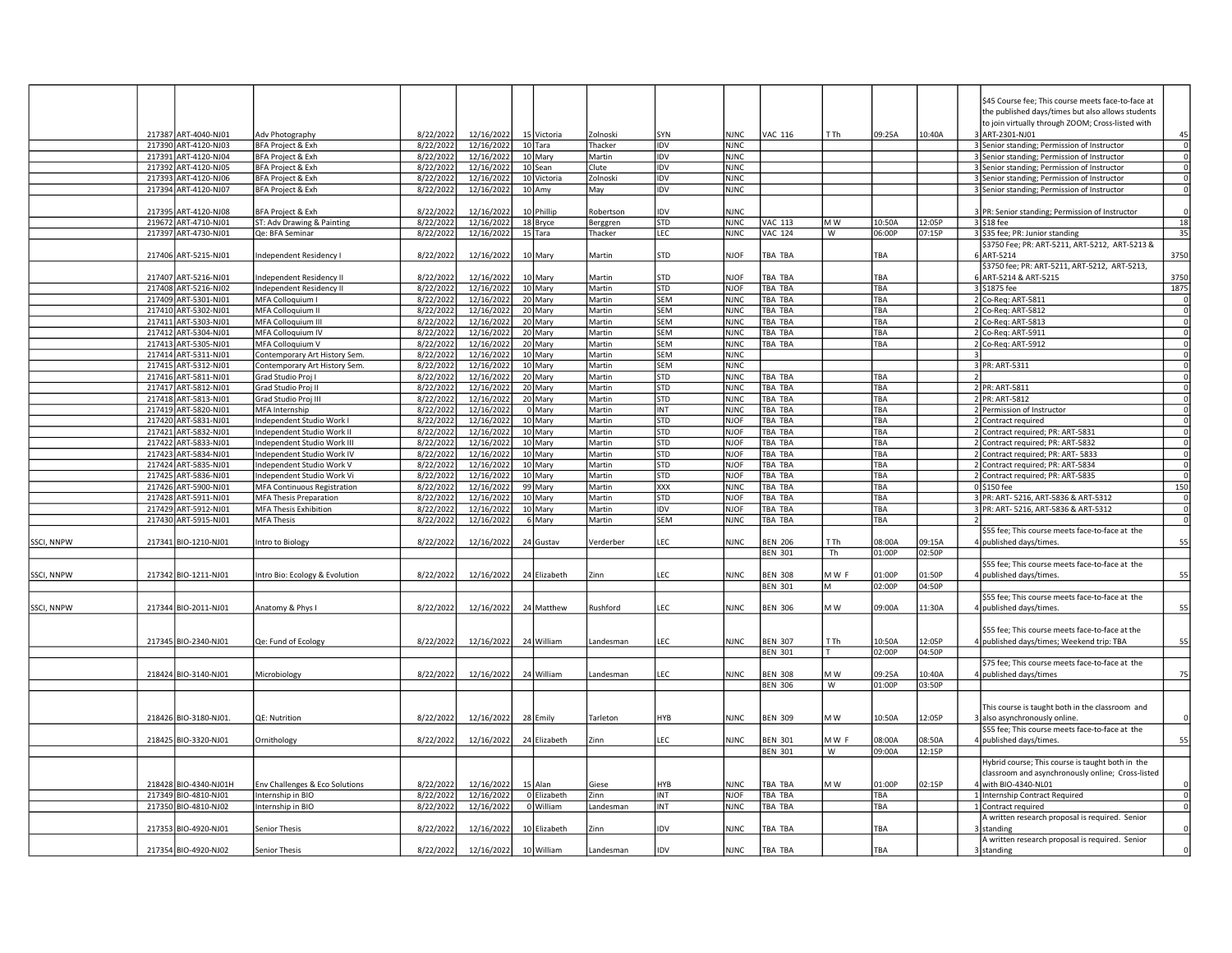|            |        |                       |                               |           |            |    |              |             |            |             |                |      |            |        | This course meets face-to-face at the published    |                         |
|------------|--------|-----------------------|-------------------------------|-----------|------------|----|--------------|-------------|------------|-------------|----------------|------|------------|--------|----------------------------------------------------|-------------------------|
|            |        | 219670 BUS-1210-NJ01H | Intro Bus Software & Info Sys | 8/22/2022 | 12/16/2022 |    | 24 James     | Noyes       | <b>HYB</b> | <b>NJNC</b> | MAR HTML       | M    | 09:25A     | 10:40A | 3 days/times.                                      |                         |
|            |        |                       |                               |           |            |    |              |             |            |             |                |      |            |        | This course is taught both in the classroom and    |                         |
|            |        |                       |                               |           |            |    |              |             |            |             |                |      |            |        | asynchronously online; Cross-listed with BUS-1350- |                         |
| SCUL, NDVW |        | 217457 BUS-1350-NJ01H | Sport & Soc, Mgmt & Concept   | 8/22/2022 | 12/16/2022 |    | 15 Andrew    | Lafrenz     | HYB        | <b>NJNC</b> | <b>BEN 308</b> | M W  | 10:50A     | 12:05P | 3 NLO1H                                            | $\mathbf 0$             |
|            |        |                       |                               |           |            |    |              |             |            |             |                |      |            |        |                                                    |                         |
|            |        |                       |                               |           |            |    |              |             |            |             |                |      |            |        | Sophomore standing; Hybrid Course meets via        |                         |
|            |        |                       |                               |           |            |    |              |             |            |             |                |      |            |        | Zoom on the listed days/times with an online       |                         |
|            |        | 217460 BUS-2010-NJ01H | Project Management            | 8/22/2022 | 12/16/2022 |    | 10 James     | Noyes       | HYB        | <b>NJON</b> | TBA TBA        |      | 02:00P     | 03:15P | 3 component. Cross List with BUS-2010-NL01H        |                         |
|            |        |                       |                               |           |            |    |              |             |            |             |                |      |            |        | This course meets synchronously entirely over      |                         |
| SSOC, NBEW |        | 217462 BUS-2015-NJ01  | Fund of Mgmt in Business      | 8/22/2022 | 12/16/2022 |    | 24 James     | Noyes       | SYN        | NJNC        | TBA TBA        | T Th | 10:50A     | 12:05P | 3 Zoom.                                            |                         |
|            |        |                       |                               |           |            |    |              |             |            |             |                |      |            |        | Synchronously over zoom and in class in Lyndon.    |                         |
|            |        |                       |                               |           |            |    |              |             |            |             |                |      |            |        |                                                    |                         |
|            |        |                       |                               |           |            |    |              |             |            |             |                |      |            |        | 100% over Zoom for Johnson. Crosslisted with BUS   |                         |
| SSOC, NBEW |        | 217464 BUS-2140-NJ01H | Personal Finance              | 8/22/2022 | 12/16/2022 |    | 7 Sheilah    | Evans       | RMT        | <b>NJNC</b> | TBA TBA        | W    | 05:00P     | 07:15P | 3 2140-NL01H                                       |                         |
|            |        |                       |                               |           |            |    |              |             |            |             |                |      |            |        |                                                    |                         |
|            |        |                       |                               |           |            |    |              |             |            |             |                |      |            |        | Synchronously over zoom and in class in Johnson    |                         |
|            |        |                       |                               |           |            |    |              |             |            |             |                |      |            |        | on Mondays. Wednesday 100% over Zoom.              |                         |
|            |        | 217467 BUS-2280-NJ01  | Intro to Bus Ethics           | 8/22/2022 | 12/16/2022 |    | 12 James     | Noyes       | SYN        | <b>NJNC</b> | WLLC 217       |      | 10:50A     | 12:05P | 3 Crosslisted with BUS-2280-NL01                   |                         |
|            |        |                       |                               |           |            |    |              |             |            |             | TBA TBA        | W    | 10:50A     | 12:05P |                                                    |                         |
|            |        |                       |                               |           |            |    |              |             |            |             |                |      |            |        |                                                    |                         |
|            |        |                       |                               |           |            |    |              |             |            |             |                |      |            |        | This course is taught asynchronously and entirely  |                         |
|            |        | 217470 BUS-3131-NO01  | <b>Business Law I</b>         | 8/22/2022 | 12/16/2022 |    | 12 Thomas    | Ware        | ONL        | NJON        | NJON NJON      |      | TBA        |        | 3 online. Cross-listed with BUS-3131-NO02          |                         |
|            |        |                       |                               |           |            |    |              |             |            |             |                |      |            |        |                                                    |                         |
|            |        |                       |                               |           |            |    |              |             |            |             |                |      |            |        |                                                    |                         |
|            |        |                       |                               |           |            |    |              |             |            |             |                |      |            |        | This course is taught asynchronously and entirely  |                         |
|            |        | 217474 BUS-3272-NO02  | Social Media Marketing        | 8/22/2022 | 12/16/2022 |    | 11 Katherine | Bertone     | ONL        | <b>NJON</b> | NJON NJON      |      | TBA        |        | 3 online. Cross-listed with BUS-3272-NO01          |                         |
|            |        |                       |                               |           |            |    |              |             |            |             |                |      |            |        | This Course meets in person on Monday. This        |                         |
|            |        |                       |                               |           |            |    |              |             |            |             |                |      |            |        | course has an online component. Cross-listed wtih  |                         |
|            |        | 217479 BUS-4030-NJ01H | Marketing Research            | 8/22/2022 | 12/16/2022 | 12 |              |             | HYB        | <b>NJNC</b> | WLLC 217       | м    | 03:30P     | 04:45P | 3 BUS-4030-NL01H                                   | 0                       |
|            |        |                       |                               |           |            |    |              |             |            |             |                |      |            |        |                                                    |                         |
|            |        |                       |                               |           |            |    |              |             |            |             |                |      |            |        | This course meets virtually at the published       |                         |
|            |        | 219645 BUS-4110-NJ01  | <b>Operations Management</b>  | 8/22/2022 | 12/16/2022 |    | 5 Edmond     | Dansereau   | RMT        | NJNC        | TBA TBA        |      | 03:30P     | 04:45P | 3 days/times; Cross-listed with BUS-4110-CO02      | $\mathbf 0$             |
|            |        |                       |                               |           |            |    |              |             |            |             |                |      |            |        | This course meets face-to-face at the published    |                         |
|            |        | 217481 BUS-4320-NJ01  | Sport Promo & Branding        | 8/22/2022 | 12/16/2022 |    | 20 Andrew    | afrenz      | LEC        | <b>NJNC</b> | <b>MAR 225</b> | M W  | 02:00P     | 03:15P | 3 days/times.                                      |                         |
|            |        |                       |                               |           |            |    |              |             |            |             |                |      |            |        |                                                    |                         |
|            |        |                       |                               |           |            |    |              |             |            |             |                |      |            |        | \$55 fee; This course meets face-to-face at the    |                         |
| SSCI, NNPW |        | 217355 CHE-1031-NJ01  | Gen Chemistry I               | 8/22/2022 | 12/16/2022 |    | $27$ lan     | Balcom      | LEC        | <b>NJNC</b> | <b>BEN 206</b> | T Th | 09:25A     | 10:40A | 4 published days/times                             | 55                      |
|            |        |                       |                               |           |            |    |              |             |            |             | <b>BEN 201</b> | T.   | 02:00P     | 03:50P |                                                    |                         |
|            |        |                       |                               |           |            |    |              |             |            |             |                |      |            |        | \$75 fee; This course meets face-to-face at the    |                         |
|            |        | 217358 CHE-3111-NJ01  | Organic Chemistry I           | 8/22/2022 | 12/16/2022 |    | $24$ lan     | Balcom      | LEC        | <b>NJNC</b> | <b>BEN 206</b> | T Th | 10:50A     | 12:05P | 4 published days/times.                            | 75                      |
|            |        |                       |                               |           |            |    |              |             |            |             | <b>BEN 201</b> | Th   | 01:00P     | 03:50P |                                                    |                         |
|            | 219485 | CMH-5005-NJ50         | Orientation                   | 8/22/2022 | 12/31/2022 |    | 22 Michelle  | Rauch       | RMT        | <b>NALK</b> | <b>TBA TBA</b> |      | TBA        |        | 0 \$904 Course Fee; AK 9 Cohort                    | 904                     |
|            | 219486 | CMH-5005-NJ51         | Orientation                   | 8/22/2022 | 12/31/2022 |    | 40 Michelle  | Rauch       | <b>RMT</b> | NWIL        | <b>TBA TBA</b> |      | <b>TBA</b> |        | 0 \$904 Course Fee: VT 20 & 21 Cohorts             | 904                     |
|            | 219487 | CMH-5005-NJ52         | Orientation                   | 8/22/2022 | 12/31/2022 |    | 22 Michelle  | Rauch       | <b>RMT</b> | <b>NWIS</b> | TBA TBA        |      | TBA        |        | 0 \$904 Course Fee; Milwaukee 10 Cohort            | 904                     |
|            | 219488 | CMH-5005-NJ53         | Orientation                   | 8/22/2022 | 12/31/2022 |    | 22 Michelle  | Rauch       | RMT        | <b>NNHP</b> | TBA TBA        |      | TBA        |        | 0 \$904 Course Fee; Manchester, NH Cohort          | 904                     |
|            | 219489 | CMH-5005-NJ54         | Orientation                   | 8/22/2022 | 12/31/2022 |    | 22 Michelle  | Rauch       | RMT        | <b>NMNE</b> | TBA TBA        |      | TBA        |        | 0 \$904 Course Fee; Brunswick, ME Cohort           | 904                     |
|            |        | 219490 CMH-5005-NJ77  | Orientation                   | 8/22/2022 | 12/31/2022 |    | 22 Michelle  | Rauch       | RMT        | <b>NWIS</b> | TBA TBA        |      | TBA        |        | 0 \$904 Course Fee; Wausau 7 Cohort                | 904                     |
|            |        |                       |                               |           |            |    |              |             |            |             |                |      |            |        |                                                    |                         |
|            |        | 217733 CMH-6105-NJ71A | <b>Helping Relationships</b>  | 8/22/2022 | 10/31/2022 |    | 22 Michelle  |             | LEC        | NWIL        | TBA TBA        | SaSu | 08:30A     | 05:30P | 3 VT 18 Cohort, meets Sept. 24-25 & Oct. 22-23     |                         |
|            |        |                       |                               |           |            |    |              | Rauch       |            |             |                |      |            |        |                                                    |                         |
|            |        |                       |                               |           |            |    |              |             |            |             | TBA TBA        | SaSu | 08:30A     | 05:30P |                                                    |                         |
|            |        | 219491 CMH-6155-NJ55  | Practicum                     | 8/22/2022 | 12/31/2022 |    | 15 Michaela  | Craft       | PRA        | <b>NALK</b> | <b>TBA TBA</b> |      | TBA        |        | 1 AK 9 Cohort                                      | $\overline{\mathbf{0}}$ |
|            |        | 219492 CMH-6155-NJ65  | Practicum                     | 8/22/2022 | 12/31/2022 |    | 15 Nancy     | Pandina     | PRA        | NWIL        | TBA TBA        |      | TBA        |        | 1 VT 17 Cohort                                     | $\overline{0}$          |
|            |        | 219493 CMH-6155-NJ70  | Practicum                     | 8/22/2022 | 12/31/2022 |    | 22 Nancy     | Pandina     | PRA        | NWIL        | TBA TBA        |      | TBA        |        | 1 VT 18 Cohort                                     | $\,0\,$                 |
|            |        | 219494 CMH-6155-NJ78  | Practicum                     | 8/22/2022 | 12/31/2022 |    | 15 Kristine  | Zelechowski | PRA        | <b>NWIS</b> | TBA TBA        |      | TBA        |        | 1 Wausau 6 Cohort                                  | $\overline{0}$          |
|            | 219495 | CMH-6165-NJ79         | <b>Additional Practicum</b>   | 8/22/2022 | 12/31/2022 |    | 15 Kristine  | Zelechowski | PRA        | <b>NWIS</b> | TBA TBA        |      | TBA        |        | 1 Wausau 6 Cohort                                  | $\circ$                 |
|            | 217734 | CMH-6215-NJ74B        | Treatment Planning MH/SA      | 11/1/202  | 12/31/2022 |    | 22 Michelle  | Rauch       | RMT        | NWIL        | TBA TBA        | SaSu | 08:30A     | 05:30P | 3 VT 19 Cohort; meets Nov. 5-6 & Dec. 3-4          | $\mathbf 0$             |
|            |        |                       |                               |           |            |    |              |             |            |             | TBA TBA        | SaSu | 08:30A     | 05:30P |                                                    |                         |
|            |        | 219496 CMH-6365-NJ59A | Clin II: Crisis, Trauma: CYF  | 8/22/2022 | 10/31/2022 |    | 15 Michelle  | Rauch       | RMT        | <b>NALK</b> | TBA TBA        | SaSu | 08:30A     | 05:30P | 3 AK 9 Cohort; meets Sept. 17-18 & Oct. 15-16      | $\overline{\mathbf{0}}$ |
|            |        |                       |                               |           |            |    |              |             |            |             | TBA TBA        | SaSu | 08:30A     | 05:30P |                                                    |                         |
|            |        | 219497 CMH-6465-NJ58A | Clin II: Crisis, Trauma: ADT  | 8/22/2022 | 10/31/2022 |    | 15 Michelle  | Rauch       | RMT        | <b>NALK</b> | <b>TBA TBA</b> | SaSu | 08:30A     | 05:30P | 3 AK 9 Cohort; meets Sept. 17-18 & Oct. 15-16      | $\overline{\mathbf{0}}$ |
|            |        |                       |                               |           |            |    |              |             |            |             |                |      |            |        |                                                    |                         |
|            |        |                       |                               |           |            |    |              |             |            |             | TBA TBA        | SaSu | 08:30A     | 05:30P |                                                    |                         |
|            |        | 219499 CMH-6505-NJ56  | Internship I                  | 8/22/2022 | 12/31/2022 |    | 15 Michaela  | Craft       | INT        | <b>NALK</b> | TBA TBA        |      | TBA        |        | 1.5 Alaska 9 Cohort; 1.5 or 3 credits              | $\mathbf 0$             |
|            | 219500 | CMH-6505-NJ61         | nternship I                   | 8/22/2022 | 12/31/2022 |    | 15 Nancy     | Pandina     | <b>INT</b> | NWIL        | TBA TBA        |      | TBA        |        | 1.5 VT 16 Cohort; 1.50 or 3 credits                | $\mathbf{0}$            |
|            | 219501 | CMH-6505-NJ66         | Internship I                  | 8/22/2022 | 12/31/2022 |    | 15 Nancy     | Pandina     | <b>INT</b> | NWIL        | TBA TBA        |      | TBA        |        | 1.5 VT 17 Cohort; 1.50 or 3 credits                | $\mathbf 0$             |
|            | 219503 | CMH-6505-NJ80         | nternship I                   | 8/22/2022 | 12/31/2022 |    | 15 Kristine  | Zelechowski | <b>INT</b> | <b>NWIS</b> | TBA TBA        |      | TBA        |        | 1.5 Wausau 6 Cohort; 1.50 or 3 credits             | $\mathbf 0$             |
|            | 219504 | CMH-6625-NJ57         | nternship II                  | 8/22/2022 | 12/31/2022 |    | 15 Michaela  | Craft       | <b>INT</b> | <b>NALK</b> | <b>TBA TBA</b> |      | <b>TBA</b> |        | 1.5 AK 9 Cohort; 1.50 or 3 credits                 | $\circ$                 |
|            | 219505 | CMH-6625-NJ62         | nternship II                  | 8/22/2022 | 12/31/2022 |    | 15 Nancy     | Pandina     | INT        | NWIL        | TBA TBA        |      | TBA        |        | 1.5 VT 16 Cohort; 1.50 or 3 credits                | $\mathbf 0$             |
|            | 219506 | CMH-6625-NJ67         | Internship II                 | 8/22/2022 | 12/31/2022 |    | 15 Nancy     | Pandina     | INT        | NWIL        | TBA TBA        |      | <b>TBA</b> |        | 1.5 VT 17 Cohort; 1.50 or 3 credits                | $\mathbf{0}$            |
|            | 219507 | CMH-6625-NJ81         | Internship II                 | 8/22/2023 | 12/31/2022 |    | 15 Kristine  | Zelechowski | <b>INT</b> | <b>NWIS</b> | TBA TBA        |      | TBA        |        | 1.5 Wausau 6 Cohort; 1.50 or 3 credits             | $\mathbf 0$             |
|            |        |                       |                               |           |            |    |              |             |            |             |                |      |            |        |                                                    |                         |
|            |        | 219476 CMH-6655-NJ60B | Prog Eval & Systems Research  | 11/1/2022 | 12/31/2022 |    | 22 Michelle  | Rauch       | RMT        | <b>NALK</b> | TBA TBA        | SaSu | 08:30A     | 05:30P | 3 AK 9 Cohort: meets Nov. 12-13 & Dec. 10-11       | $\Omega$                |
|            |        |                       |                               |           |            |    |              |             |            |             | TBA TBA        | SaSu | 08:30A     | 05:30P |                                                    |                         |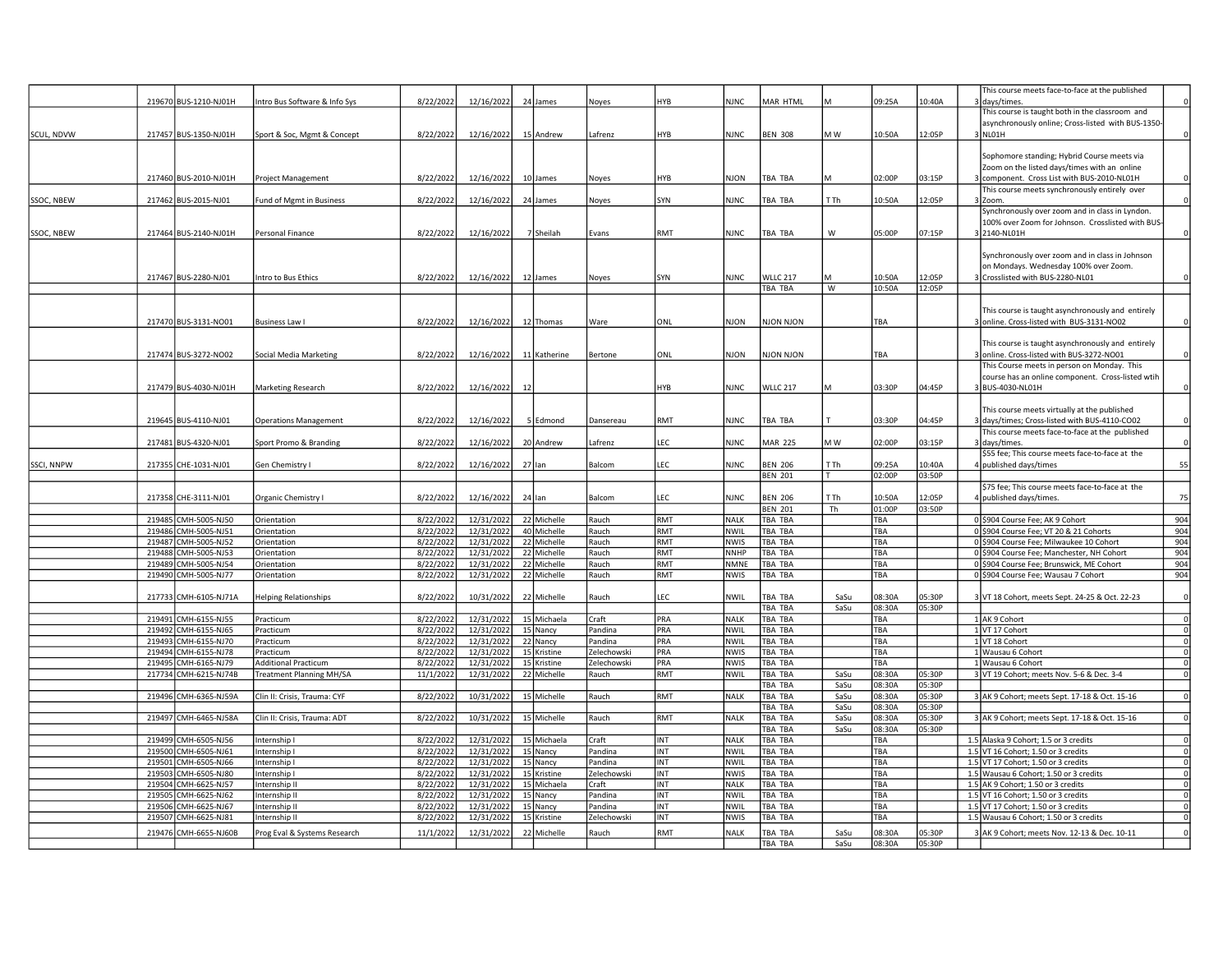|  | 219477 CMH-6665-NJ68A | Prof. Counsel. Orien & Ethics       | 8/22/2022 | 10/31/2022 |    | 22 Michelle   | Rauch      | LEC        | <b>NWIL</b> | TBA TBA<br>TBA TBA        | SaSu<br>SaSu   | 08:30A<br>08:30A | 05:30P<br>05:30P | VT 17 Cohort; meets Sept. 17-18 & Oct. 15-16                                                           |
|--|-----------------------|-------------------------------------|-----------|------------|----|---------------|------------|------------|-------------|---------------------------|----------------|------------------|------------------|--------------------------------------------------------------------------------------------------------|
|  |                       |                                     |           |            |    |               |            |            |             |                           |                |                  |                  |                                                                                                        |
|  | 219478 CMH-6755-NJ69B | MH, Addict, & Family Systems        | 11/1/2022 | 12/31/2022 |    | 22 Michelle   | Rauch      | LEC        | NWIL        | TBA TBA<br>TBA TBA        | SaSu<br>SaSu   | 08:30A<br>08:30A | 05:30P<br>05:30P | 3 VT 17 Cohort; meets Nov. 12-13 & Dec. 10-11                                                          |
|  |                       |                                     |           |            |    |               |            |            |             |                           |                |                  |                  |                                                                                                        |
|  | 219479 CMH-6805-NJ72B | Diag Assess & Psychopathology       | 11/1/202  | 12/31/2022 |    | 22 Michelle   | Rauch      | LEC        | <b>NWIL</b> | TBA TBA                   | SaSu           | 08:30A           | 05:30P           | VT 18 Cohort; meets Nov. 19-20 & Dec. 17-18                                                            |
|  |                       |                                     |           |            |    |               |            |            |             | TBA TBA                   | SaSu           | 08:30A           | 05:30P           |                                                                                                        |
|  | 219480 CMH-6835-NJ64B | <b>Group Process</b>                | 11/1/2022 | 12/31/2022 |    | 22 Michelle   | Rauch      | LEC        | <b>NWIL</b> | TBA TBA                   | SaSu           | 08:30A           | 05:30P           | VT 16 Cohort; meets Nov. 12-13 & Dec. 10-11                                                            |
|  |                       |                                     |           |            |    |               |            |            |             | TBA TBA                   | SaSu           | 08:30A           | 05:30P           |                                                                                                        |
|  | 219481 CMH-6835-NJ73A | <b>Group Process</b>                | 8/22/2022 | 10/31/2022 |    | 22 Michelle   | Rauch      | LEC        | <b>NWIL</b> | TBA TBA                   | SaSu           | 08:30A           | 05:30P           | 3 VT 19 Cohort; meets Sept. 17-18 & Oct. 15-16                                                         |
|  |                       |                                     |           |            |    |               |            |            |             | <b>TBA TBA</b>            | SaSu           | 08:30A           | 05:30P           |                                                                                                        |
|  | 219482 CMH-6835-NJ83B | <b>Group Process</b>                | 11/1/2022 | 12/31/2022 |    | 22 Michelle   | Rauch      | LEC        | <b>NWIS</b> | TBA TBA                   | SaSu           | 08:30A           | 05:30P           | 3 Wausau 7 Cohort; meets Nov. 5-6 & Dec. 3-4                                                           |
|  |                       |                                     |           |            |    |               |            |            |             | TBA TBA                   | SaSu           | 08:30A           | 05:30P           |                                                                                                        |
|  | 219483 CMH-6855-NJ63A | Social & Cultural Foundations       | 8/22/2022 | 10/31/2022 |    | 22 Michelle   | Rauch      | LEC        | <b>NWIL</b> | TBA TBA                   | SaSu           | 08:30A           | 05:30P           | 3 VT 16 Cohort; meets Sept. 10-11 & Oct. 1-2                                                           |
|  | 217737 CMH-6855-NJ75A | Social & Cultural Foundations       | 8/22/202  | 10/31/2022 |    | 22 Michelle   | Rauch      | LEC        | <b>NWIL</b> | TBA TBA<br>TBA TBA        | SaSu<br>SaSu   | 08:30A<br>08:30A | 05:30P<br>05:30P | 3 VT 20 Cohort; meets Sept. 10-11 & Oct. 1-2                                                           |
|  |                       |                                     |           |            |    |               |            |            |             | TBA TBA                   | SaSu           | 08:30A           | 05:30P           |                                                                                                        |
|  |                       |                                     |           |            |    |               |            |            |             |                           |                |                  |                  |                                                                                                        |
|  | 217738 CMH-6885-NJ76B | <b>Clinical Counseling Theories</b> | 11/1/2022 | 12/31/2022 |    | 22 Michelle   | Rauch      | RMT        | NWIL        | TBA TBA<br>TBA TBA        | SaSu<br>SaSu   | 08:30A<br>08:30A | 05:30P<br>05:30P | VT 20 Cohort; meets Nov. 19-20 & Dec. 17-18                                                            |
|  |                       |                                     |           |            |    |               |            |            |             |                           |                |                  |                  |                                                                                                        |
|  | 219484 CMH-6885-NJ82A | <b>Clinical Counseling Theories</b> | 8/22/2022 | 10/31/2022 |    | 22 Michelle   | Rauch      | <b>LEC</b> | <b>NWIS</b> | TBA TBA<br>TBA TBA        | SaSu<br>SaSu   | 08:30A<br>08:30A | 05:30P           | 3 Wausau 7 Cohort; meets Sept. 10-11 & Oct. 1-2                                                        |
|  |                       |                                     |           |            |    |               |            |            |             |                           |                |                  | 05:30P           |                                                                                                        |
|  |                       |                                     |           |            |    |               |            |            |             |                           |                |                  |                  | This course is taught both in the classroom and<br>asynchronously online. Required in-person           |
|  |                       |                                     |           |            |    |               |            |            |             |                           |                |                  |                  | meeting dates: 8/29, 9/26, 10/24 & 11/14; The rest                                                     |
|  | 217714 CSL-5010-NJ01  | <b>Counseling Theories</b>          | 8/22/2022 | 12/16/2022 |    | 20 Maureen    | Stewart    | <b>HYB</b> | <b>NJNC</b> | WLLC JEL1<br>WLLC JEL1    | lм             | 06:00P<br>06:00P | 08:45P<br>08:45P | 3 of the course is online                                                                              |
|  |                       |                                     |           |            |    |               |            |            |             |                           |                |                  |                  |                                                                                                        |
|  |                       |                                     |           |            |    |               |            |            |             |                           |                |                  |                  |                                                                                                        |
|  |                       |                                     |           |            |    |               |            |            |             |                           |                |                  |                  |                                                                                                        |
|  |                       |                                     |           |            |    |               |            |            |             |                           |                |                  |                  | \$110 course fee; This course is taught both in the                                                    |
|  |                       |                                     |           |            |    |               |            |            |             |                           |                |                  |                  | classroom and asynchronously online. Zoom 9/2 at<br>4pm, In person at the Sterling Ridge Resort Nov 10 |
|  | 217715 CSL-5020-NJ01  | Counsel in Groups                   | 8/22/2022 | 12/16/2022 |    | 15 David      | Hutchinson | <b>LEC</b> | <b>NJNC</b> | TBA TBA                   | E              | 04:00P           | 06:00P           | 3 (at 4pm) -Nov 13. Other Zoom mtg TBD.<br>110                                                         |
|  |                       |                                     |           |            |    |               |            |            |             | <b>TBA TBA</b>            | Th             | 04:00P           | 08:30P           |                                                                                                        |
|  |                       |                                     |           |            |    |               |            |            |             |                           |                |                  |                  | In person- Weekend Intensive; Oct 28, 29 & 30<br>(Friday 4:30-7:30pm/ S & S 8:30-5pm) and              |
|  |                       |                                     |           |            |    |               |            |            |             |                           |                |                  |                  | December 2, 3 &4 (Friday 4:30-7:30pm/ S & S 8:30-                                                      |
|  | 217716 CSL-5030-NJ01  | Lab Experience I                    | 8/22/2022 | 12/16/2022 |    | 12 Blagorodna | Efremovski | <b>SEM</b> | <b>NJNC</b> | WLLC JEL1                 | F.             | 04:30P           | 07:30P           | 3 5pm)                                                                                                 |
|  |                       |                                     |           |            |    |               |            |            |             | WLLC JEL1                 | SaSu           | 08:30A           | 05:00P           | In person- Weekend Intensive; Sept.30th (4-7pm)                                                        |
|  |                       |                                     |           |            |    |               |            |            |             |                           |                |                  |                  | Oct 1 &2 (8:30-5pm), and Nov. 4, 5, and 6 (Friday 4-                                                   |
|  | 217717 CSL-5120-NJ01  | <b>Family Counseling</b>            | 8/22/2022 | 12/16/2022 |    | 20 Blagorodna | Efremovski | LEC        | <b>NJNC</b> | WLLC JEL1<br>WLLC JEL1    | F.<br>SaSu     | 04:00P<br>08:30A | 07:00P<br>05:00P | 3 7pm and S&S 8:30-5pm)                                                                                |
|  | 217718 CSL-5160-NJ01  | Psychopharmacology                  | 8/22/2022 | 12/16/2022 | 20 |               |            | LEC        | <b>NJNC</b> |                           |                |                  |                  | 3 Days/Times: TBD                                                                                      |
|  |                       |                                     |           |            |    |               |            |            |             |                           |                |                  |                  |                                                                                                        |
|  |                       |                                     |           |            |    |               |            |            |             |                           |                |                  |                  | This course is taught both in the class room and                                                       |
|  |                       |                                     |           |            |    |               |            |            |             |                           |                |                  |                  | asynchronously online. Required in-person<br>meeting dates: Wed., 6pm-8:45pm on 8/31, 9/28,            |
|  | 217722 CSL-5810-NJ01  | Fieldwork                           | 8/22/2022 | 12/16/2022 |    | 10 Maureen    | Stewart    | <b>HYB</b> | <b>NJNC</b> | WLLC JEL1                 | W              | 06:00P           | 08:45P           | 3 10/26, & 11/16; Permission of Instructor                                                             |
|  |                       |                                     |           |            |    |               |            |            |             | WLLC JEL1                 | $\overline{w}$ | 06:00P           | 08:45P           |                                                                                                        |
|  |                       |                                     |           |            |    |               |            |            |             |                           |                |                  |                  |                                                                                                        |
|  |                       |                                     |           |            |    |               |            |            |             |                           |                |                  |                  | \$20 course fee; Intensive Weekend; September                                                          |
|  |                       |                                     |           |            |    |               |            |            |             |                           |                |                  |                  | 24th & 25th Off Campus (Underhill Center, VT) in-                                                      |
|  |                       |                                     |           |            |    |               |            |            |             |                           |                |                  |                  | person 9-5; September 26th- October 28th Remote<br>Modules on-line through Canvas; Intensive           |
|  |                       |                                     |           |            |    |               |            |            |             |                           |                |                  |                  | Weekend October 29th & 30th - Off Campus                                                               |
|  | 217724 CSL-6120-NJ01  | Integ Comp Alt Modaliteis           | 8/22/2022 | 12/16/2022 |    | 12 Kevin      | Perline    | <b>HYB</b> | <b>NJOF</b> | <b>TBA TBA</b>            | SaSu           | 09:00A<br>09:00A | 05:00P<br>05:00P | (Underhill Center, VT) in-person 9-5                                                                   |
|  | 217725 CSL-6632-NJ01  | Eval & Measurement                  | 8/22/2022 | 12/16/2022 |    | 20 James      | Calhoun    | LEC        | <b>NJNC</b> | TBA TBA<br><b>BEN 307</b> | SaSu           | 06:00P           | 08:45P           | This course meets face-to-face at the published                                                        |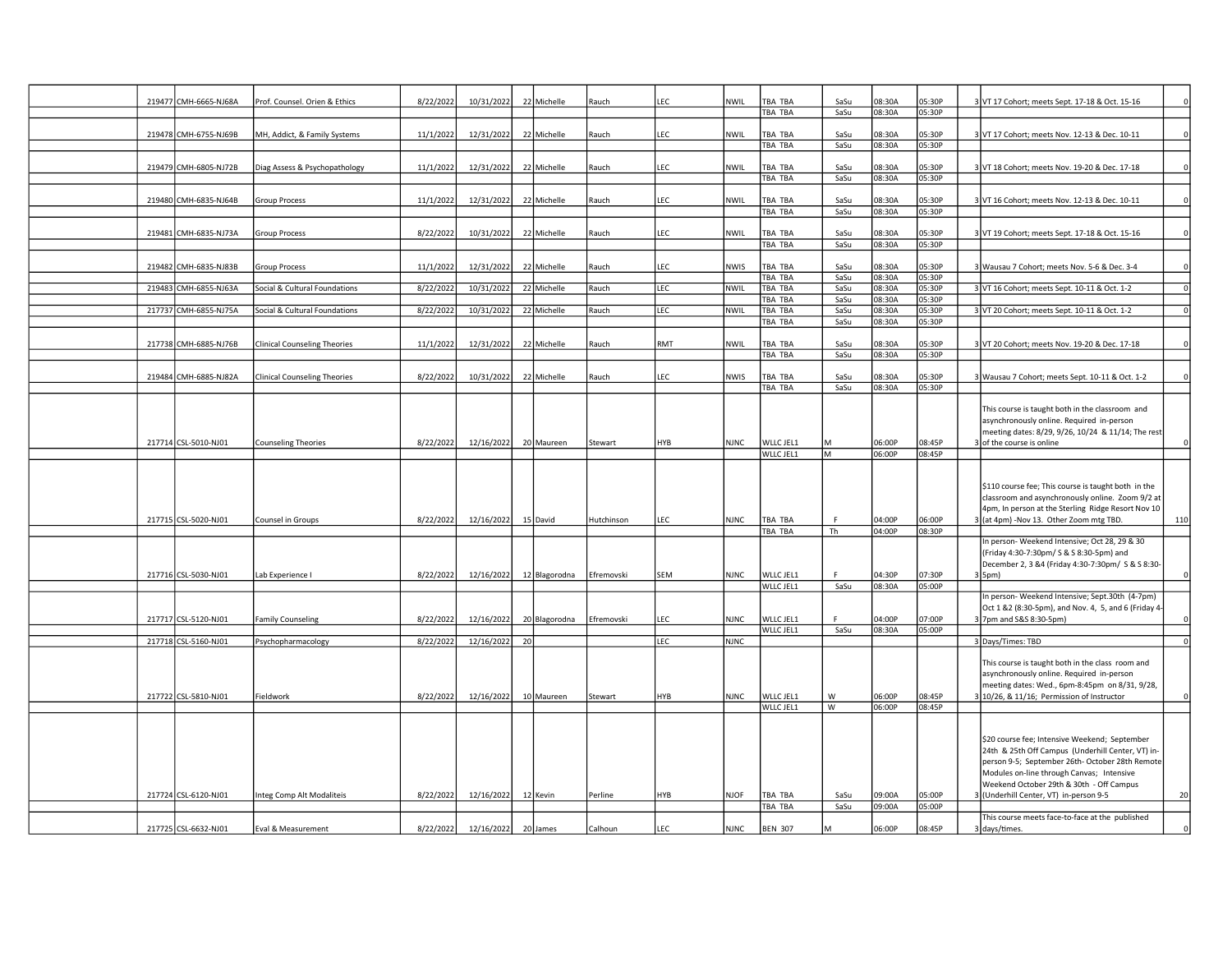|                 |                       |                              |           |                     |    |                          |                  |            |             |                  |      |        |        | This course is taught both in the classroom and      |                 |
|-----------------|-----------------------|------------------------------|-----------|---------------------|----|--------------------------|------------------|------------|-------------|------------------|------|--------|--------|------------------------------------------------------|-----------------|
|                 |                       |                              |           |                     |    |                          |                  |            |             |                  |      |        |        | asynchronously online. Required in-person            |                 |
|                 |                       |                              |           |                     |    |                          |                  |            |             |                  |      |        |        | meeting dates Tues. 8/30, 9/27, 10/25, 11/15;        |                 |
|                 | 217726 CSL-6720-NJ01  | Internship Sem for School    | 8/22/2022 | 12/16/2022          |    | 12 Maureen               | Stewart          | HYB        | <b>NJNC</b> | WLLC JEL1        |      | 06:00P | 08:45P | 1.5 CoReg CSL 6820                                   |                 |
|                 |                       |                              |           |                     |    |                          |                  |            |             | WLLC JEL1        |      | 06:00P | 08:45P |                                                      |                 |
|                 |                       |                              |           |                     |    |                          |                  |            |             |                  |      |        |        | \$50 fee; Advancement to candidacy; Co-Req: CSL-     |                 |
|                 | 217727 CSL-6820-NJ01  | Intern for School Counseling | 8/22/2022 | 12/16/2022          |    | 12 Maureen               | Stewart          | <b>INT</b> | <b>NJNC</b> | TBA TBA          |      | TBA    |        | 4.5 6720; Meetings TBD                               | 50              |
|                 |                       |                              |           |                     |    |                          |                  |            |             |                  |      |        |        |                                                      |                 |
|                 |                       |                              |           |                     |    |                          |                  |            |             |                  |      |        |        | This course is taught both in the classroom and      |                 |
|                 |                       |                              |           |                     |    |                          |                  |            |             |                  |      |        |        | asynchronously online. Required in-person dates:     |                 |
|                 |                       |                              |           |                     |    |                          |                  |            |             |                  |      |        |        | 8/30, 9/6, 9/13, 10/11 and 11/8; Advancement to      |                 |
|                 | 217728 CSL-6880-NJ01  | Mental Health Int & Sem      | 8/22/2022 | 12/16/2022          |    | 12 Blagorodna Efremovski |                  | <b>HYB</b> | <b>NJNC</b> | <b>WLLC 210/</b> |      | 05:00P | 07:45P | 6 candidacy                                          |                 |
|                 |                       |                              |           |                     |    |                          |                  |            |             | <b>WLLC 210/</b> | Iт   | 05:00P | 07:45P |                                                      |                 |
|                 |                       |                              |           |                     |    |                          |                  |            |             |                  |      |        |        |                                                      |                 |
|                 |                       |                              |           |                     |    |                          |                  |            |             |                  |      |        |        | This course is taught both in the classroom and      |                 |
|                 |                       |                              |           |                     |    |                          |                  |            |             |                  |      |        |        | asynchronously online. Required in-person            |                 |
|                 | 217730 CSL-6880-NJ02  | Mental Health Int & Sem      | 8/22/2022 | 12/16/2022          |    | 12 Blagorodna            | Efremovski       | HYB        | <b>NJNC</b> | <b>WLLC 210/</b> | W    | 05:00P | 07:45P | 6 meeting dates: 8/31, 9/7, 9/14, 10/12 & 11/9.      |                 |
|                 |                       |                              |           |                     |    |                          |                  |            |             | <b>WLLC 210/</b> | W    | 05:00P | 07:45P |                                                      |                 |
|                 | 217731 CSL-8010-NJ01  | Comprehensive Exam           | 8/22/2022 | 12/16/2022          | 99 |                          |                  | <b>XXX</b> | <b>NJNC</b> | TBA TBA          |      | TBA    |        |                                                      | $\circ$         |
|                 |                       |                              |           |                     |    |                          |                  |            |             |                  |      |        |        | \$35 fee; PR: Pass QR Assessment or MAT-1080;        |                 |
| SSOC, NBEW, JQE | 217110 DAN-1030-NJ01  | Qe: Body Awareness           | 8/22/2022 | 12/16/2022          |    | 7 Hanna                  | Satterlee        | LEC        | <b>NJNC</b> | <b>JSH 212</b>   | E    | 10:50A | 01:20P | 3 Cross-listed with DAN-3032-NJ01                    | 35              |
| NBEW, SSOC      | 217114 DAN-3032-NJ01  | <b>Body Awareness II</b>     | 8/22/2022 | 12/16/2022          |    | 7 Hanna                  | Satterlee        | <b>STD</b> | <b>NJNC</b> | JSH 212          | F    | 10:50A | 01:20P | 3 \$35 fee; Cross-listed with DAN-1030-NJ01          | 35              |
|                 |                       |                              |           |                     |    |                          |                  |            |             |                  |      |        |        |                                                      |                 |
|                 |                       |                              |           |                     |    |                          |                  |            |             |                  |      |        |        | \$30 fee; This course meets face-to-face at the      |                 |
|                 |                       |                              |           |                     |    |                          |                  |            |             |                  |      |        |        | published days/times. Course Description: Join       |                 |
|                 |                       |                              |           |                     |    |                          |                  |            |             |                  |      |        |        | dance artist and movement educator Hanna             |                 |
|                 |                       |                              |           |                     |    |                          |                  |            |             |                  |      |        |        | Satterlee for a unique experiential, visceral        |                 |
|                 |                       |                              |           |                     |    |                          |                  |            |             |                  |      |        |        | learning-based course: "Performance Project."        |                 |
|                 |                       |                              |           |                     |    |                          |                  |            |             |                  |      |        |        | With somatic, improvisation, and technical           |                 |
|                 |                       |                              |           |                     |    |                          |                  |            |             |                  |      |        |        | exercises, each class will begin with a guided warm- |                 |
|                 |                       |                              |           |                     |    |                          |                  |            |             |                  |      |        |        | up to strengthen students' relationship to their     |                 |
|                 |                       |                              |           |                     |    |                          |                  |            |             |                  |      |        |        | physical body, creative mind, and to the             |                 |
|                 |                       |                              |           |                     |    |                          |                  |            |             |                  |      |        |        | environment of people and spaces we are creating     |                 |
|                 |                       |                              |           |                     |    |                          |                  |            |             |                  |      |        |        | within. Working as soloists, in partners, small      |                 |
|                 |                       |                              |           |                     |    |                          |                  |            |             |                  |      |        |        | groups and with the full ensemble, students will co  |                 |
|                 |                       |                              |           |                     |    |                          |                  |            |             |                  |      |        |        |                                                      |                 |
|                 |                       |                              |           |                     |    |                          |                  |            |             |                  |      |        |        | create new choreographic material from abstract      |                 |
|                 |                       |                              |           |                     |    |                          |                  |            |             |                  |      |        |        | imagery, compositional prompts, and physical         |                 |
|                 |                       |                              |           |                     |    |                          |                  |            |             |                  |      |        |        | movement exercises created by Hanna.                 |                 |
|                 |                       |                              |           |                     |    |                          |                  |            |             |                  |      |        |        | Throughout the semester we will work together as     |                 |
|                 |                       |                              |           |                     |    |                          |                  |            |             |                  |      |        |        | an ensemble to co-create a performance that          |                 |
|                 |                       |                              |           |                     |    |                          |                  |            |             |                  |      |        |        | involves every voice, every body, and every artist   |                 |
|                 |                       |                              |           |                     |    |                          |                  |            |             |                  |      |        |        | muse in the group. By the end of the semester our    |                 |
|                 |                       |                              |           |                     |    |                          |                  |            |             |                  |      |        |        | studio work will transition to an outdoor (on-       |                 |
|                 |                       |                              |           |                     |    |                          |                  |            |             |                  |      |        |        | campus) location, to improve spatial awareness,      |                 |
|                 |                       |                              |           |                     |    |                          |                  |            |             |                  |      |        |        | deepen and expand the movement material and          |                 |
|                 |                       |                              |           |                     |    |                          |                  |            |             |                  |      |        |        | play with site-specific modalities. The Performance  |                 |
|                 |                       |                              |           |                     |    |                          |                  |            |             |                  |      |        |        |                                                      |                 |
|                 |                       |                              |           |                     |    |                          |                  |            |             |                  |      |        |        | Project course will culminate in an outdoor site-    |                 |
|                 |                       |                              |           |                     |    |                          |                  |            |             |                  |      |        |        | specific showing for friends and fans on campus      |                 |
|                 |                       |                              |           |                     |    |                          |                  |            |             |                  |      |        |        | during the last week of classes. Students will be    |                 |
|                 |                       |                              |           |                     |    |                          |                  |            |             |                  |      |        |        | asked to help the department promote the             |                 |
|                 |                       |                              |           |                     |    |                          |                  |            |             |                  |      |        |        | performance. This course's primary grading           |                 |
|                 |                       |                              |           |                     |    |                          |                  |            |             |                  |      |        |        | structure is based on: attendance, attitude, and     |                 |
|                 |                       |                              |           |                     |    |                          |                  |            |             |                  |      |        |        | effort in class; practice and memorization of        |                 |
|                 |                       |                              |           |                     |    |                          |                  |            |             |                  |      |        |        | material in-between class sessions; and              |                 |
|                 |                       |                              |           |                     |    |                          |                  |            |             |                  |      |        |        | participation in the final dress rehearsal and       |                 |
|                 | 218662 DAN-4710-NJ01  | ST: Performance Project      | 8/22/2022 | 12/16/2022          |    | 15 Hanna                 | Satterlee        | LEC        | <b>NJNC</b> | <b>ISH YOGA</b>  |      | 02:00P | 04:30P | 0 performance.                                       | 30 <sup>1</sup> |
|                 | 217497 DEV-1050-NJ01A | Early College Seminar        | 8/22/2022 | 12/16/2022          |    | 60 Sara                  | Kinerson         | LEC        | <b>NJNC</b> | <b>DEW 132</b>   | M    | 01:00P | 01:50P | 0 Permission of Instructor                           | $\circ$         |
|                 |                       |                              |           |                     |    |                          |                  |            |             |                  |      |        |        | \$30 fee; Freshman only; This course is an in-person |                 |
|                 |                       |                              |           |                     |    |                          |                  |            |             |                  |      |        |        | course that meets face to face at the published      |                 |
| SFYS, JFY, NFYS | 218503 EDU-1110-NJ01  | FYS: Critical Thinking       | 8/22/2022 | 12/16/2022          | 17 |                          |                  | LEC        | <b>NJNC</b> | <b>DEW 132</b>   | T Th | 10:50A | 12:05P | 3 days/times.                                        | 30 <sup>1</sup> |
| SSOC, NBEW      | 217506 EDU-2360-NJ01  | Perspectives on Learning     | 8/22/2022 | 12/16/2022          |    | 25 Hannah                | Miller           | LEC        | <b>NJNC</b> | <b>WLLC 212</b>  | M W  | 03:30P | 04:45P | 3 \$20 fee                                           | 20              |
| SCUL, JGP, NDVW | 217508 EDU-2365-NJ01  | Eco-Human Experience         | 8/22/2022 | 12/16/2022          |    | 25 Robert                | Schulze          | LEC        | <b>NJNC</b> | <b>DEW 177</b>   | W F  | 09:25A | 10:40A |                                                      | 0               |
|                 | 217509 EDU-2370-NJ01  | Contemporary School          | 8/22/2022 | 12/16/2022          |    | 25 Jennifer              | Basiliere        | RMT        | <b>NJNC</b> | TBA TBA          | T Th | 03:30P | 04:45P | 3 \$50 fee; Cross-listed with EDU 2370 NL01          | 50              |
|                 |                       |                              |           |                     |    |                          |                  |            |             |                  |      |        |        |                                                      |                 |
|                 | 217511 EDU-3125-NO01  | Tech for Integr Instruction  | 8/22/2022 | 12/16/2022          |    | 20 Jennifer              | <b>Basiliere</b> | ONL        | <b>NJON</b> | TBA TBA          |      | TBA    |        | 3 \$100 fee; Cross-listed with EDU-5320-NO01         | 100             |
|                 |                       |                              |           |                     |    |                          |                  |            |             |                  |      |        |        | \$250 fee; PR:& EDU-TEW2; Includes a 60-hour         |                 |
|                 |                       |                              |           |                     |    |                          |                  |            |             |                  |      |        |        | practicum in a local school: Plan to be in a school  |                 |
|                 |                       |                              |           |                     |    |                          |                  |            |             |                  |      |        |        | about one day per week. Cross listed with EDU-       |                 |
|                 | 217513 EDU-3266-NJ01  |                              | 8/22/2022 | 12/16/2022 25 Karen |    |                          |                  | RMT        |             |                  |      | 05:00P | 07:50P | 3 3266-NL01.                                         | 250             |
|                 |                       | Instruction Dynamic II       |           |                     |    |                          | Lehning          |            | <b>NJNC</b> | TBA TBA          |      |        |        |                                                      |                 |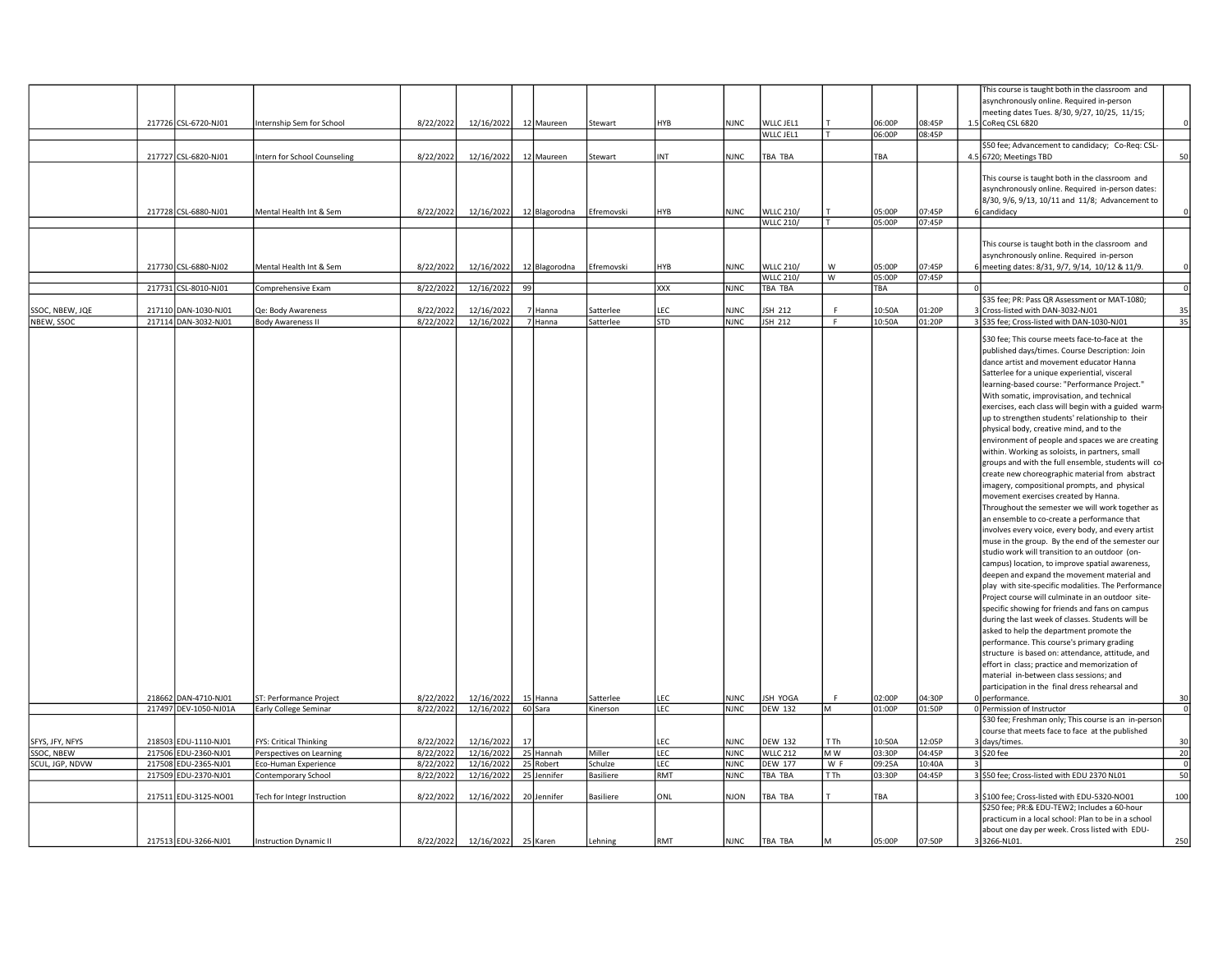|     |                      |                                       |           |            |    |             |                  |            |             |                  |      |        |        | \$50 fee; Includes a 20 hr. Inquiry Project in the                                           |     |
|-----|----------------------|---------------------------------------|-----------|------------|----|-------------|------------------|------------|-------------|------------------|------|--------|--------|----------------------------------------------------------------------------------------------|-----|
|     |                      |                                       |           |            |    |             |                  |            |             |                  |      |        |        | community. PR: EDU-3265 or EDU-3266 or EDU-                                                  |     |
|     | 217514 EDU-3311-NJ01 | Foundations Inclusive Practice        | 8/22/2022 | 12/16/2022 |    | 25 Robert   | Schulze          | LEC        | <b>NJNC</b> | <b>DEW 132</b>   | M W  | 08:00A | 09:15A | 33112 or EDU-3140.                                                                           | 50  |
|     | 217515 EDU-3360-NJ01 | <b>Inventive Thinking</b>             | 8/22/2022 | 12/16/2022 | 13 |             |                  | LEC        | <b>NJNC</b> | <b>WLLC 214</b>  | T Th | 10:50A | 12:05P | 3 \$20 fee; Cross-listed with EDU 5041-NJ01                                                  | 20  |
|     | 217516 EDU-3445-NJ01 | Applied Mechanics I                   | 8/22/2022 | 12/16/2022 |    | 15 Brian    | Wagner           | LEC        | <b>NJNC</b> | VAC 120          | Th   | 05:00P | 07:50P | 3 \$100 fee;                                                                                 | 100 |
|     |                      |                                       |           |            |    |             |                  |            |             |                  |      |        |        | This course meets virtually at the published                                                 |     |
|     | 218513 EDU-3460-NJ01 | it & Media for Child & Youth          | 8/22/2022 | 12/16/2022 |    | 25 Morna    | Flaum            | RMT        | <b>NJNC</b> | TBA TBA          | F    | 09:00A | 11:30A | 3 days/times.                                                                                |     |
|     |                      |                                       |           |            |    |             |                  |            |             |                  |      |        |        | \$250 fee; PR: EDU-TEW3; & Permission of Program                                             |     |
|     |                      |                                       |           |            |    |             |                  |            |             |                  |      |        |        | Director; cross-listed EDU 4310, EDU 6021, EDU                                               |     |
|     | 217523 EDU-4130-NJ01 | Content Spec Methods                  | 8/22/2022 | 12/16/2022 | 10 |             |                  | LEC        | <b>NJNC</b> | WLLC 214         | M W  | 03:30P | 04:45P | 4 6025                                                                                       | 250 |
|     |                      |                                       |           |            |    |             |                  |            |             |                  |      |        |        | \$250 fee; PR: EDU-TEW3 & Permission of Program                                              |     |
|     |                      |                                       |           |            |    |             |                  |            |             |                  |      |        |        | Director x listed with EDU 4130, EDU 6021, EDU                                               |     |
|     | 217524 EDU-4310-NJ01 | Art of Experience in Education        | 8/22/2022 | 12/16/2022 | 10 |             |                  | LEC        | <b>NJNC</b> | WLLC 214         | M W  | 03:30P | 04:45P | 3 6025                                                                                       | 250 |
|     |                      |                                       |           |            |    |             |                  |            |             |                  |      |        |        |                                                                                              |     |
|     |                      |                                       |           |            |    |             |                  |            |             |                  |      |        |        | \$250 fee; PR: EDU-3265, EDU-3266, EDU-3311, &                                               |     |
|     |                      |                                       |           |            |    |             |                  |            |             |                  |      |        |        | EDU-TEW3. Includes a full-day, full semester                                                 |     |
|     | 217528 EDU-4630-NJ01 | Integrated Elementary Methods         | 8/22/2022 | 12/16/2022 |    | 20 Hannah   | Miller           | LEC        | <b>NJNC</b> | <b>BEN 324</b>   | F.   | 09:00A | 11:30A | 6 practicum in a school, and a seminar on FR.                                                | 250 |
|     |                      |                                       |           |            |    |             |                  |            |             |                  |      |        |        |                                                                                              |     |
|     | 217529 EDU-4640-NJ01 | Spec Ed Pract & Proc                  | 8/22/2022 | 12/16/2022 |    | 20 Robert   | Schulze          | LEC        | <b>NJNC</b> | WLLC 217         | F    | 01:00P | 03:50P | \$250 fee; PR: EDU-TEW3; Special Education<br>6 practicum; cross-listed with EDU 6730 NJ01   | 250 |
|     |                      |                                       |           |            |    |             |                  |            |             |                  |      |        |        |                                                                                              |     |
| JQE | 217530 EDU-4650-NJ01 | Qe: Capstone & Thesis Seminar         | 8/22/2022 | 12/16/2022 |    | 15 Hannah   | Miller           | RMT        | <b>NJNC</b> | TBA TBA          |      | 06:00P | 07:15P | S550 fee; PR: Pass QR Assessment or MAT-1080                                                 | 550 |
|     |                      |                                       |           |            |    |             |                  |            |             |                  |      |        |        |                                                                                              |     |
|     |                      |                                       |           |            |    |             |                  |            |             |                  |      |        |        | \$300 fee; PR: EDU-4310, EDU-TEW4, overall 3.0 or                                            |     |
|     |                      |                                       |           |            |    |             |                  |            |             |                  |      |        |        | higher GPA, Junior standing; Pass PRAXIS II &                                                |     |
|     |                      |                                       |           |            |    |             |                  |            |             |                  |      |        |        | Permission of placement coordinator; 5 days/week                                             |     |
|     | 217531 EDU-4812-NJ01 | <b>Student Teaching: Unified Arts</b> | 8/22/2022 | 12/16/2022 |    |             |                  | PRA        | <b>NJOF</b> |                  |      |        |        | 12 in school placement for the entire semester                                               | 300 |
|     |                      |                                       |           |            |    |             |                  |            |             |                  |      |        |        | \$300 fee; Student Teaching; 5 days/week in school                                           |     |
|     |                      |                                       |           |            |    |             |                  |            |             |                  |      |        |        | placement for entire semester; PR: EDU-4630, EDU-                                            |     |
|     |                      |                                       |           |            |    |             |                  |            |             |                  |      |        |        | 4368, EDU-TEW4 & Permission of Department                                                    |     |
|     | 217532 EDU-4820-NJ01 | Elem. Ed. Student Teaching            | 8/22/2022 | 12/16/2022 |    |             |                  | PRA        | <b>NJOF</b> |                  |      |        |        | 12 Chairperson                                                                               | 300 |
|     |                      |                                       |           |            |    |             |                  |            |             |                  |      |        |        | \$300 fee; PR: EDU-4130, EDU-TEW4, overall 3.0                                               |     |
|     |                      |                                       |           |            |    |             |                  |            |             |                  |      |        |        | GPA, Pass PRAXIS II & Permission of placement                                                |     |
|     |                      |                                       |           |            |    |             |                  |            |             |                  |      |        |        | coordinator; 5 days/week in school placement for                                             |     |
|     | 217533 EDU-4850-NJ01 | <b>Student Teaching: Sec</b>          | 8/22/2022 | 12/16/2022 |    |             |                  | PRA        | <b>NJOF</b> |                  |      |        |        | 12 the entire semester                                                                       | 300 |
|     | 217537 EDU-5011-NJ01 | Sem Educational Studies               | 8/22/2022 | 12/16/2022 | 20 |             |                  | <b>RMT</b> | <b>NJNC</b> | TBA TBA          | W    | 05:00P | 08:50P | 3 \$50 fee                                                                                   | 50  |
|     | 217538 EDU-5041-NJ01 | Promoting Inventive Think             | 8/22/2022 | 12/16/2022 | 13 |             |                  | LEC        | <b>NJNC</b> | <b>WLLC 214</b>  | T Th | 10:50A | 12:05P | 3 \$20 fee; PR: TEW2;cross-listed with EDU 3360 NJ01                                         | 20  |
|     |                      |                                       |           |            |    |             |                  |            |             |                  |      |        |        |                                                                                              |     |
|     |                      |                                       |           |            |    |             |                  |            |             |                  |      |        |        | This course meets virtually at the published                                                 |     |
|     |                      |                                       |           |            |    |             |                  |            |             |                  |      |        |        | days/times; Contact the instructor regarding                                                 |     |
|     |                      |                                       |           |            |    |             |                  |            |             |                  |      |        |        | conflicts with the meeting times. Cross-listed with                                          |     |
|     |                      |                                       |           |            |    |             |                  |            |             |                  |      |        |        | EDU-5045, EDU-5145, EDU-5520, EDU-6020, EDU-                                                 |     |
|     |                      |                                       |           |            |    |             |                  |            |             |                  |      |        |        | 6405, EDU-6407, EDU-6630, EDU-6970, & EDU-                                                   |     |
|     | 217539 EDU-5045-NO01 | <b>Teaching Engineering</b>           | 8/22/2022 | 12/16/2022 |    | 5 David     | McGough          | RMT        | <b>NJON</b> | TBA TBA          | Th   | 05:00P | 07:50P | 3 7960.                                                                                      |     |
|     |                      |                                       |           |            |    |             |                  |            |             |                  |      |        |        |                                                                                              |     |
|     |                      |                                       |           |            |    |             |                  |            |             |                  |      |        |        | This course meets virtually at the published                                                 |     |
|     |                      |                                       |           |            |    |             |                  |            |             |                  |      |        |        | days/times; Contact the instructor regarding                                                 |     |
|     |                      |                                       |           |            |    |             |                  |            |             |                  |      |        |        | conflicts with the meeting times. Cross-listed with                                          |     |
|     |                      |                                       |           |            |    |             |                  |            |             |                  |      |        |        | EDU-5045, EDU-5145, EDU-5520, EDU-6020, EDU-                                                 |     |
|     |                      |                                       |           |            |    |             |                  |            |             |                  |      |        |        | 6405, EDU-6407, EDU-6630, EDU-6970, & EDU-                                                   |     |
|     | 218537 EDU-5145-NO01 | <b>Issues in Science Education</b>    | 8/22/2022 | 12/16/2022 |    | 10 David    | McGough          | RMT        | <b>NJON</b> | TBA TBA          | Th   | 05:00P | 07:50P | 3 7960.<br>\$100 fee; Online course Cross-listed with EDU-3125-                              |     |
|     | 217540 EDU-5320-NO01 |                                       | 8/22/2022 | 12/16/2022 |    | 10 Jennifer | <b>Basiliere</b> | ONL        | <b>NJON</b> | <b>NNON NONL</b> |      | TBA    |        | 3 NO01                                                                                       | 100 |
|     |                      | Technology Integrated Instruc         |           |            |    |             |                  |            |             |                  |      |        |        |                                                                                              |     |
|     |                      |                                       |           |            |    |             |                  |            |             |                  |      |        |        | This course meets virtually at the published                                                 |     |
|     |                      |                                       |           |            |    |             |                  |            |             |                  |      |        |        | days/times; Contact the instructor regarding                                                 |     |
|     |                      |                                       |           |            |    |             |                  |            |             |                  |      |        |        | conflicts with the meeting times. Cross-listed with                                          |     |
|     |                      |                                       |           |            |    |             |                  |            |             |                  |      |        |        | EDU-5045, EDU-5145, EDU-5520, EDU-6020, EDU-                                                 |     |
|     |                      |                                       |           |            |    |             |                  |            |             |                  |      |        |        | 6405, EDU-6407, EDU-6630, EDU-6970, & EDU-                                                   |     |
|     | 218552 EDU-5520-NO01 | Teacher Leadership                    | 8/22/2022 | 12/16/2022 |    | 5 David     | McGough          | RMT        | <b>NJON</b> | TBA TBA          | Th   | 05:00P | 07:50P | 37960.                                                                                       |     |
|     |                      |                                       |           |            |    |             |                  |            |             |                  |      |        |        | \$250 fee; Includes a 60hr practicum in a school                                             |     |
|     |                      |                                       |           |            |    |             |                  |            |             |                  |      |        |        | with a seminar on FR; Program Director approval                                              |     |
|     | 217541 EDU-6011-NJ01 | <b>Integrated Elem Methods</b>        | 8/22/2022 | 12/16/2022 |    | 5 Hannah    | Miller           | PRA        | <b>NJNC</b> | <b>DEW 132</b>   | F.   | 09:00A | 11:30A | required                                                                                     | 250 |
|     |                      |                                       |           |            |    |             |                  |            |             |                  |      |        |        |                                                                                              |     |
|     |                      |                                       |           |            |    |             |                  |            |             |                  |      |        |        | This course meets virtually at the published<br>days/times; Contact the instructor regarding |     |
|     |                      |                                       |           |            |    |             |                  |            |             |                  |      |        |        | conflicts with the meeting times. Cross-listed with                                          |     |
|     |                      |                                       |           |            |    |             |                  |            |             |                  |      |        |        | EDU-5045, EDU-5145, EDU-5520, EDU-6020, EDU-                                                 |     |
|     |                      |                                       |           |            |    |             |                  |            |             |                  |      |        |        | 6405, EDU-6407, EDU-6630, EDU-6970, & EDU-                                                   |     |
|     | 218555 EDU-6020-NO01 | Creat & Prob Solv                     | 8/22/2022 | 12/16/2022 |    | 4 David     | McGough          | RMT        | <b>NJON</b> | TBA TBA          | Th   | 05:00P | 07:50P | 3 7960.                                                                                      |     |
|     |                      |                                       |           |            |    |             |                  |            |             |                  |      |        |        |                                                                                              |     |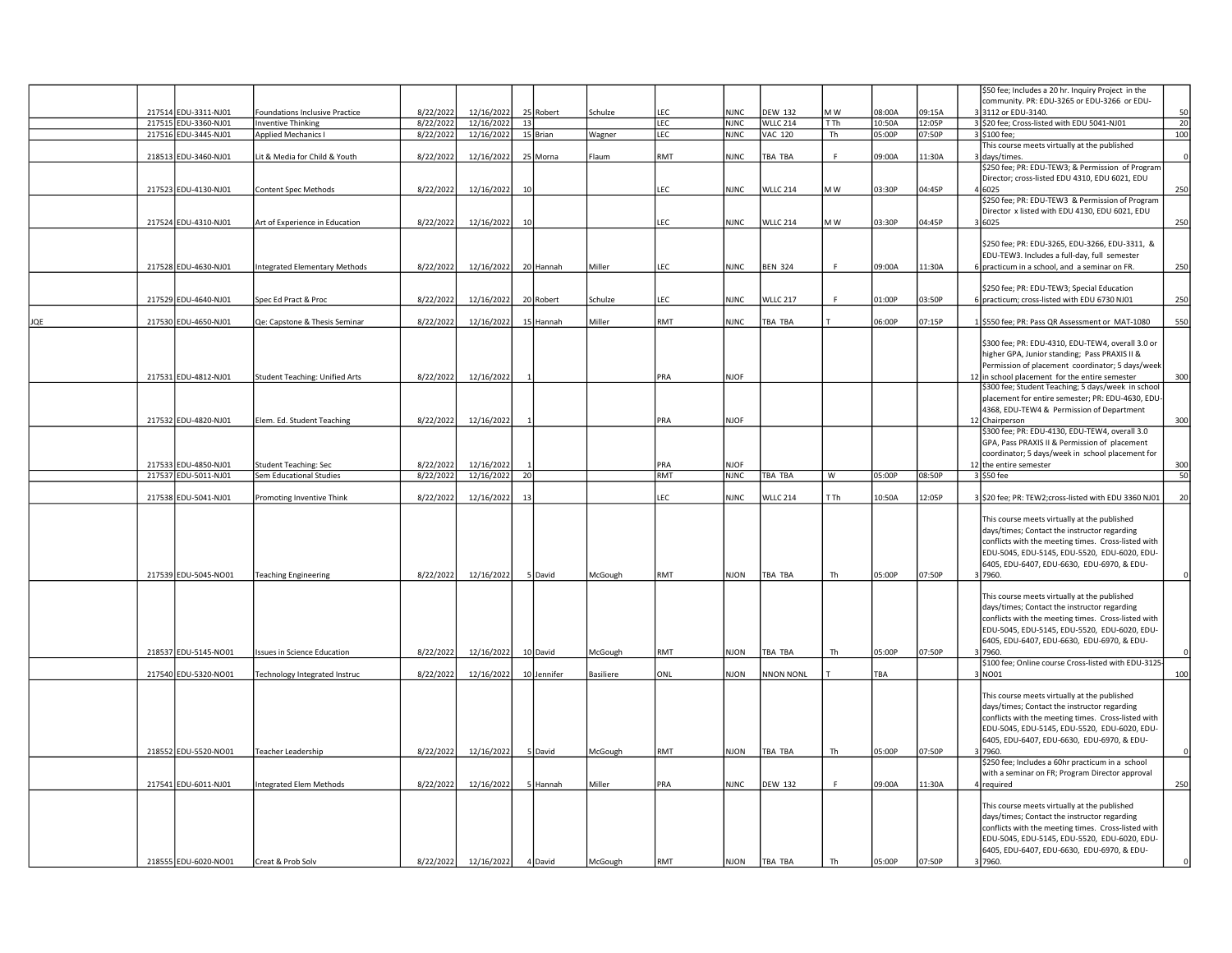|                                             |                                        |           |            |    |            |          |            |             |                 |                |        |        | \$250 fee; PR:EDU-TEW3 & Permission of Program                                               |          |
|---------------------------------------------|----------------------------------------|-----------|------------|----|------------|----------|------------|-------------|-----------------|----------------|--------|--------|----------------------------------------------------------------------------------------------|----------|
|                                             |                                        |           |            |    |            |          |            |             |                 |                |        |        | Director; cross listed with EDU-4310, EDU-6021,                                              |          |
| 217542 EDU-6021-NJ01                        | Implementing Content Spec Meth         | 8/22/2022 | 12/16/2022 | 12 |            |          | LEC        | <b>NJNC</b> | <b>WLLC 214</b> | M W            | 03:30P | 04:45P | <b>EDU-6025</b>                                                                              | 250      |
|                                             |                                        |           |            |    |            |          |            |             |                 |                |        |        | \$250 fee; PR: EDU-GTEW3 & Permission of                                                     |          |
|                                             |                                        |           |            |    |            |          |            |             |                 |                |        |        | Program Director; cross listed with EDU-4310, EDU-                                           |          |
| 217543 EDU-6025-NJ01                        | Art of Experience in Education         | 8/22/2022 | 12/16/2022 | 10 |            |          | LEC        | <b>NJNC</b> | <b>WLLC 214</b> | M W            | 03:30P | 04:45P | 4 6021, EDU-6025                                                                             | 250      |
|                                             |                                        |           |            |    |            |          |            |             | TBA TBA         | $\overline{F}$ | 08:00A | 12:00P |                                                                                              |          |
|                                             |                                        |           |            |    |            |          |            |             |                 |                |        |        | \$50 fee; Meetings will take place via Zoom at the                                           |          |
| 217545 EDU-6235-NJ01                        | Characters of Diverse Learners         | 8/22/2022 | 12/16/2022 |    | 20 Robert  | Schulze  | RMT        | <b>NJNC</b> | TBA TBA         |                | 05:00P | 07:50P | 3 scheduled days/times                                                                       | 50       |
|                                             |                                        |           |            |    |            |          |            |             |                 |                |        |        |                                                                                              |          |
|                                             |                                        |           |            |    |            |          |            |             |                 |                |        |        | This course meets virtually at the published<br>days/times; Contact the instructor regarding |          |
|                                             |                                        |           |            |    |            |          |            |             |                 |                |        |        |                                                                                              |          |
|                                             |                                        |           |            |    |            |          |            |             |                 |                |        |        | conflicts with the meeting times. Cross-listed with                                          |          |
|                                             |                                        |           |            |    |            |          |            |             |                 |                |        |        | EDU-5045, EDU-5145, EDU-5520, EDU-6020, EDU-<br>6405, EDU-6407, EDU-6630, EDU-6970, & EDU-   |          |
| 217546 EDU-6405-NO01                        | Designs for E-Learning                 | 8/22/2022 | 12/16/2022 |    | 25 David   | McGough  | RMT        | <b>NJON</b> | TBA TBA         | Th             | 05:00P | 07:50P | 7960.                                                                                        |          |
|                                             |                                        |           |            |    |            |          |            |             |                 |                |        |        |                                                                                              |          |
|                                             |                                        |           |            |    |            |          |            |             |                 |                |        |        | This course meets virtually at the published                                                 |          |
|                                             |                                        |           |            |    |            |          |            |             |                 |                |        |        | days/times; Contact the instructor regarding                                                 |          |
|                                             |                                        |           |            |    |            |          |            |             |                 |                |        |        | conflicts with the meeting times. Cross-listed with                                          |          |
|                                             |                                        |           |            |    |            |          |            |             |                 |                |        |        | EDU-5045, EDU-5145, EDU-5520, EDU-6020, EDU-                                                 |          |
|                                             |                                        |           |            |    |            |          |            |             |                 |                |        |        | 6405, EDU-6407, EDU-6630, EDU-6970, & EDU-                                                   |          |
| 217547 EDU-6407-NO01                        | Assess & Eval in Ed Tech Int           | 8/22/2022 | 12/16/2022 |    | 4 David    | McGough  | RMT        | NJON        | TBA TBA         | Th             | 05:00P | 07:50P | 3 7960.                                                                                      |          |
|                                             |                                        |           |            |    |            |          |            |             |                 |                |        |        |                                                                                              |          |
|                                             |                                        |           |            |    |            |          |            |             |                 |                |        |        | This course meets virtually at the published                                                 |          |
|                                             |                                        |           |            |    |            |          |            |             |                 |                |        |        | days/times; Contact the instructor regarding                                                 |          |
|                                             |                                        |           |            |    |            |          |            |             |                 |                |        |        | conflicts with the meeting times. Cross-listed with                                          |          |
|                                             |                                        |           |            |    |            |          |            |             |                 |                |        |        | EDU-5045, EDU-5145, EDU-5520, EDU-6020, EDU-                                                 |          |
|                                             |                                        |           |            |    |            |          |            |             |                 |                |        |        | 6405, EDU-6407, EDU-6630, EDU-6970, & EDU-                                                   |          |
| 217548 EDU-6630-NO01                        | Graduate Seminar                       | 8/22/2022 | 12/16/2022 |    | 4 David    | McGough  | RMT        | <b>NJON</b> | TBA TBA         | Th             | 05:00P | 07:45P | 7960.                                                                                        |          |
|                                             |                                        |           |            |    |            |          |            |             |                 |                |        |        | \$250 fee; Permission of Instructor; Cross listed                                            |          |
| 217549 EDU-6730-NJ01                        | <b>SPED Practices &amp; Procedures</b> | 8/22/2022 | 12/16/2022 |    | 5 Robert   | Schulze  | LEC        | <b>NJNC</b> | <b>WLLC 217</b> | F.             | 01:00P | 03:50P | 3 witth EDU 4640 NJ01                                                                        | 250      |
|                                             |                                        |           |            |    |            |          |            |             |                 |                |        |        |                                                                                              |          |
| 217550 EDU-6920-NO01                        | <b>Education Research</b>              | 8/22/2022 | 12/16/2022 |    | 20 David   | VicGough | ONL        | <b>NJON</b> | TBA TBA         |                | TBA    |        | 3 Online course without regular meeting times.                                               |          |
| 217551 EDU-6970-NJ02                        | Capstone Seminar: Licensure            | 8/22/2022 | 12/16/2022 |    | 12 Hannah  | Miller   | <b>RMT</b> | <b>NJNC</b> | TBA TBA         |                | 06:00P | 07:15P | 3 \$550 Fee; PR: TEW4                                                                        | 550      |
|                                             |                                        |           |            |    |            |          |            |             |                 |                |        |        |                                                                                              |          |
|                                             |                                        |           |            |    |            |          |            |             |                 |                |        |        | \$100 fee; This course meets virtually at the                                                |          |
|                                             |                                        |           |            |    |            |          |            |             |                 |                |        |        | published days/times; Contact the instructor                                                 |          |
|                                             |                                        |           |            |    |            |          |            |             |                 |                |        |        | regarding conflicts with the meeting times. Cross-                                           |          |
|                                             |                                        |           |            |    |            |          |            |             |                 |                |        |        | listed with EDU-5045, EDU-5145, EDU-5520, EDU-                                               |          |
|                                             |                                        |           |            |    |            |          |            |             |                 |                |        |        | 6020, EDU-6405, EDU-6407, EDU-6630, EDU-6970,                                                |          |
| 217552 EDU-6970-NO01                        | Capstone Seminar: Foundations          | 8/22/2022 | 12/16/2022 |    | 25 David   | McGough  | RMT        | <b>NJON</b> | TBA TBA         | Th             | 05:00P | 07:50P | & EDU-7960.                                                                                  | 100      |
|                                             |                                        |           |            |    |            |          |            |             |                 |                |        |        | \$100 fee; Permission of Instructor; This course                                             |          |
|                                             |                                        |           |            |    |            |          |            |             |                 |                |        |        | meets virtually at the published days/times;                                                 |          |
|                                             |                                        |           |            |    |            |          |            |             |                 |                |        |        | Contact the instructor regarding conflicts with the                                          |          |
|                                             |                                        |           |            |    |            |          |            |             |                 |                |        |        | meeting times. Cross-listed with EDU-5045, EDU-                                              |          |
|                                             |                                        |           |            |    |            |          |            |             |                 |                |        |        | 5145, EDU-5520, EDU-6020, EDU-6405, EDU-6407,                                                |          |
| 217553 EDU-7960-NO01                        | Master's Thesis                        | 8/22/2022 | 12/16/2022 |    | 2 David    | McGough  | RMT        | NJON        | TBA TBA         | Th             | 05:00P | 07:45P | EDU-6630, EDU-6970, & EDU-7960.                                                              | 100      |
|                                             |                                        |           |            |    |            |          |            |             |                 |                |        |        |                                                                                              |          |
|                                             |                                        |           |            |    |            |          |            |             |                 |                |        |        | Exit Interview for MA Childhood Ed. students in last                                         |          |
| 217554 EDU-8010-NJ01                        | Exit Interview: ELED                   | 8/22/2022 | 12/16/2022 |    | 20 Hannah  | Miller   | <b>IDV</b> | <b>NJNC</b> | TBA TBA         |                | TBA    |        | 0 semester; Schedule interview with Dr. Miller                                               | $\circ$  |
|                                             |                                        |           |            |    |            |          |            |             |                 |                |        |        | Exit Interview for MA Middle & Secondary Ed                                                  |          |
|                                             |                                        |           |            |    |            |          |            |             |                 |                |        |        | students in last semester; Schedule interview with                                           |          |
| 217555 EDU-8010-NJ02                        | Exit Interview: Middle/Second          | 8/22/2022 | 12/16/2022 | 20 |            |          | <b>IDV</b> | <b>NJNC</b> |                 |                |        |        | 0 Program Director                                                                           | $\Omega$ |
|                                             |                                        |           |            |    |            |          |            |             |                 |                |        |        | Exit Interview for MA Unified Arts Ed student in last                                        |          |
|                                             |                                        |           |            |    |            |          |            |             |                 |                |        |        | semester; Schedule interview with program                                                    |          |
| 217556 EDU-8010-NJ03                        | Exit Interview: Unified Arts           | 8/22/2022 | 12/16/2022 | 20 |            |          | IDV        | <b>NJNC</b> |                 |                |        |        | Oldirector                                                                                   | $\Omega$ |
|                                             |                                        |           |            |    |            |          |            |             |                 |                |        |        |                                                                                              |          |
|                                             |                                        |           |            |    |            |          |            |             |                 |                |        |        |                                                                                              |          |
|                                             |                                        |           |            |    |            |          |            |             |                 |                |        |        | Exit Interview for MA Special Ed student in last                                             |          |
| 217557 EDU-8010-NJ05                        | Exit Interview: Special Edu            | 8/22/2022 | 12/16/2022 |    | 20 Robert  | Schulze  | <b>IDV</b> | <b>NJNC</b> |                 |                |        |        | Olsemester: Schedule interview with Dr. Schulze                                              |          |
|                                             |                                        |           |            |    |            |          |            |             |                 |                |        |        | Remote Exit Interview for Foundations of Ed                                                  |          |
|                                             |                                        |           |            |    |            |          |            |             |                 |                |        |        | (NVUJ) & Master of Ed (NVUL) students in their                                               |          |
|                                             |                                        |           |            |    |            |          |            |             |                 |                |        |        | final semester. Schedule interview with Dr.                                                  |          |
| 217558 EDU-8010-NO01                        | Exit Interview: Foundations            | 8/22/2022 | 12/16/2022 |    | 20 David   | McGough  | RMT        | <b>NJON</b> | NJON NJON       |                | TBA    |        | 0 McGough.                                                                                   |          |
|                                             |                                        |           |            |    |            |          |            |             |                 |                |        |        |                                                                                              | $\circ$  |
|                                             |                                        |           |            |    |            |          |            |             |                 |                |        |        | Zoom workshop for students who want to apply to                                              |          |
| 218565 EDU-GTEW1-NJ01 GR Teacher Ed Wrksp 1 |                                        | 9/1/2022  | 9/1/2022   |    | 10 Rebecca | Pastor   | RMT        | <b>NJNC</b> | TBA TBA         | Th             | 12:10P | 01:50P | enter a teacher education program; Meets once:<br>0 Thursday, 9/1/22 @ 12:10pm-1:50pm        |          |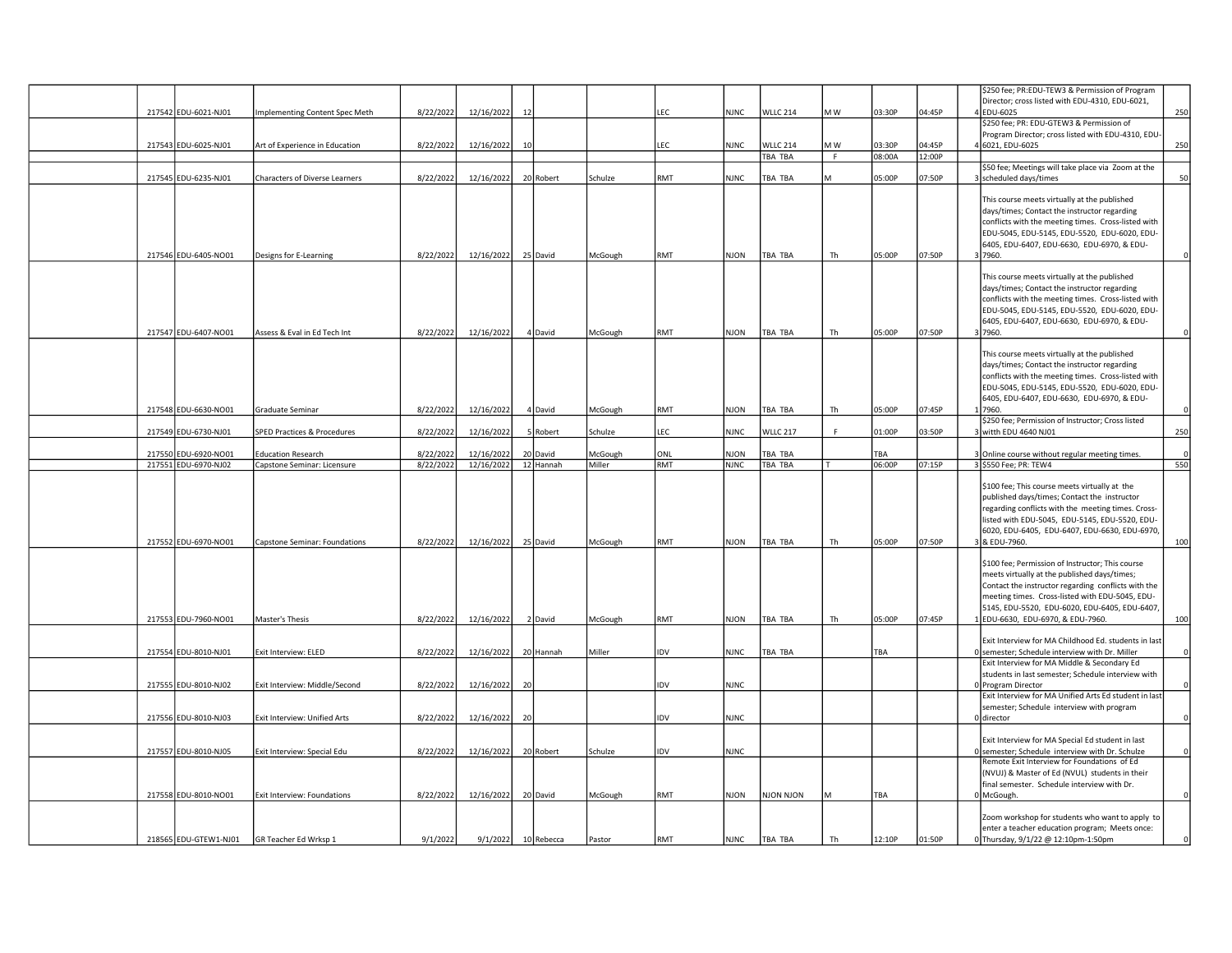|                 | 217559 EDU-GTEW2-NJ01                        | <b>GR Applic for Practicum I</b>                        | 9/8/2022               | 9/8/2022                 | 10 Hannah               | Miller              | RMT        | <b>NJNC</b>                | TBA TBA                            | Th              | 12:10P           | 01:50P           |                            | Zoom workshop for all students in a teacher<br>education program who want to apply to enter<br>Practicum I in SP'23; Meets once: 9/8/22 @ 12:10 -<br>0 1:50pm; PR: EDU-TEW1 | 0              |
|-----------------|----------------------------------------------|---------------------------------------------------------|------------------------|--------------------------|-------------------------|---------------------|------------|----------------------------|------------------------------------|-----------------|------------------|------------------|----------------------------|-----------------------------------------------------------------------------------------------------------------------------------------------------------------------------|----------------|
|                 | 217560 EDU-GTEW4-NJ01                        | GR App for Student Teaching                             | 9/9/2022               | 12/2/2022                | 15 Hannah               | Miller              | RMT        | <b>NJNC</b>                | TBA TBA                            | F.              | 12:10P           | 12:50P           |                            | PR: EDU-GTEW3; Two required ZOOM meetings to<br>apply for Student Teaching in SP'23: (1) 9/9/22,<br>12:10pm-12:50pm, and (2) 12/2, 12:10pm-12:50pm                          |                |
|                 | 217561 EDU-GTEW5-NJ01                        | <b>GR App for Verification Check</b>                    | 12/6/2022              | 12/6/2022                | 10 Michaela             | Stone               | RMT        | <b>NJNC</b>                | TBA TBA                            |                 | 07:30P           | 08:45P           |                            | PR: EDU-TEW4; Online presentation & workshop<br>for students who want to apply for a<br>Recommendation for Licensure; Meeting once via<br>Zoom: Tuesday 12/6/22 7:30-8:45pm |                |
|                 | 217562 EDU-TEW1-NJ01                         | Intro to Teacher Education                              | 9/1/2022               | 9/1/2022                 | 50 Rebecca              | Pastor              | RMT        | <b>NJNC</b>                | TBA TBA                            | Th              | 12:10P           | 01:50P           | $0 12:45$ pm               | Zoom workshop for students who want to apply to<br>enter a teacher education program; Meets once:<br>Thursday, 9/1/21 @ 12:10pm - 1:50pm @ 11:30am                          |                |
|                 | 217563 EDU-TEW2-NJ01                         | Application for Practicum I                             | 9/8/2022               | 9/8/2022                 | 20 Hannah               | Miller              | RMT        | <b>NJNC</b>                | TBA TBA                            | Th              | 12:10P           | 01:50P           |                            | ZOOM Workshop for students who want to apply<br>to enter Practicum I in SP'23; Meets once: 09/8/22<br>0 @ 12:10am - 1:50pm; PR: EDU-TEW1.                                   |                |
|                 | 217564 EDU-TEW4-NJ01                         | Appl for Student Teaching                               | 9/9/2022               | 12/2/2022                | 20 Hannah               | Miller              | RMT        | <b>NJNC</b>                | TBA TBA                            | F.              | 12:10P           | 01:50P           |                            | PR: EDU-TEW3. Two required ZOOM mmeetings to<br>apply for Student Teaching in SP'23: (1) 9/9/22,<br>0 12:10pm - 1:50 & (2) 12/2, 12:10pm-1:50pm                             | $\circ$        |
|                 |                                              |                                                         |                        |                          |                         |                     |            |                            |                                    |                 |                  |                  |                            | PR: EDU-TEW4; Online presentation & workshop<br>for students who want to apply for a<br>Recommendation for Licensure; Meeting once via                                      |                |
|                 | 217565 EDU-TEW5-NJ01<br>217566 ENG-1031-NJ01 | App for Verification Check                              | 12/6/2022<br>8/22/2022 | 12/6/2022<br>12/16/2022  | 15 Michaela             | Stone<br>Rous       | RMT<br>LEC | <b>NJNC</b><br><b>NJNC</b> | TBA TBA<br><b>WLLC 213</b>         | M W             | 07:30P<br>10:50A | 08:45P<br>12:05P |                            | Zoom: Tuesday 12/6/22 7:30-8:45pm<br>This course meets face-to-face at the published                                                                                        | $\Omega$       |
|                 | 217567 ENG-1031-NJ02                         | College Writing 1A<br>College Writing 1A                | 8/22/2022              | 12/16/2022               | 15 David<br>15 David    | Rous                | LEC        | <b>NJNC</b>                | <b>WLLC 213</b>                    | M W             | 09:25A           | 10:40A           | days/times.<br>days/times. | This course meets face-to-face at the published                                                                                                                             | $\Omega$       |
|                 | 217568 ENG-1031-NJ03                         | College Writing 1A                                      | 8/22/2022              | 12/16/2022               | 15 Russell              | Weis                | LEC        | <b>NJNC</b>                | <b>WLLC 213</b>                    | T <sub>Th</sub> | 02:00P           | 03:15P           |                            |                                                                                                                                                                             | $\overline{0}$ |
| SFYS, JFY, NFYS | 217569 ENG-1045-NJ01                         | Fys: Dreams, Freedom, Wonder                            | 8/22/2022              | 12/16/2022               | 19 Russell              | Weis                | SEM        | <b>NJNC</b>                | <b>BEN 324</b>                     | T Th            | 10:50A           | 12:05P           |                            | \$30 fee; Freshmen only; This courses meets face-to<br>face at the published days/times.<br>This course meets face-to-face at the published                                 | 30             |
|                 | 217570 ENG-1071-NJ01                         | <b>College Writing</b>                                  | 8/22/2022              | 12/16/2022               | 20 David                | Rous                | LEC        | <b>NJNC</b>                | <b>BEN 308</b>                     | M W             | 02:00P           | 03:15P           | days/times.                |                                                                                                                                                                             | $\mathbf{0}$   |
|                 | 217571 ENG-1071-NJ02                         | <b>College Writing</b>                                  | 8/22/2022              | 12/16/2022               | 20 Russell              | Weis                | LEC        | <b>NJNC</b>                | <b>WLLC 212</b>                    | M W             | 10:50A           | 12:05P           | days/times.                | This course meets face-to-face at the published                                                                                                                             | $\Omega$       |
|                 | 217572 ENG-1071-NJ03                         | <b>College Writing</b>                                  | 8/22/2022              | 12/16/2022               | 20 Emily                | Mixon               | <b>LEC</b> | <b>NJNC</b>                | <b>WLLC 210/</b>                   | T Th            | 09:25A           | 10:40A           | days/times.                | This course meets face-to-face at the published                                                                                                                             | $\circ$        |
|                 | 217575 ENG-1072-NJ01                         | Expo & Analysis                                         | 8/22/2022              | 12/16/2022               | 20 Stefanie             | Cravedi             | LEC        | <b>NJNC</b>                | <b>BEN 307</b>                     | M W             | 10:50A           | 12:05P           | 3 days/times.              | This course meets face-to-face at the published                                                                                                                             | $\circ$        |
|                 | 217577 ENG-1072-NJ02                         | Expo & Analysis                                         | 8/22/2022              | 12/16/2022               | 20 Stefanie             | Cravedi             | <b>LEC</b> | <b>NJNC</b>                | <b>BEN 324</b>                     | M W             | 03:30P           | 04:45P           | days/times.                | This course meets face-to-face at the published                                                                                                                             |                |
|                 | 217576 ENG-1072-NJ03                         | Expo & Analysis                                         | 8/22/2022              | 12/16/2022               | 20 Jeffrey              | Bickerstaff         | LEC        | <b>NJNC</b>                | <b>DEW 177</b>                     | T Th            | 09:25A           | 10:40A           | days/times.                | This course meets face-to-face at the published                                                                                                                             | $\Omega$       |
|                 |                                              |                                                         |                        |                          |                         |                     |            |                            |                                    |                 |                  |                  |                            | This course meets face-to-face at the published                                                                                                                             |                |
|                 | 217578 ENG-1072-NJ04                         | Expo & Analysis                                         | 8/22/2022              | 12/16/2022               | 20 Jeffrey              | Bickerstaff         | LEC        | <b>NJNC</b>                | <b>DEW 177</b>                     | T Th            | 02:00P           | 03:15P           | days/times.                | This course meets face-to-face at the published                                                                                                                             |                |
| SAES, NDVW      | 217579 ENG-1310-NJ01                         | Intro to Literature                                     | 8/22/2022              | 12/16/2022               | 28 Darcie               | Abbene              | <b>LEC</b> | <b>NJNC</b>                | <b>WLLC 210/</b>                   | M W             | 09:25A           | 10:40A           | days/times                 |                                                                                                                                                                             | $\Omega$       |
| SFYS, NFYS      | 217580 ENG-1360-NJ01                         | Fys: DYSTOPIA Cautionary Tale                           | 8/22/2022              | 12/16/2022               | 19 Tyrone               | Shaw                | <b>SEM</b> | <b>NJNC</b>                | STR CINE                           | T Th            | 10:50A           | 12:05P           |                            | \$30 fee; Freshmen only; This course meets face-to-<br>face at the published days/times.                                                                                    | 30             |
| SFYS, NFYS      | 217581 ENG-1420-NJ01                         | FYS: Journaling                                         | 8/22/2022              | 12/16/2022               | 19 Sara                 | Kinerson            | LEC        | <b>NJNC</b>                | <b>DEW 132</b>                     | T Th            | 10:50A           | 12:05P           |                            | \$30 fee; Freshmen only; This course meets face-to-<br>face at the published days/times.                                                                                    | 30             |
| SFYS, NFYS      | 217582 ENG-1450-NJ01<br>217583 ENG-2005-NO01 | FYS:Censoring Popular Culture<br>Self Sufficient Writer | 8/22/2022<br>8/22/2022 | 12/16/2022<br>12/16/2022 | 15 Jeffrey<br>25 Tyrone | Bickerstaff<br>Shaw | SEM<br>ONL | <b>NJNC</b><br><b>NJON</b> | <b>DEW 177</b><br><b>NJON NJON</b> | T Th            | 10:50A<br>TBA    | 12:05P           |                            | \$30 fee; Freshmen only; This course meets face-to-<br>face at the published days/times.<br>1 Permission of Instructor                                                      | 30<br> 0       |
|                 |                                              |                                                         |                        |                          |                         |                     |            |                            |                                    |                 |                  |                  |                            |                                                                                                                                                                             |                |
|                 | 217584 ENG-2031-NO01                         | History & Art of Publish                                | 8/22/2022              | 12/16/2022               | 8 Elizabeth             | Powell              | ONL        | <b>NJON</b>                | NJON NJON                          |                 | <b>TRA</b>       |                  |                            | This course is taught asynchronously and entirely<br>online; Cross-listed with ENG-3032-NO01 and ENG-<br>2031-NO02 and ENG-2031-NO03C                                       |                |
|                 | 217585 ENG-2051-NJ01                         | Intro to Journalism                                     | 8/22/2022              | 12/16/2022               | 20 Tyrone               | Shaw                | LEC        | <b>NJNC</b>                | WLLC JEL1                          | M W             | 03:30P           | 04:45P           | 3 days/times.              | This course meets face-to-face at the published                                                                                                                             |                |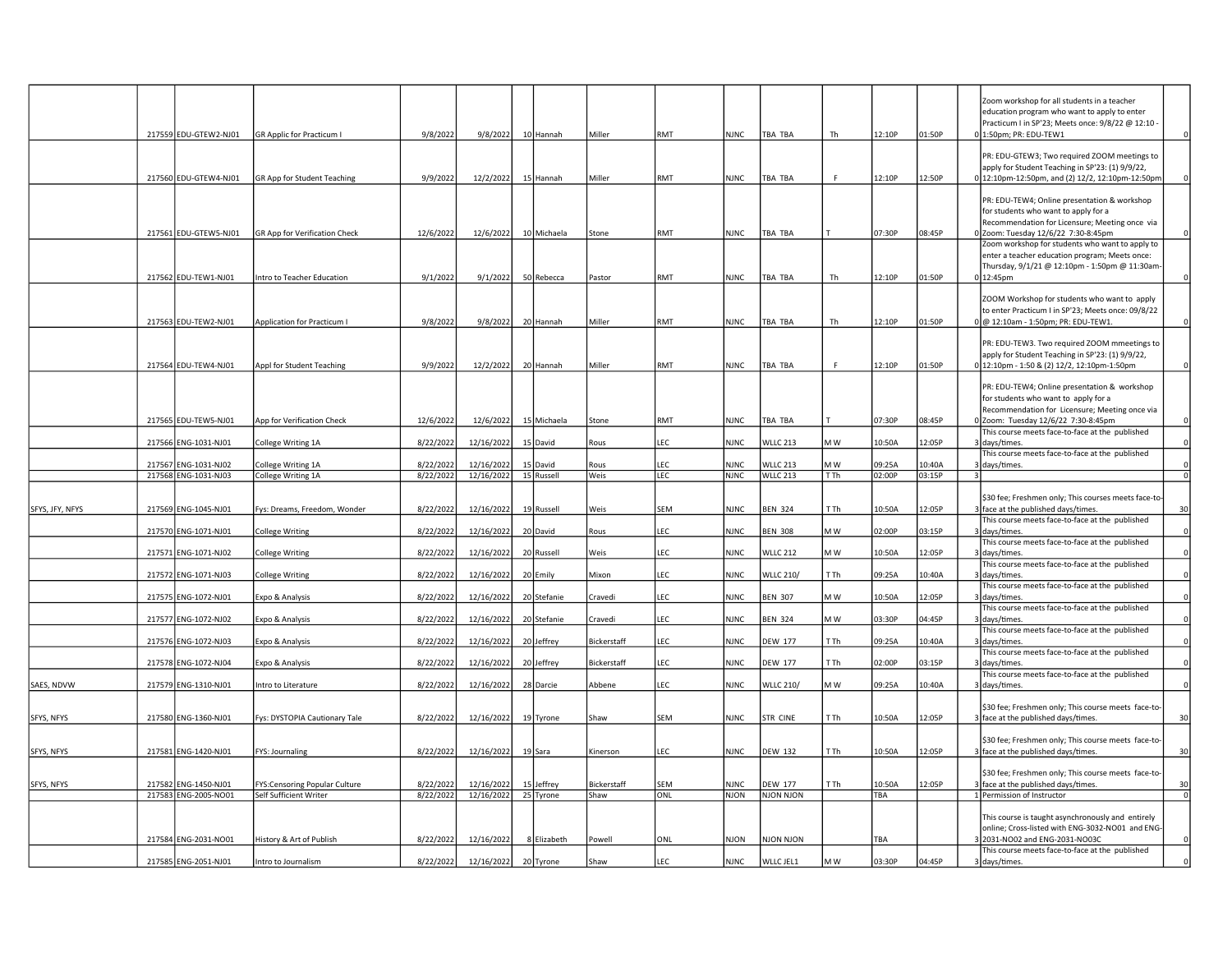|                   |        |                      |                               |            |            |                 |             |            |             |                 |      |            |        | This course meets face-to-face at the published                                    |                         |
|-------------------|--------|----------------------|-------------------------------|------------|------------|-----------------|-------------|------------|-------------|-----------------|------|------------|--------|------------------------------------------------------------------------------------|-------------------------|
| SSOC, JCP, NBEW   |        | 217586 ENG-2052-NJ01 | <b>News Publishing</b>        | 8/22/2022  | 12/16/2022 | 10 Tyrone       | Shaw        | LEC.       | <b>NJNC</b> | <b>WLLC 327</b> | T Th | 03:30P     | 04:45P | 3 days/times. Cross-listed with ENG-3022-NJ01                                      |                         |
|                   |        |                      |                               |            |            |                 |             |            |             |                 |      |            |        | This course meets virtually at the published                                       |                         |
|                   |        |                      |                               |            |            |                 |             |            |             |                 |      |            |        | days/times; Cross-listed with ENG-2101-NL01 &                                      |                         |
| SAES, NCRW        |        | 217587 ENG-2101-NJ01 | <b>Creative Writing</b>       | 8/22/2022  | 12/16/2022 | 8 Elizabeth     | Powell      | RMT        | <b>NJNC</b> | TBA TBA         | T Th | 09:25A     | 10:40A | ENG-2101-C01                                                                       |                         |
|                   |        |                      |                               |            |            |                 |             |            |             |                 |      |            |        | This course meets virtually at the published                                       |                         |
|                   |        |                      |                               |            |            |                 |             |            |             |                 |      |            |        | days/times. Cross-listed with ENG-2250-NL02 &                                      |                         |
| NDVW, SCUL        |        | 218716 ENG-2250-NJ01 | <b>Critical Approaches</b>    | 8/22/2022  | 12/16/2022 | 5 Kristi        | Castleberry | RMT        | <b>NJNC</b> | TBA TBA         | M W  | 03:30P     | 04:45P | ENG-2130-C02.                                                                      |                         |
|                   |        |                      |                               |            |            |                 |             |            |             |                 |      |            |        | The course meets virtually at the published                                        |                         |
|                   |        |                      |                               |            |            |                 |             |            |             |                 |      |            |        | days/times. Cross-listed with ENG-2321-NL01 and                                    |                         |
|                   |        | 217589 ENG-2321-NJ01 | American Lit I                | 8/22/2022  | 12/16/2022 | 8 Daniel        | Towner      | <b>RMT</b> | <b>NJNC</b> | TBA TBA         | T Th | 02:00P     | 03:15P | BENG-2321-C01                                                                      | $\Omega$                |
|                   |        | 217590 ENG-2810-NJ01 | Internship: Green Mount. Rev. | 8/22/2022  | 12/16/2022 | 10 Darcie       | Abbene      | <b>INT</b> | <b>NJNC</b> | TBA TBA         |      | TBA        |        | 1 Internship contract required                                                     | $\mathbf 0$             |
|                   |        |                      |                               |            |            |                 |             |            |             |                 |      |            |        |                                                                                    |                         |
|                   |        |                      |                               |            |            |                 |             |            |             |                 |      |            |        | Pass QR Assessment or MAT-1080; This course                                        |                         |
|                   |        | 217592 ENG-3022-NJ01 | Qe: Adv News Publishing       | 8/22/2022  | 12/16/2022 | 10 Tyrone       | Shaw        | LEC        | <b>NJNC</b> | <b>WLLC 327</b> | T Th | 03:30P     | 04:45P | meets face-to-face at the published days/times.<br>Cross-listed with ENG-2052-NJ01 |                         |
| SSOC, JQE, NBEW   |        |                      |                               |            |            |                 |             |            |             |                 |      |            |        |                                                                                    |                         |
|                   |        |                      |                               |            |            |                 |             |            |             |                 |      |            |        | ONL: This course is taught asynchronously and                                      |                         |
|                   |        |                      |                               |            |            |                 |             |            |             |                 |      |            |        | entirely online; Cross-listed with ENG-3032-NO02                                   |                         |
|                   |        | 217593 ENG-3032-NO01 | Lit Publish in 21st Cent      | 8/22/2022  | 12/16/2022 | 7 Elizabeth     | Powell      | ONL        | NJON        | NJON NJON       |      | TBA        |        | and ENG-3032-C01                                                                   |                         |
|                   |        |                      |                               |            |            |                 |             |            |             |                 |      |            |        | This course meets virtually at the published                                       |                         |
|                   |        |                      |                               |            |            |                 |             |            |             |                 |      |            |        | days/times; Cross-listed with ENG-3120-NL01 &                                      |                         |
|                   |        | 217594 ENG-3120-NJ01 | Poetry Workshop               | 8/22/2022  | 12/16/2022 | 7 Elizabeth     | Powell      | <b>RMT</b> | <b>NJNC</b> | TBA TBA         | T Th | 02:00P     | 03:15P | BlENG-3120-C01                                                                     |                         |
|                   |        |                      |                               |            |            |                 |             |            |             |                 |      |            |        | This course meets virtually at the published                                       |                         |
|                   |        |                      |                               |            |            |                 |             |            |             |                 |      |            |        | days/times. Cross-listed with ENG-3385-NL01 &                                      |                         |
| NDVW, SCUL, NCCSE |        | 218711 ENG-3385-NJ01 | <b>Time Travel</b>            | 8/22/2022  | 12/16/2022 | 5 Kristi        | Castleberry | RMT        | <b>NJNC</b> | TBA TBA         |      | 02:00P     | 04:30P | 3 ENG-3385-C01.                                                                    |                         |
|                   |        |                      |                               |            |            |                 |             |            |             |                 |      |            |        | The course meets virtually at the published                                        |                         |
|                   |        |                      |                               |            |            |                 |             |            |             |                 |      |            |        | days/times; Cross-listed with ENG-3480-NL01 &                                      |                         |
|                   |        | 218931 ENG-3480-NJ01 | Modern Lit                    | 8/22/2022  | 12/16/2022 | 8 Daniel        | Towner      | RMT        | <b>NJNC</b> | TBA TBA         | T Th | 10:50A     | 12:05P | B ENG-3480-C01                                                                     |                         |
|                   |        |                      |                               |            |            |                 |             |            |             |                 |      |            |        |                                                                                    |                         |
|                   |        |                      |                               |            |            |                 |             |            |             |                 |      |            |        | Monday, October 17 to Sunday, October 30, 2022                                     |                         |
|                   |        | 217596 ENG-3999-NO01 | <b>Writing Prof Exam</b>      | 10/17/2022 | 10/30/2022 | 125 Tyrone      | Shaw        | ONL        | <b>NJON</b> | NJON NJON       |      | <b>TBA</b> |        | 0 Online exam. Check CANVAS for exam information                                   |                         |
|                   |        |                      |                               |            |            |                 |             |            |             |                 |      |            |        |                                                                                    |                         |
|                   |        |                      |                               |            |            |                 |             |            |             |                 |      |            |        | This course meets face-to-face at the published                                    |                         |
|                   |        |                      |                               |            |            |                 |             |            |             |                 |      |            |        | days/times but also allows students to join the                                    |                         |
|                   |        |                      |                               |            |            |                 |             |            |             |                 |      |            |        | class virtually via Zoom; cross-listed with ENG-                                   |                         |
|                   |        | 217598 ENG-4130-NJ01 | Form/Theory Nonfic            | 8/22/2022  | 12/16/2022 | 5 Tyrone        | Shaw        | SYN        | <b>NJNC</b> | WLLC JEL1       | M W  | 02:00P     | 03:15P | 3 4130-NL01 & ENG-4130-C01                                                         |                         |
|                   |        |                      |                               |            |            |                 |             |            |             |                 |      |            |        |                                                                                    |                         |
|                   |        |                      |                               |            |            |                 |             |            |             |                 |      |            |        | This course meets face-to-face at the published                                    |                         |
|                   |        |                      |                               |            |            |                 |             |            |             |                 |      |            |        | days/times but also allows students to join the                                    |                         |
|                   |        |                      |                               |            |            |                 |             |            |             |                 |      |            |        | class virtually via Zoom; Cross-listed with ENG-                                   |                         |
|                   |        | 218936 ENG-4130-NL01 | Form/Theory Nonfic            | 8/22/2022  | 12/16/2022 | 5 Tyrone        | Shaw        | SYN        | <b>NLNC</b> | TBA TBA         | M W  | 02:00P     | 03:15P | 4130-NJ01 & ENG-4130-C01                                                           | $\Omega$                |
|                   |        | 217599 ENG-4810-NJ01 | Internship: Green Mts. Review | 8/22/2022  | 12/16/2022 | 10 Darcie       | Abbene      | INT        | <b>NJNC</b> | TBA TBA         |      | TBA        |        | 1 Internship contract required                                                     | $\overline{\mathbf{0}}$ |
|                   |        | 217601 ENG-4900-NJ01 | IS: Basement Medicine Editor  | 8/22/2022  | 12/16/2022 | 1 Tyrone        | Shaw        | INS        | <b>NJNC</b> |                 |      |            |        | 3 Contract required                                                                | $\mathbf 0$             |
|                   | 217602 | ENG-4920-NJ01        | Senior Thesis: Poetry         | 8/22/2022  | 12/16/2022 | 10 Elizabeth    | Powell      | <b>SEM</b> | <b>NJNC</b> | TBA TBA         |      | <b>TBA</b> |        | 3 Senior standing; Permission of Instructor                                        | $\circ$                 |
|                   | 217603 | ENG-4920-NJ02        | Senior Thesis: Fiction        | 8/22/2022  | 12/16/2022 | 10 <sup>1</sup> |             | SEM        | <b>NJNC</b> | TBA TBA         |      | TBA        |        | 3 Senior standing; Permission of Instructor                                        | $\mathbf 0$             |
|                   | 217604 | ENG-4920-NJ03        | Senior Thesis-Non Fiction     | 8/22/2022  | 12/16/2022 | 10 Tyrone       | Shaw        | <b>SEM</b> | <b>NJNC</b> | <b>TBA TBA</b>  |      | TBA        |        | 3 Senior standing; Permission of Instructor                                        | $\overline{0}$          |
| <b>NCCSE</b>      |        | 218410 ENV-1110-NJ01 | Intro to Environ Problem      | 8/22/2022  | 12/16/2022 | 28 Elizabeth    | Zinn        | LEC        | <b>NJNC</b> | TBA TBA         | T Th | 02:00P     | 03:15P |                                                                                    | $\mathbf 0$             |
|                   |        |                      |                               |            |            |                 |             |            |             |                 |      |            |        |                                                                                    |                         |
|                   |        |                      |                               |            |            |                 |             |            |             |                 |      |            |        | This course meets face-to-face at the published                                    |                         |
|                   |        |                      |                               |            |            |                 |             |            |             |                 |      |            |        | days/times but also allows students to join the                                    |                         |
|                   |        | 218420 ENV-3030-NJ01 | <b>Water Resources</b>        | 8/22/2022  | 12/16/2022 | 28 Elizabeth    | Zinn        | SYN        | <b>NJNC</b> | <b>BEN 324</b>  | T Th | 09:25A     | 10:40A | 3 class virtually.                                                                 |                         |
|                   |        |                      |                               |            |            |                 |             |            |             |                 |      |            |        |                                                                                    |                         |
|                   |        |                      |                               |            |            |                 |             |            |             |                 |      |            |        | \$75 course fee; This course meets face-to-face at                                 |                         |
|                   |        |                      |                               |            |            |                 |             |            |             |                 |      |            |        | the published days/times; Sophomore standing;                                      |                         |
|                   |        | 218414 ENV-3310-NJ01 | Applications in GIS           | 8/22/2022  | 12/16/2022 | 10 Kevin        | Johnston    | LEC        | <b>NJNC</b> | <b>WLLC 216</b> | T Th | 08:00A     | 09:50A | 4 Cross-listed with ENV-3310-NL01.                                                 | 75                      |
|                   |        |                      |                               |            |            |                 |             |            |             |                 |      |            |        |                                                                                    |                         |
|                   |        | 218429 ENV-4720-NJ01 | Senior Thesis                 | 8/22/2022  | 12/16/2022 | 5 Kevin         | Johnston    | <b>IDV</b> | <b>NJNC</b> | TBA TBA         |      | <b>TBA</b> |        | 3 Senior standing & Permission of Instructor                                       | 0                       |
|                   |        | 218430 ENV-4810-NJ01 | Internship in ENV             | 8/22/2022  | 12/16/2022 | 10 Elizabeth    | Zinn        | INT        | <b>NJOF</b> | TBA TBA         |      | TBA        |        | 1 Contract required                                                                | $\overline{0}$          |
|                   |        | 217609 ESL-1040-NJ01 | <b>Editing Lab</b>            | 8/22/2022  | 12/16/2022 | 1 Stefanie      | Cravedi     | Ιτυτ       | <b>NJNC</b> | TBA TBA         |      | TBA        |        | 1 Permission of Instructor                                                         | $\mathbf 0$             |
|                   |        |                      |                               |            |            |                 |             |            |             |                 |      |            |        |                                                                                    |                         |
|                   |        |                      |                               |            |            |                 |             |            |             |                 |      |            |        | Course Fee \$20; This course meets virtually at the                                |                         |
|                   |        |                      |                               |            |            |                 |             |            |             |                 |      |            |        | published days/times. Cross-listed with FLM-3610-                                  |                         |
| NDVW, SCUL        |        | 218720 FLM-3610-NJ01 | <b>Horror Movies</b>          | 8/22/2022  | 12/16/2022 | 5 David         | Johnston    | RMT        | <b>NJNC</b> | TBA TBA         | T Th | 06:00P     | 07:15P | 4 NL01 and FLM-3610-C01                                                            | 20                      |
|                   |        |                      |                               |            |            |                 |             |            |             |                 |      |            |        |                                                                                    |                         |
|                   |        |                      |                               |            |            |                 |             |            |             |                 |      |            |        | QR Assessment will be taken remotely on Tuesday,                                   |                         |
|                   |        |                      |                               |            |            |                 |             |            |             |                 |      |            |        | August 23, 2022. This exam will be available on                                    |                         |
|                   |        | 217617 GRS-2000-NO01 | JSC QR Assessment             | 8/23/2022  | 8/23/2022  | 24 Julie        | Theoret     | <b>XXX</b> | <b>NJNC</b> | TBA TBA         |      | TBA        |        | 0 this day only from 8am-11:59pm.                                                  |                         |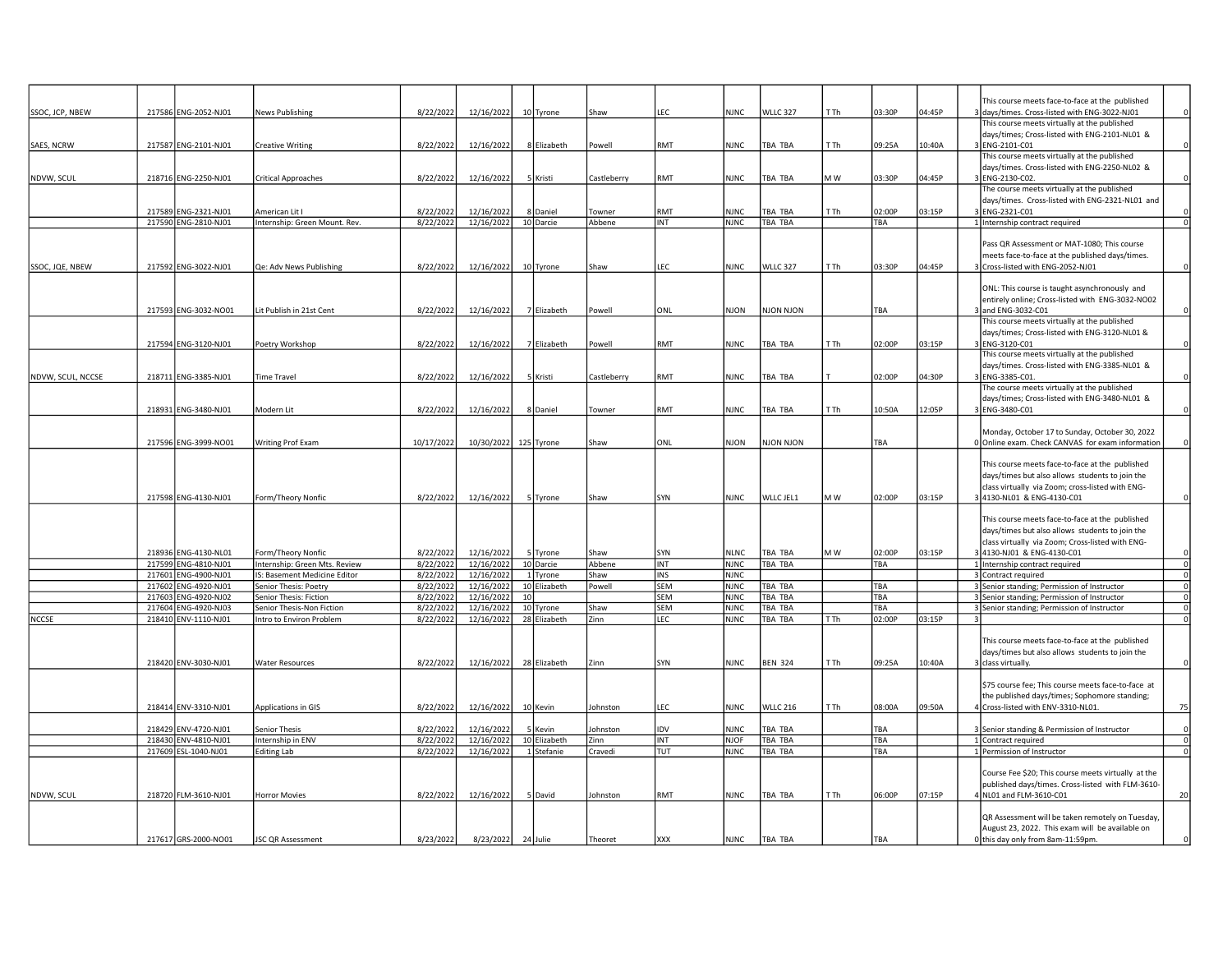|            |                                              |                                                    |                         |                                    |                |               |                   |                     |                  |              |        |        | QR Assessment will be taken remotely on Friday,<br>October 28, 2022. This exam will be available on |
|------------|----------------------------------------------|----------------------------------------------------|-------------------------|------------------------------------|----------------|---------------|-------------------|---------------------|------------------|--------------|--------|--------|-----------------------------------------------------------------------------------------------------|
|            | 217618 GRS-2000-NO02<br>217619 GRS-3000-NJ01 | <b>JSC QR Assessment</b><br>Tilt Info Lit Tutorial | 10/28/2022<br>8/22/2022 | 10/28/2022<br>12/16/2022 200 Tammy | 24 Julie       | Theoret       | XXX<br><b>XXX</b> | NJON<br><b>NJNC</b> | TBA TBA          |              | TBA    |        | 0 this day only from 8am-11:59pm.<br>0 Campus-based students<br>$\Omega$                            |
|            |                                              |                                                    |                         |                                    |                | Carter        |                   |                     |                  |              |        |        | SYN; this course meets face-to-face at the                                                          |
|            |                                              |                                                    |                         |                                    |                |               |                   |                     |                  |              |        |        | published days/times but also allows students to                                                    |
| SCUL, NDVW | 217620 HIS-1111-NJ01                         | World Hist I                                       | 8/22/2022               | 12/16/2022                         | 25 Alexandre   | Strokanov     | SYN               | <b>NJNC</b>         | WLLC 216         | W            | 09:00A | 1:50A  | 3 join the class virtually                                                                          |
|            |                                              |                                                    |                         |                                    |                |               |                   |                     |                  |              |        |        | LEC; this course meets face-to-face at the                                                          |
| SCUL, NDVW | 217621 HIS-1211-NJ01                         | Amer Hist I                                        | 8/22/2022               | 12/16/2022                         | 25 Paul        | Searls        | LEC               | <b>NJNC</b>         | <b>WLLC 212</b>  | $\mathbf{E}$ | 10:00A | 12:45P | 3 published days/times.<br>This course meets face-to-face at the published                          |
|            | 218881 HIS-3710-NJ01                         | ST: US in the 1950's                               | 8/22/2022               | 12/16/2022                         | $28$ Jill      | Mudgett       | LEC               | <b>NJNC</b>         | <b>WLLC 210/</b> |              | 01:00P | 03:30P | 3 days/times.<br>$\Omega$                                                                           |
|            |                                              |                                                    |                         |                                    |                |               |                   |                     |                  |              |        |        | Senior standing; History majors only; Permission of                                                 |
|            | 218885 HIS-4730-NJ01                         | S: Seminar Hist Comm                               | 8/22/2022               | 12/16/2022                         | 10 Paul        | Searls        | INS               | <b>NJNC</b>         | TBA TBA          |              | TBA    |        | 3 instructor required                                                                               |
|            |                                              |                                                    |                         |                                    |                |               |                   |                     |                  |              |        |        | Senior standing; History majors only; Permission of                                                 |
|            | 218888 HIS-4740-NJ01                         | IS: Sem Hist Investigation                         | 8/22/2022               | 12/16/2022                         | 10 Alexandre   | Strokanov     | <b>INS</b>        | <b>NJNC</b>         | TBA TBA          |              | TBA    |        | 3 instructor required                                                                               |
|            |                                              |                                                    |                         |                                    |                |               |                   |                     |                  |              |        |        | This course is taught both in the classroom and                                                     |
| NDVW, SCUL | 217628 HUM-3125-NJ01H                        | Religions of the World                             | 8/22/2022               | 12/16/2022                         | 28 Alexandre   | Strokanov     | HYB               | <b>NJNC</b>         | <b>WLLC 212</b>  | W            | 02:00P | 03:15P | 3 asynchronously online.                                                                            |
|            |                                              |                                                    |                         |                                    |                |               |                   |                     |                  |              |        |        | Online orientation; \$35 course fee; students                                                       |
|            |                                              |                                                    |                         |                                    |                |               |                   |                     |                  |              |        |        | should plan to attend four Creative Audience                                                        |
|            | 217629 INT-1001-NO01                         | Creative Audience                                  | 8/22/2022               | 12/16/2022 200 Eleanor             |                | Beltz         | ONL               | <b>NJNC</b>         | TBA TBA          |              | TBA    |        | events on campus during the course of the<br>0.5 semester.<br>35                                    |
|            | 217633 INT-1025-NJ01                         | <b>Explore and Connect</b>                         | 8/22/2022               | 12/16/2022                         | 30 Brady       | Rainville     | <b>LEC</b>        | <b>NJNC</b>         | <b>DEW 132</b>   | W            | 01:00P | 01:50P | $\overline{20}$<br>1 \$20 fee; Permission of Instructor                                             |
|            |                                              |                                                    |                         |                                    |                |               |                   |                     |                  |              |        |        |                                                                                                     |
|            |                                              |                                                    |                         |                                    |                |               |                   |                     |                  |              |        |        | Junior standing and completion of GECC math; This                                                   |
|            |                                              |                                                    |                         |                                    |                |               |                   |                     |                  |              |        |        | course is offered in person at Johnson, but can be                                                  |
|            |                                              |                                                    |                         |                                    |                |               |                   |                     |                  |              |        |        | also be accessed synchronously via Zoom or<br>asynchronously online; Cross-listed with INT-3150-    |
| NCRW, SAES | 217131 INT-3150-NJ01                         | Godel /Escher /Bach                                | 8/22/2022               | 12/16/2022                         | 18 Gregory     | Petrics       | SYN               | <b>NJNC</b>         | <b>BEN 211</b>   | T Th         | 02:00P | 03:15P | 3 NL01                                                                                              |
|            |                                              |                                                    |                         |                                    |                |               |                   |                     |                  |              |        |        | Remote; This course meets virtually at the                                                          |
|            |                                              |                                                    |                         |                                    |                |               |                   |                     |                  |              |        |        | published days/times. Cross-list with EDU-6630-                                                     |
|            | 218402 INT-5710-NO01                         | Topics in Interdiscip Studies                      | 8/22/2022               | 12/16/2022                         | 14 David       | McGough       | RMT               | <b>NJON</b>         | <b>NJON NJON</b> | Th           | 05:00P | 07:50P | 1 NO01.<br>$\Omega$                                                                                 |
|            | 217634 ISE-2500-NJ01                         | Int'l Student Exchange                             | 8/22/2022               | 12/16/2022                         | 0 Brady        | Rainville     | idv               | <b>NJOF</b>         |                  |              |        |        | Please contact Brady Rainville for more<br>395<br>12 information                                    |
|            |                                              |                                                    |                         |                                    |                |               |                   |                     |                  |              |        |        | Please contact Brady Rainville for more                                                             |
|            | 217635 ISE-2500-NJ02                         | Int'l Student Exchange                             | 8/22/2022               | 12/16/2022                         | 0 Brady        | Rainville     | <b>IDV</b>        | <b>NJOF</b>         |                  |              |        |        | 395<br>0 linformation                                                                               |
|            |                                              |                                                    |                         |                                    |                |               |                   |                     |                  |              |        |        | This course is taught asynchronously and entirely                                                   |
|            | 217649 LDR-6005-NO01                         | Found of Leadership Studies                        | 8/22/2022               | 12/16/2022                         | 14 David       | McGough       | ONL               | NJON                | NJON NJON        |              | TBA    |        | online                                                                                              |
|            | 217650 LDR-6025-NO01                         | Partnerships in Diversity                          | 8/22/2022               | 12/16/2022                         | 14 David       | McGough       | ONL               | NJON                | NJON NJON        |              | TBA    |        | This course is taught asynchronously and entirely<br>5 online.<br>$\Omega$                          |
|            |                                              |                                                    |                         |                                    |                |               |                   |                     |                  |              |        |        | This course meets face-to-face at the published                                                     |
| NMCW, SMAT | 217139 MAT-1020-NJ01                         | Intermediate Algebra                               | 8/22/2022               | 12/16/2022                         | 24 Colette     | Foster-Weston | LEC               | <b>NJNC</b>         | <b>BEN 308</b>   | T Th         | 02:00P | 03:15P | $\Omega$<br>3 days/times.                                                                           |
|            |                                              |                                                    |                         |                                    |                |               |                   |                     |                  |              |        |        | This course meets face-to-face at the published                                                     |
| NMCW, SMAT | 217145 MAT-1080-NJ01                         | Quantitative Reasoning                             | 8/22/2022               | 12/16/2022                         | 24 Julie       | Theoret       | LEC               | <b>NJNC</b>         | <b>BEN 307</b>   | T Th         | 08:00A | 09:15A | $\Omega$<br>3 days/times.                                                                           |
| NMCW, SMAT | 217146 MAT-1080-NJ02                         | Quantitative Reasoning                             | 8/22/2022               | 12/16/2022                         | 24 Julie       | Theoret       | LEC               | <b>NJNC</b>         | <b>BEN 307</b>   | T Th         | 09:25A | 10:40A | This course meets face-to-face at the published<br>days/times.                                      |
|            |                                              |                                                    |                         |                                    |                |               |                   |                     |                  |              |        |        | This course meets face-to-face at the published                                                     |
| NMCW, SMAT | 217147 MAT-1080-NJ03                         | Quantitative Reasoning                             | 8/22/2022               | 12/16/2022                         | 24 Christopher | Aubuchon      | LEC               | <b>NJNC</b>         | <b>BEN 309</b>   | T Th         | 02:00P | 03:15P | 3 days/times.                                                                                       |
|            |                                              |                                                    |                         |                                    |                |               |                   |                     |                  |              |        |        |                                                                                                     |
|            |                                              |                                                    |                         |                                    |                |               |                   |                     |                  |              |        |        | \$30 fee; Freshman only; This course is offered in<br>person at Johnson, but can also be accessed   |
|            |                                              |                                                    |                         |                                    |                |               |                   |                     |                  |              |        |        | synchronously via Zoom or asynchronously online;                                                    |
| SFYS, NFYS | 217149 MAT-1095-NJ01                         | FYS: Visual Display Quant Info                     | 8/22/2022               | 12/16/2022                         | 9 Gregory      | Petrics       | SYN               | <b>NJNC</b>         | <b>BEN 211</b>   | T Th         | 10:50A | 12:05P | 3 Cross-listed with MAT-1095-NL01<br>30                                                             |
|            |                                              |                                                    |                         |                                    |                |               |                   |                     |                  |              |        |        |                                                                                                     |
|            |                                              |                                                    |                         |                                    |                |               |                   |                     |                  |              |        |        | \$68 fee; This course is offered in person at                                                       |
|            |                                              |                                                    |                         |                                    |                |               |                   |                     |                  |              |        |        | Johnson, but can also be accessed synchronously                                                     |
| NMCW, SMAT | 217151 MAT-1410-NJ01                         | Pre-Calculus                                       | 8/22/2022               | 12/16/2022                         | 12 Julie       | Theoret       | SYN               | <b>NJNC</b>         | <b>BEN 211</b>   | MW F         | 10:50A | 12:05P | via Zoom or asynchronously online; Cross-listed<br>4 with MAT-1410-NL01<br>68                       |
|            |                                              |                                                    |                         |                                    |                |               |                   |                     |                  |              |        |        |                                                                                                     |
|            |                                              |                                                    |                         |                                    |                |               |                   |                     |                  |              |        |        | This course is offered in person at Johnson, but can                                                |
|            |                                              |                                                    |                         |                                    |                |               |                   |                     |                  |              |        |        | also be accessed synchronously via Zoom or                                                          |
|            |                                              |                                                    |                         |                                    |                |               |                   |                     |                  |              |        |        | asynchronously online; Cross-listed with MAT-<br>$\Omega$                                           |
| SMAT, NMCW | 217153 MAT-1531-NJ01                         | Calculus I                                         | 8/22/2022               | 12/16/2022                         | 12 Christopher | Aubuchon      | SYN               | <b>NJNC</b>         | <b>BEN 211</b>   | MWF          | 08:00A | 09:15A | 4 1532-NL01<br>Permission of Instructor; Student must also be                                       |
|            |                                              |                                                    |                         |                                    |                |               |                   |                     |                  |              |        |        | signed up for a section of MAT-1080; This course                                                    |
|            |                                              |                                                    |                         |                                    |                |               |                   |                     |                  |              |        |        | meets face-to-face at the published                                                                 |
|            | 218687 MAT-1710-NJ01                         | ST: QR Lab                                         | 8/22/2022               | 12/16/2022 18 Christine            |                | Dudley        | LEC               | <b>NJNC</b>         | TBA TBA          |              | 10:00A | 11:50A | 1 days/times.<br>$\Omega$                                                                           |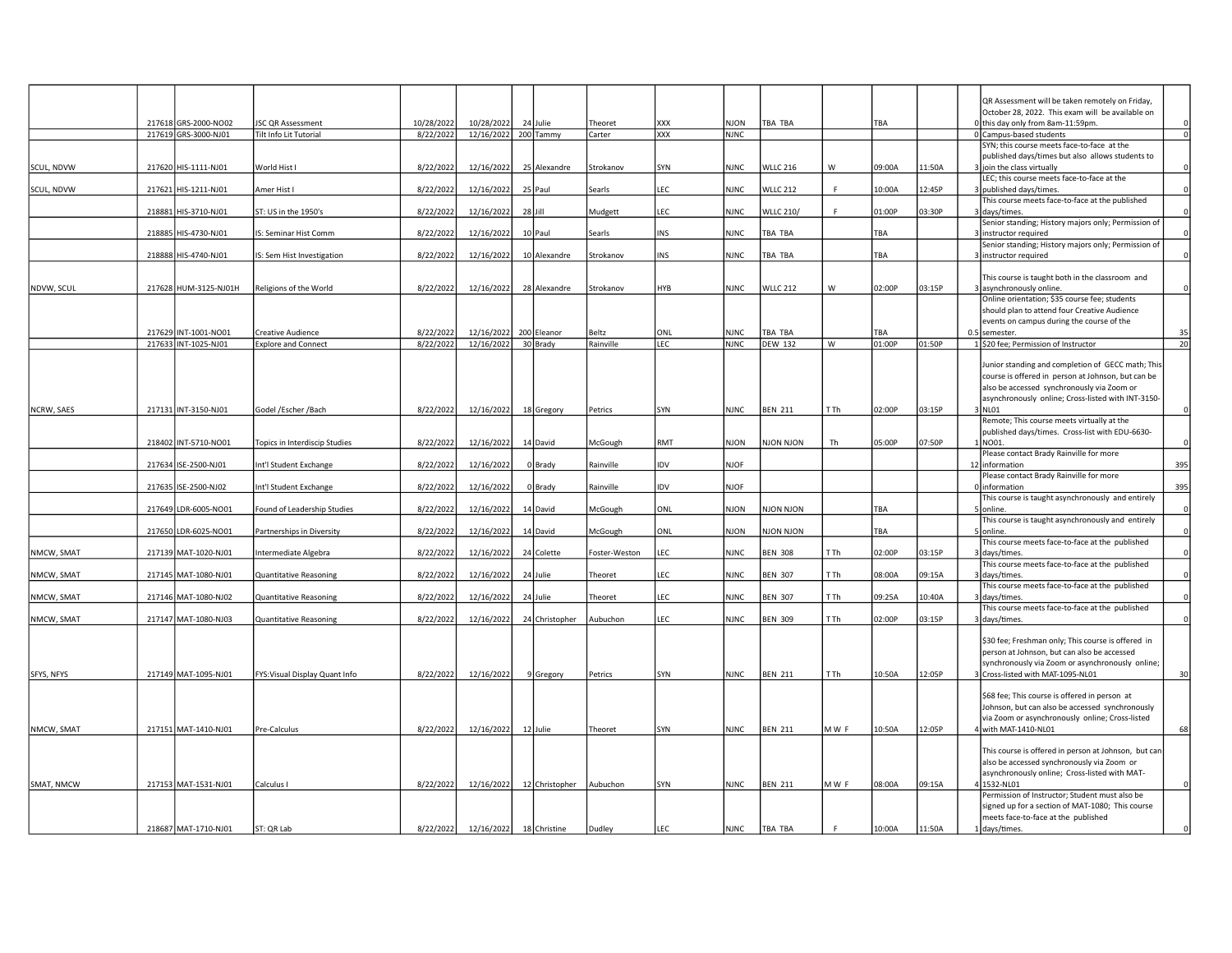|                 |                       |                             |           |            |                |               |            |             |                            |        |                  |                  | Permission of Instructor; Student must also be                                                           |          |
|-----------------|-----------------------|-----------------------------|-----------|------------|----------------|---------------|------------|-------------|----------------------------|--------|------------------|------------------|----------------------------------------------------------------------------------------------------------|----------|
|                 | 218688 MAT-1710-NJ02  | ST: QR Lab                  | 8/22/2022 | 12/16/2022 | 18 Christine   | Dudley        | LEC        | <b>NJNC</b> | TBA TBA                    | F      | 01:00P           | 02:50P           | signed up for a section of MAT-1080; This course<br>meets face-to-face at the published days/times.      | $\Omega$ |
|                 |                       |                             |           |            |                |               |            |             |                            |        |                  |                  | This course meets face-to-face at the published                                                          |          |
| SMAT, NMCW      | 217156 MAT-2021-NJ01  | Statistics I                | 8/22/2022 | 12/16/2022 | 24 Christopher | Aubuchon      | LEC        | <b>NJNC</b> | <b>BEN 308</b>             | T Th   | 08:00A           | 09:15A           | days/times.                                                                                              | $\Omega$ |
| SMAT, NMCW      | 217157 MAT-2021-NJ02  |                             | 8/22/2022 | 12/16/2022 |                |               | LEC        | <b>NJNC</b> | <b>BEN 308</b>             | T Th   | 09:25A           | 10:40A           | This course meets face-to-face at the published                                                          |          |
|                 |                       | Statistics I                |           |            | 24 Christopher | Aubuchon      |            |             |                            |        |                  |                  | days/times.<br>This course meets face-to-face at the published                                           |          |
| SMAT, NMCW      | 217158 MAT-2021-NJ03  | Statistics I                | 8/22/2022 | 12/16/2022 | 24 Christopher | Aubuchon      | LEC        | <b>NJNC</b> | <b>BEN 308</b>             | T Th   | 10:50A           | 12:05P           | 3 days/times.                                                                                            | $\Omega$ |
|                 |                       |                             |           |            |                |               |            |             |                            |        |                  |                  |                                                                                                          |          |
|                 |                       |                             |           |            |                |               |            |             |                            |        |                  |                  | This course is offered in person at Johnson, but can                                                     |          |
|                 |                       |                             |           |            |                |               |            |             |                            |        |                  |                  | also be accessed synchronously via Zoom or                                                               |          |
|                 |                       |                             |           |            |                |               |            |             |                            |        |                  |                  | asynchronously online; Cross-listed with MAT-                                                            |          |
|                 | 218709 MAT-2532-NJ01  | Calculus II                 | 8/22/2022 | 12/16/2022 | 8 Christopher  | Aubuchon      | SYN        | <b>NJNC</b> | <b>BEN 211</b>             | MW F   | 09:25A           | 10:40A           | 4 2532-NL01 and MAT-2532-C01                                                                             |          |
| JAP, NCRW, SAES | 217166 MAT-3040-NO01  | Geometrical Reasoning       | 8/22/2022 | 12/16/2022 | 24 Gregory     | Petrics       | ONL        | <b>NJON</b> | TBA TBA                    |        | TBA              |                  | This course is taught asynchronously and entirely<br>3 online.                                           | $\circ$  |
|                 |                       |                             |           |            |                |               |            |             |                            |        |                  |                  |                                                                                                          |          |
|                 |                       |                             |           |            |                |               |            |             |                            |        |                  |                  | This course meets virtually at the published                                                             |          |
|                 | 217167 MAT-3210-NJ01  | Linear Algebra              | 8/22/2022 | 12/16/2022 | 10 Susan       | Generazzo     | RMT        | <b>NJNC</b> | TBA TBA                    | T Th   | 10:00A           | 11:15A           | 3 days/times; Cross-Listed with MAT-3210-NL01                                                            | $\Omega$ |
|                 |                       |                             |           |            |                |               |            |             |                            |        |                  |                  | This course is offered in person at Castleton, but                                                       |          |
|                 |                       |                             |           |            |                |               |            |             |                            |        |                  |                  | can also accessed synchronously via Zoom or                                                              |          |
|                 |                       |                             |           |            |                |               |            |             |                            |        |                  |                  | asynchronously online; Cross-listed with MAT-                                                            |          |
|                 | 219541 MAT-3220-NJ01  | Probability                 | 8/22/2022 | 12/16/2022 | 5 Abbess       | Rajia         | SYN        | <b>NJNC</b> | TBA TBA                    | MW F   | 11:00A           | 11:50A           | 3220-C01 and MAT-3220-NL01                                                                               | $\Omega$ |
|                 |                       |                             |           |            |                |               |            |             |                            |        |                  |                  |                                                                                                          |          |
|                 |                       |                             |           |            |                |               |            |             |                            |        |                  |                  | Senior standing & Permission of Instructor; Prior                                                        |          |
|                 |                       |                             |           |            |                |               |            |             |                            |        |                  |                  | completion of Core Assessment exam; At least 9                                                           |          |
|                 |                       |                             |           |            |                |               |            |             |                            |        |                  |                  | credits approved electives for Math degree; This<br>course is offered in person at Johnson, but can also |          |
|                 |                       |                             |           |            |                |               |            |             |                            |        |                  |                  | accessed synchronously via Zoom or                                                                       |          |
|                 |                       |                             |           |            |                |               |            |             |                            |        |                  |                  | asynchronously online; Cross-listed with MAT-                                                            |          |
|                 | 217172 MAT-4930-NJ01  | SR Project in Math          | 8/22/2022 | 12/16/2022 | 5 Gregory      | Petrics       | SYN        | <b>NJNC</b> | <b>BEN 211</b>             |        | 06:00P           | 07:50P           | 4930-NL01 & MAT 4720-C01                                                                                 | $\Omega$ |
|                 | 217191 MUS-1120-NJ01  | AML: Trumpet                | 8/22/2022 | 12/16/2022 | 20 Jacob       |               | IDV        | <b>NJNC</b> | TBA TBA                    |        | TBA              |                  | \$270 fee; Sign up sheet in Dibden; CoReq: MUS-<br>0.51120L                                              | 270      |
|                 |                       |                             |           |            |                | Topping       |            |             |                            |        |                  |                  | \$270 fee; Sign up sheet in Dibden; CoReq: MUS-                                                          |          |
|                 | 217192 MUS-1120-NJ02  | AML: Trombone               | 8/22/2022 | 12/16/2022 | 20 Jacob       | Topping       | <b>IDV</b> | <b>NJNC</b> | TBA TBA                    |        | TBA              |                  | $0.5$ 1120L                                                                                              | 270      |
|                 |                       |                             |           |            |                |               |            |             |                            |        |                  |                  | \$270 fee; Sign up sheet in Dibden; CoReq: MUS-                                                          |          |
|                 | 217193 MUS-1120-NJ03  | AML: Tuba                   | 8/22/2022 | 12/16/2022 | 20 Jacob       | Topping       | IDV        | <b>NJNC</b> | TBA TBA                    |        | TBA              |                  | 0.51120L<br>\$270 fee; Sign up sheet in Dibden; CoReq: MUS-                                              | 270      |
|                 | 217194 MUS-1120-NJ04  | AML: Horn                   | 8/22/2022 | 12/16/2022 | 20 Bruce       | McRae         | IDV        | <b>NJNC</b> | TBA TBA                    |        | TBA              |                  | 0.5111201                                                                                                | 270      |
|                 |                       |                             |           |            |                |               |            |             |                            |        |                  |                  | \$270 fee; Sign up sheet in Dibden; CoReq: MUS-                                                          |          |
|                 | 217195 MUS-1120-NJ05  | AML: Flute                  | 8/22/2022 | 12/16/2022 | 20 Wendy       | Matthews      | <b>IDV</b> | <b>NJNC</b> | TBA TBA                    |        | TBA              |                  | $0.5$ 1120<br>\$270 fee; Sign up sheet in Dibden; CoReq: MUS-                                            | 270      |
|                 | 217196 MUS-1120-NJ06  | AML: Saxophone              | 8/22/2022 | 12/16/2022 | 20 Jessica     | Loranger      | IDV        | <b>NJNC</b> | TBA TBA                    |        | TBA              |                  | 0.5 1120L                                                                                                | 270      |
|                 |                       |                             |           |            |                |               |            |             |                            |        |                  |                  | \$270 fee; Sign up sheet in Dibden; CoReq: MUS-                                                          |          |
|                 | 217197 MUS-1120-NJ07  | AML: Clarinet               | 8/22/2022 | 12/16/2022 | 20 Jessica     | Loranger      | IDV        | <b>NJNC</b> | TBA TBA                    |        | TBA              |                  | 0.51120L                                                                                                 | 270      |
|                 | 217198 MUS-1120-NJ08  | AML: Guitar                 | 8/22/2022 | 12/16/2022 | 20 Stephen     | Blair         | <b>IDV</b> | <b>NJNC</b> | TBA TBA                    |        | TBA              |                  | \$270 fee; Sign up sheet in Dibden; CoReq: MUS-<br>0.51120L                                              | 270      |
|                 |                       |                             |           |            |                |               |            |             |                            |        |                  |                  | \$270 fee; Sign up sheet in Dibden; CoReq: MUS-                                                          |          |
|                 | 217199 MUS-1120-NJ09  | AML: Percussion             | 8/22/2022 | 12/16/2022 | $20$ Dov       | Schiller      | IDV        | <b>NJNC</b> | TBA TBA                    |        | TBA              |                  | 0.51120L                                                                                                 | 270      |
|                 |                       |                             |           |            |                |               |            |             |                            |        |                  |                  | \$270 fee; Sign up sheet in Dibden; CoReq: MUS-                                                          |          |
|                 | 217200 MUS-1120-NJ10  | <b>AML: Classical Piano</b> | 8/22/2022 | 12/16/2022 | 20 Mary        | Austin        | <b>IDV</b> | <b>NJNC</b> | TBA TBA                    |        | TBA              |                  | 0.51120L<br>\$270 fee; Sign up sheet in Dibden; CoReq: MUS-                                              | 270      |
|                 | 217201 MUS-1120-NJ14  | AML: Bass                   | 8/22/2022 | 12/16/2022 | 20 Stephen     | Blair         | IDV        | <b>NJNC</b> | TBA TBA                    |        | TBA              |                  | $0.5$ 1120L                                                                                              | 270      |
|                 |                       |                             |           |            |                |               |            |             |                            |        |                  |                  | \$270 fee; Sign up sheet in Dibden; CoReq: MUS-                                                          |          |
|                 | 217202 MUS-1120-NJ15  | AML: Guitar                 | 8/22/2022 | 12/16/2022 | 20 Gregory     | Matses        | IDV        | <b>NJNC</b> | TBA TBA                    |        | TBA              |                  | 0.511201                                                                                                 | 270      |
|                 | 217203 MUS-1120-NJ17  | AML: Voice                  | 8/22/2022 | 12/16/2022 | 20 Erik        | Kroncke       | IDV        | <b>NJNC</b> | TBA TBA                    |        | TBA              |                  | \$270 fee; Sign up sheet in Dibden; CoReq: MUS-<br>0.51120L                                              | 270      |
|                 |                       |                             |           |            |                |               |            |             |                            |        |                  |                  | \$270 fee; Sign up sheet in Dibden; CoReq: MUS-                                                          |          |
|                 | 217204 MUS-1120-NJ19  | <b>AML: Vocal Coaching</b>  | 8/22/2022 | 12/16/2022 | 20 Mary        | Austin        | <b>IDV</b> | <b>NJNC</b> | TBA TBA                    |        | TBA              |                  | 0.51120L                                                                                                 | 270      |
|                 | 217205 MUS-1120-NJ20  | APL: Ukulele                | 8/22/2022 | 12/16/2022 | 10 Stephen     | Blair         | IDV        | <b>NJNC</b> | TBA TBA                    |        | TBA              |                  | \$270 fee; Sign up sheet in Dibden; CoReq: MUS-<br>0.51120L                                              | 270      |
|                 | 217206 MUS-1120-NJ21  | AML: Composition            | 8/22/2022 | 12/16/2022 | 5 Dennis       | Bathory-Kitsz | IDV        | <b>NJNC</b> | TBA TBA                    |        | TBA              |                  | 0.5 \$270 fee                                                                                            | 270      |
|                 | 217207 MUS-1120L-NJ01 | AML: Performance Lab        | 8/22/2022 | 12/16/2022 | 140 Erik       | Kroncke       | <b>IDV</b> | <b>NJNC</b> | <b>BEN 207</b>             |        | 05:00P           | 06:15P           | 0 CoReg: MUS-1120                                                                                        | $\circ$  |
|                 |                       |                             |           |            |                |               |            |             | <b>DIB STAG</b>            |        | 11:30A           | 12:30P           |                                                                                                          |          |
|                 | 217208 MUS-1120L-NJ02 | AML: Perform Lab/Accomp     | 8/22/2022 | 12/16/2022 | 140 Erik       | Kroncke       | LEC        | <b>NJNC</b> | <b>BEN 207</b><br>DIB STAG | T<br>T | 03:30P<br>11:30A | 04:45P<br>12:30P | 0 \$100 fee                                                                                              | 100      |
|                 |                       |                             |           |            |                |               |            |             |                            |        |                  |                  |                                                                                                          |          |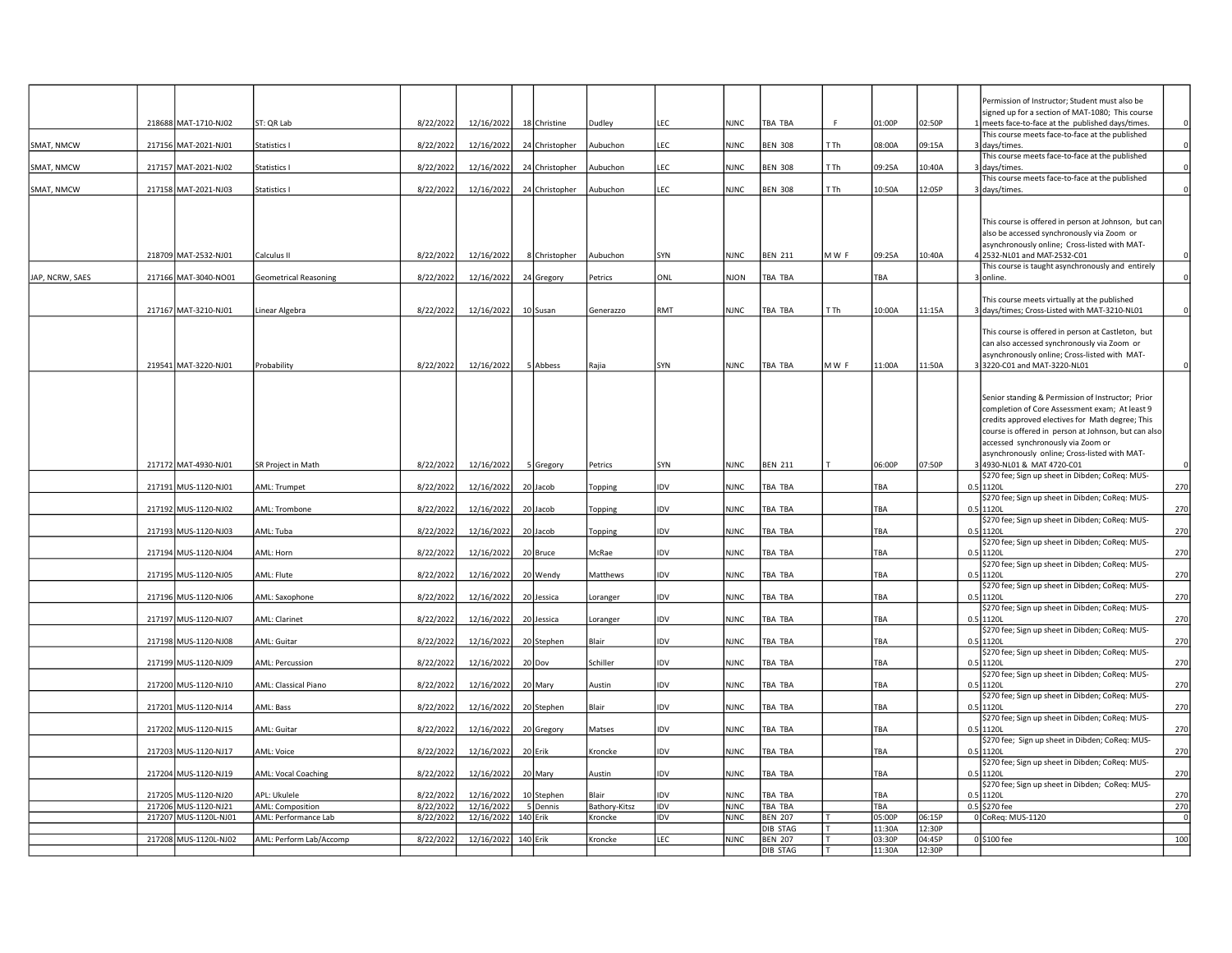|                        |                       |                                    |           |            |    |             |               |            |             |                |         |            |        | Specific times for Juried Performances will be             |                         |
|------------------------|-----------------------|------------------------------------|-----------|------------|----|-------------|---------------|------------|-------------|----------------|---------|------------|--------|------------------------------------------------------------|-------------------------|
|                        |                       |                                    |           |            |    |             |               |            |             |                |         |            |        | scheduled during the semester and published in             |                         |
|                        | 217209 MUS-112J1-NJ01 | 1st Juried Performance             | 8/22/2022 | 12/16/2022 |    | 99 Erik     | Kroncke       | WRK        | <b>NJNC</b> | TBA TBA        |         | <b>TBA</b> |        | 0 Dibden                                                   |                         |
|                        |                       |                                    |           |            |    |             |               |            |             |                |         |            |        | Specific times for Juried Performances will be             |                         |
|                        | 217210 MUS-112J2-NJ01 | 2nd Juried Performance             | 8/22/2022 | 12/16/2022 |    | 99 Erik     | Kroncke       | <b>WRK</b> | <b>NJNC</b> |                |         |            |        | scheduled during the semester and published in<br>0 Dibden | $\Omega$                |
|                        |                       |                                    |           |            |    |             |               |            |             |                |         |            |        | Specific times for Juried Performances will be             |                         |
|                        |                       |                                    |           |            |    |             |               |            |             |                |         |            |        | scheduled during the semester and published in             |                         |
|                        | 217211 MUS-112J3-NJ01 | 3rd Juried Performance             | 8/22/2022 | 12/16/2022 |    | 99 Erik     | Kroncke       | WRK        | <b>NJNC</b> | TBA TBA        |         | TBA        |        | 0 Dibden                                                   |                         |
|                        |                       |                                    |           |            |    |             |               |            |             |                |         |            |        | Specific times for Juried Performances will be             |                         |
|                        |                       |                                    |           |            |    |             |               |            |             |                |         |            |        | scheduled during the semester and published in             |                         |
|                        | 217212 MUS-112J4-NJ01 | 4th Juried Performance             | 8/22/2022 | 12/16/2022 |    | 99 Erik     | Kroncke       | WRK        | <b>NJNC</b> | TBA TBA        |         | ТВА        |        | 0Dibden                                                    |                         |
|                        |                       |                                    |           |            |    |             |               |            |             |                |         |            |        | Specific times for Juried Performances will be             |                         |
|                        |                       |                                    |           |            |    |             |               |            |             |                |         |            |        | scheduled during the semester and published in             |                         |
|                        | 217213 MUS-112J5-NJ01 | 5th Juried Performance             | 8/22/2022 | 12/16/2022 |    | 99 Erik     | Kroncke       | WRK        | <b>NJNC</b> | TBA TBA        |         | TBA        |        | 0 Dibden                                                   |                         |
|                        |                       |                                    |           |            |    |             |               |            |             |                |         |            |        | Specific times for Juried Performances will be             |                         |
|                        |                       |                                    |           |            |    |             |               |            |             |                |         |            |        | scheduled during the semester and published in             |                         |
|                        | 217214 MUS-112J6-NJ01 | 6th Juried Performance             | 8/22/2022 | 12/16/2022 |    | 99 Erik     | Kroncke       | <b>WRK</b> | <b>NJNC</b> | TBA TBA        |         | TBA        |        | 0 Dibden                                                   |                         |
|                        |                       |                                    |           |            |    |             |               |            |             |                |         |            |        | Specific times for Juried Performances will be             |                         |
|                        |                       |                                    |           |            |    |             |               |            |             |                |         |            |        | scheduled during the semester and published in             |                         |
|                        | 217215 MUS-112J7-NJ01 | 7th Juried Performance             | 8/22/2022 | 12/16/2022 |    | 99 Erik     | Kroncke       | WRK        | <b>NJNC</b> |                |         |            |        | 0 Dibden                                                   | $\Omega$                |
|                        |                       |                                    |           |            |    |             |               |            |             |                |         |            |        | Specific times for Juried Performances will be             |                         |
|                        |                       |                                    |           |            |    |             |               |            |             |                |         |            |        | scheduled during the semester and published in             |                         |
|                        | 217216 MUS-112J8-NJ01 | 8th Juried Performance             | 8/22/2022 | 12/16/2022 |    | 99 Erik     | Kroncke       | WRK        | <b>NJNC</b> | TBA TBA        |         | TBA        |        | 0 Dibden                                                   | $\mathbf 0$             |
| SAES, NCRW             | 217218 MUS-1231-NJ01  |                                    | 8/22/2022 | 12/16/2022 | 23 |             |               | <b>INS</b> | <b>NJNC</b> | DIB 202        | M W     | 10:50A     | 12:05P | 3 PR: MUS-1030; CoReg: MUS-1051 & MUS-1061                 | $\mathbf 0$             |
|                        | 217219 MUS-1560-NJ01  | Music Theory I<br>Musical Skills I | 8/22/2022 | 12/16/2022 |    | 18 Mary     | Austin        | INS        | <b>NJNC</b> | DIB MIDI       | M W     | 02:00P     | 03:15P | 2 Co-Rea: MUS-1231                                         | $\mathbf 0$             |
|                        |                       |                                    |           |            |    |             |               |            |             |                |         |            |        | \$40 fee; This course meets face-to-face at the            |                         |
|                        | 218684 MUS-2220-NJ01  | ME: Concert Band                   | 8/22/2022 | 12/16/2022 |    | 40 Nicholas | Allen         | LEC        | <b>NJNC</b> | DIB STAG       | W       | 07:00P     | 09:00P | 0 published days/times.                                    | 40                      |
|                        |                       |                                    |           |            |    |             |               |            |             |                |         |            |        |                                                            |                         |
|                        |                       |                                    |           |            |    |             |               |            |             |                |         |            |        | \$40 fee; This section is for returning Chorale            |                         |
|                        | 217223 MUS-2220-NJ03  | Me: Chorale                        | 8/22/2022 | 12/16/2022 |    | 40 Stefanie | Weigand       | LEC        | <b>NJNC</b> | DIB 202        | T Th    | 03:30P     | 04:45P | 0 members; Sign-up sheet in Dibden                         | 40                      |
|                        | 217224 MUS-2220-NJ04  | Me: Funk Fusion                    | 8/22/2022 | 12/16/2022 |    | 14 Gregory  | Matses        | LEC        | <b>NJNC</b> | DIB DR B       | Th      | 04:00P     | 06:00P | 0 \$40 fee; Sign up sheet in Dibden                        | 40                      |
|                        | 217229 MUS-2313-NJ01  | Music Theory III                   | 8/22/2022 | 12/16/2022 | 20 |             |               | LEC        | <b>NJNC</b> | <b>DIB 202</b> | $M_{W}$ | 10:50A     | 12:05P | 3 PR: MUS-1232                                             | $\overline{\mathbf{0}}$ |
|                        | 217233 MUS-2560-NJ01  | Musical Skills III                 | 8/22/2022 | 12/16/2022 |    | 18 Mary     | Austin        | LEC        | <b>NJNC</b> | DIB MIDI       | MW      | 02:00P     | 03:15P | 2 Co-Req: MUS-2313                                         | $\mathbf 0$             |
|                        |                       |                                    |           |            |    |             |               |            |             |                |         |            |        | This course meets face-to-face at the published            |                         |
| NDVW, SCUL             | 217240 MUS-3050-NJ01  | Soc His Rock/Roll                  | 8/22/202  | 12/16/2022 |    | 23 Gregory  | Matses        | LEC        | <b>NJNC</b> | <b>DIB 202</b> | M W     | 03:30F     | 04:45P | 3 days/times.                                              |                         |
|                        |                       |                                    |           |            |    |             |               |            |             |                |         |            |        | \$540 fee; Sign up sheet in Dibden; CoReq: MUS-            |                         |
|                        | 217243 MUS-3240-NJ01  | AML: Trumpet                       | 8/22/2022 | 12/16/2022 |    | 20 Jacob    | Topping       | IDV        | <b>NJNC</b> | TBA TBA        |         | TBA        |        | 1 1120L                                                    | 540                     |
|                        |                       |                                    |           |            |    |             |               |            |             |                |         |            |        | \$540 fee; Sign up sheet in Dibden; CoReq: MUS-            |                         |
|                        | 217244 MUS-3240-NJ02  | AML: Trombone                      | 8/22/2022 | 12/16/2022 |    | 20 Jacob    | Topping       | IDV        | <b>NJNC</b> | TBA TBA        |         | TBA        |        | 11120L                                                     | 540                     |
|                        |                       |                                    |           |            |    |             |               |            |             |                |         |            |        | \$540 fee; Sign up sheet in Dibden; CoReq: MUS-            |                         |
|                        | 217245 MUS-3240-NJ03  | AML: Tuba                          | 8/22/2022 | 12/16/2022 |    | 20 Jacob    | Topping       | IDV        | <b>NJNC</b> | TBA TBA        |         | ТВА        |        | 11120L                                                     | 540                     |
|                        |                       |                                    |           |            |    |             |               |            |             |                |         |            |        | \$540 fee; Sign up sheet in Dibden; CoReq: MUS-            |                         |
|                        | 217246 MUS-3240-NJ04  | AML: Horn                          | 8/22/2022 | 12/16/2022 |    | 20 Bruce    | McRae         | IDV        | <b>NJNC</b> | TBA TBA        |         | <b>TBA</b> |        | 1120L                                                      | 540                     |
|                        |                       |                                    |           |            |    |             |               |            |             |                |         |            |        | \$540 fee; Sign up sheet in Dibden; CoReq: MUS-<br>111201  |                         |
|                        | 217247 MUS-3240-NJ05  | AML: Flute                         | 8/22/2022 | 12/16/2022 |    | 20 Wendy    | Matthews      | IDV        | <b>NJNC</b> | TBA TBA        |         | TBA        |        |                                                            | 540                     |
|                        |                       |                                    | 8/22/2022 | 12/16/2022 |    | 20 Jessica  |               | IDV        | <b>NJNC</b> | TBA TBA        |         | TBA        |        | \$540 fee; Sign up sheet in Dibden; CoReq: MUS-<br>1 1120L | 540                     |
|                        | 217248 MUS-3240-NJ06  | AML: Saxophone                     |           |            |    |             | Loranger      |            |             |                |         |            |        | \$540 fee; Sign up sheet in Dibden; CoReq: MUS-            |                         |
|                        | 217249 MUS-3240-NJ07  | AML: Clarinet                      | 8/22/2022 | 12/16/2022 |    | 20 Jessica  | Loranger      | IDV        | <b>NJNC</b> | TBA TBA        |         | TBA        |        | L 1120L                                                    | 540                     |
|                        |                       |                                    |           |            |    |             |               |            |             |                |         |            |        | \$540 fee; Sign up sheet in Dibden; CoReq: MUS-            |                         |
|                        | 217250 MUS-3240-NJ08  | AML: Guitar                        | 8/22/2022 | 12/16/2022 |    | 20 Stephen  | Blair         | <b>IDV</b> | <b>NJNC</b> | TBA TBA        |         | TBA        |        | 11120L                                                     | 540                     |
|                        |                       |                                    |           |            |    |             |               |            |             |                |         |            |        | \$540 fee; Sign up sheet in Dibden; CoReq: MUS-            |                         |
|                        | 217251 MUS-3240-NJ09  | AML: Percussion                    | 8/22/2022 | 12/16/2022 |    | $20$ Dov    | Schiller      | <b>IDV</b> | <b>NJNC</b> | TBA TBA        |         | TBA        |        | L 1120L                                                    | 540                     |
|                        |                       |                                    |           |            |    |             |               |            |             |                |         |            |        | \$540 fee; Sign up sheet in Dibden; CoReq: MUS-            |                         |
|                        | 217252 MUS-3240-NJ10  | AML: Classical Piano               | 8/22/2023 | 12/16/2022 |    | 20 Mary     | Austin        | <b>DV</b>  | NJNC        | TBA TBA        |         | TBA        |        | L 1120L                                                    | 540                     |
|                        |                       |                                    |           |            |    |             |               |            |             |                |         |            |        | \$540 fee; Sign up sheet in Dibden; CoReq: MUS-            |                         |
|                        | 217253 MUS-3240-NJ14  | AML: Bass                          | 8/22/2022 | 12/16/2022 |    | 20 Stephen  | Blair         | IDV        | <b>NJNC</b> | TBA TBA        |         | TBA        |        | 11120L                                                     | 540                     |
|                        |                       |                                    |           |            |    |             |               |            |             |                |         |            |        | \$540 fee; Sign up sheet in Dibden; CoReq: MUS-            |                         |
|                        | 217254 MUS-3240-NJ15  | AML: Guitar                        | 8/22/2022 | 12/16/2022 |    | 20 Gregory  | Matses        | IDV        | <b>NJNC</b> | TBA TBA        |         | TBA        |        | 11120L                                                     | 540                     |
|                        |                       |                                    |           |            |    |             |               |            |             |                |         |            |        | \$540 fee;Sign up sheet in Dibden; CoReq: MUS-             |                         |
|                        | 217255 MUS-3240-NJ17  | AML: Voice                         | 8/22/2022 | 12/16/2022 |    | 20 Erik     | Kroncke       | <b>IDV</b> | <b>NJNC</b> | TBA TBA        |         | ТВА        |        | 11120L                                                     | 540                     |
|                        |                       |                                    |           |            |    |             |               |            |             |                |         |            |        | \$540 fee; Sign up sheet in Dibden; CoReq: MUS-            |                         |
|                        | 217256 MUS-3240-NJ19  | AML: Applied Composition           | 8/22/2022 | 12/16/2022 |    | 20 Dennis   | Bathory-Kitsz | IDV        | <b>NJNC</b> | TBA TBA        |         | <b>TBA</b> |        | 11120L                                                     | 540                     |
|                        |                       |                                    |           |            |    |             |               |            |             |                |         |            |        | \$540 fee; Permission of Instructor; Co-Req: MUS-          |                         |
|                        | 217257 MUS-3240-NJ20  | AML: Coaching                      | 8/22/2022 | 12/16/2022 |    | 10 Mary     | Austin        | IDV        | NJNC        | TBA TBA        |         | TBA        |        | 1 1120L                                                    | 540                     |
|                        |                       |                                    |           |            |    |             |               |            |             |                |         |            |        | \$540 fee; Sign up sheet in Dibden; CoReq: MUS-            |                         |
|                        | 217258 MUS-3240-NJ21  | AML: Ukulele                       | 8/22/2022 | 12/16/2022 |    | 10 Stephen  | Blair         | IDV        | NJNC        | TBA TBA        |         | TBA        |        | 111201                                                     | 540                     |
|                        |                       |                                    |           |            |    |             |               |            |             |                |         |            |        | This course meets face-to-face at the published            |                         |
| NBEW, NCRW, SSOC, SAES | 218660 MUS-3260-NJ01  | Music Theater Workshop             | 8/22/2022 | 12/16/2022 |    | 20 Stefanie | Weigand       | LEC        | <b>NJNC</b> | DIB STAG       | T Th    | 02:00P     | 03:15P | 3 days/times.                                              |                         |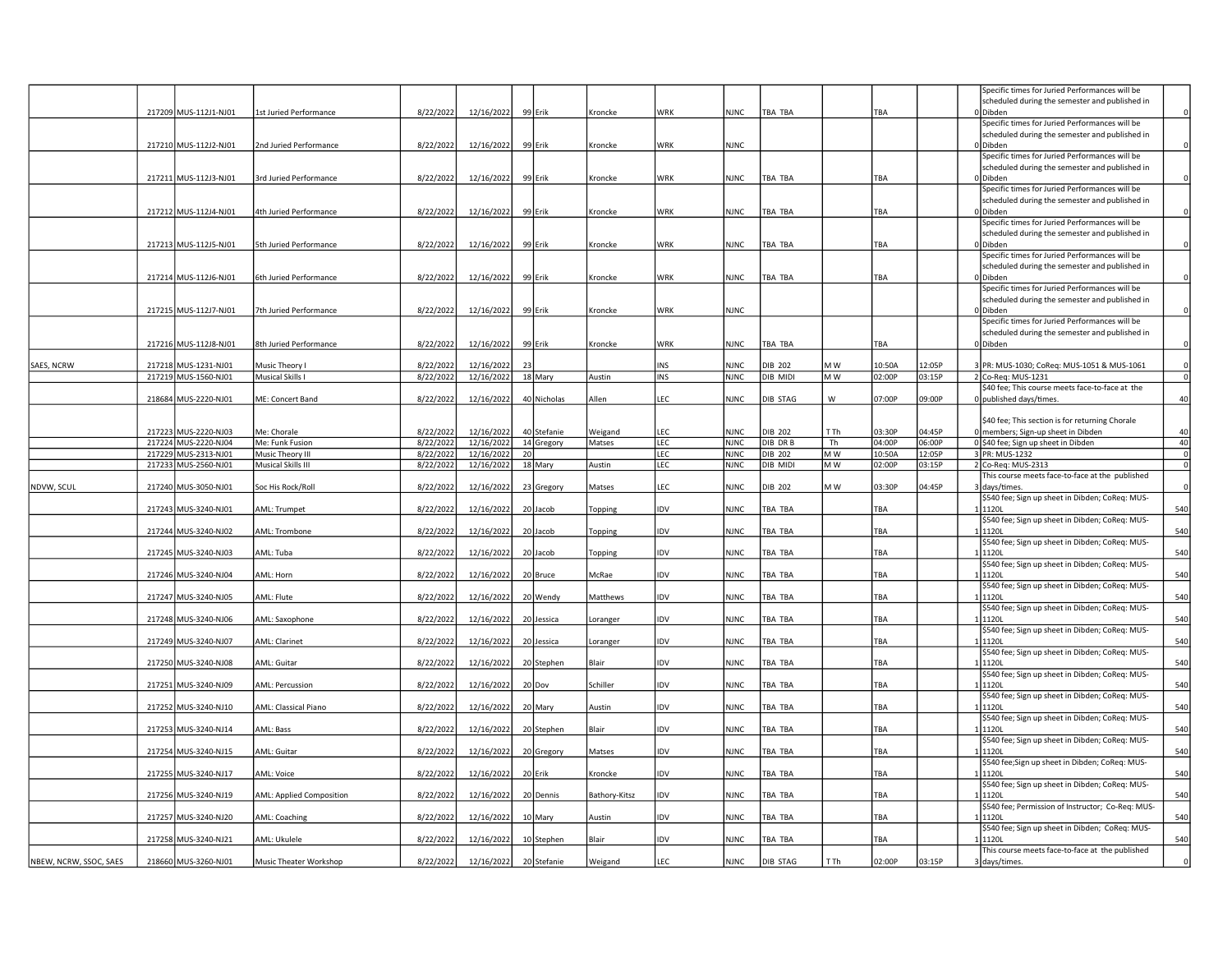|                   | 217260 MUS-3999-NJ01                         | Keyboard Proficiency Exam                  | 8/22/2022              | 12/16/2022 100           |                     |                   | <b>XXX</b>               | <b>NJNC</b>                | TBA TBA          |      | TBA    |        |                                                                                                    | 0              |
|-------------------|----------------------------------------------|--------------------------------------------|------------------------|--------------------------|---------------------|-------------------|--------------------------|----------------------------|------------------|------|--------|--------|----------------------------------------------------------------------------------------------------|----------------|
|                   | 217261 MUS-4030-NJ01                         | AML: Trumpet                               |                        | 12/16/2022               | 20 Jacob            |                   | IDV                      | <b>NJNC</b>                | TBA TBA          |      | TBA    |        | \$810 fee; Sign up sheet in Dibden; CoReq: MUS-<br>1.5 1120                                        | 810            |
|                   |                                              |                                            | 8/22/2022              |                          |                     | Topping           |                          |                            |                  |      |        |        | \$810 fee; Sign up sheet in Dibden; CoReq: MUS-                                                    |                |
|                   | 217262 MUS-4030-NJ02                         | AML: Trombone                              | 8/22/2022              | 12/16/2022               | 20 Jacob            | Topping           | <b>IDV</b>               | <b>NJNC</b>                | TBA TBA          |      | TBA    |        | 1.5 1120                                                                                           | 810            |
|                   | 217263 MUS-4030-NJ03                         | AML: Tuba                                  | 8/22/2022              | 12/16/2022               | 20 Jacob            | Topping           | <b>IDV</b>               | <b>NJNC</b>                | TBA TBA          |      | TBA    |        | \$810 fee; Sign up sheet in Dibden; CoReq: MUS-<br>1.5 1120                                        | 810            |
|                   |                                              |                                            |                        |                          |                     |                   |                          |                            |                  |      |        |        | \$810 fee; Sign up sheet in Dibden; CoReq: MUS-                                                    |                |
|                   | 217264 MUS-4030-NJ04                         | AML: Horn                                  | 8/22/2022              | 12/16/2022               | 20 Jacob            | Topping           | <b>IDV</b>               | <b>NJNC</b>                | TBA TBA          |      | TBA    |        | 1.5 1120                                                                                           | 810            |
|                   | 217265 MUS-4030-NJ05                         | AML: Flute                                 | 8/22/2022              | 12/16/2022               | 20 Wendy            | Matthews          | IDV                      | <b>NJNC</b>                | TBA TBA          |      | TBA    |        | \$810 fee; Sign up sheet in Dibden; CoReq: MUS-<br>1.5 1120                                        | 810            |
|                   |                                              |                                            |                        |                          |                     |                   |                          |                            |                  |      |        |        | \$810 fee; Sign up sheet in Dibden; CoReq: MUS-                                                    |                |
|                   | 217266 MUS-4030-NJ06                         | AML: Saxophone                             | 8/22/2022              | 12/16/2022               | 20 Jessica          | Loranger          | lidv                     | NJNC                       | TBA TBA          |      | TBA    |        | 1.5 1120                                                                                           | 810            |
|                   |                                              |                                            |                        |                          |                     |                   | IDV                      | <b>NJNC</b>                |                  |      |        |        | \$810 fee; Sign up sheet in Dibden; CoReq: MUS-<br>1.5 1120L                                       |                |
|                   | 217267 MUS-4030-NJ07                         | AML: Clarinet                              | 8/22/2022              | 12/16/2022               | 20 Jessica          | Loranger          |                          |                            | TBA TBA          |      | TBA    |        | \$810 fee; Sign up sheet in Dibden; CoReq: MUS-                                                    | 810            |
|                   | 217268 MUS-4030-NJ08                         | AML: Guitar                                | 8/22/2022              | 12/16/2022               | 20 Stephen          | Blair             | <b>IDV</b>               | <b>NJNC</b>                | TBA TBA          |      | TBA    |        | 11201                                                                                              | 810            |
|                   |                                              |                                            |                        |                          |                     |                   |                          |                            |                  |      |        |        | \$810 fee; Sign up sheet in Dibden; CoReq: MUS-                                                    |                |
|                   | 217269 MUS-4030-NJ09                         | AML: Percussion                            | 8/22/2022              | 12/16/2022               | $20$ Dov            | Schiller          | <b>IDV</b>               | <b>NJNC</b>                | TBA TBA          |      | TBA    |        | 1.5 1120<br>\$810 fee; Sign up sheet in Dibden; CoReq: MUS-                                        | 810            |
|                   | 217270 MUS-4030-NJ10                         | AML: Classical Piano                       | 8/22/2022              | 12/16/2022               | 20 Mary             | Austin            | IDV                      | <b>NJNC</b>                | TBA TBA          |      | TBA    |        | 1.5 1120                                                                                           | 810            |
|                   |                                              |                                            |                        |                          |                     |                   |                          |                            |                  |      |        |        | \$810 fee; Sign up sheet in Dibden; CoReq: MUS-                                                    |                |
|                   | 217271 MUS-4030-NJ14                         | AML: Bass                                  | 8/22/202               | 12/16/2022               | 20 Stephen          | Blair             | <b>IDV</b>               | <b>NJNC</b>                | TBA TBA          |      | TBA    |        | 1.5 1120<br>\$810 fee; Sign up sheet in Dibden; CoReq: MUS-                                        | 810            |
|                   | 217272 MUS-4030-NJ15                         | AML: Guitar                                | 8/22/2022              | 12/16/2022               | 20 Gregory          | Matses            | IDV                      | <b>NJNC</b>                | TBA TBA          |      | TBA    |        | 1.5 1120                                                                                           | 810            |
|                   |                                              |                                            |                        |                          |                     |                   |                          |                            |                  |      |        |        | \$810 fee; Sign up sheet in Dibden; CoReq: MUS-                                                    |                |
|                   | 217273 MUS-4030-NJ17<br>217274 MUS-4720-NJ02 | AML: Voice<br>Senior Recital               | 8/22/2022<br>8/22/2022 | 12/16/2022<br>12/16/2022 | 20 Erik<br>20 Erik  | Kroncke           | <b>IDV</b><br><b>STD</b> | NJNC<br><b>NJNC</b>        | TBA TBA          |      | TBA    |        | 1.5 1120                                                                                           | 810<br> 0      |
|                   |                                              |                                            |                        |                          |                     | Kroncke           |                          |                            |                  |      |        |        | 2 Permission of Instructor<br>Please contact Brady Rainville for more                              |                |
|                   | 217651 NSE-2500-NJ01                         | Nat Student Exc                            | 8/22/2022              | 12/16/2022               | 0 Brady             | Rainville         | lidv                     | <b>NJOF</b>                |                  |      |        |        | 12 information                                                                                     | $\circ$        |
|                   |                                              |                                            |                        |                          |                     |                   |                          |                            |                  |      |        |        | Please contact Brady Rainville for more                                                            | $\Omega$       |
|                   | 217652 NSE-2500-NJ02<br>217295 PAT-2001-NJ01 | Nat Student Exc<br>Devised Performance Lab | 8/22/2022<br>8/22/2022 | 12/16/2022<br>12/16/2022 | 0 Brady<br>15 Isaac | Rainville<br>Eddy | <b>IDV</b><br>LEC        | <b>NJOF</b><br><b>NJNC</b> | DIB STAG         | M W  | 06:30P | 09:30P | information                                                                                        | $\circ$        |
|                   | 217296 PAT-4001-NJ01                         | Devised Performance Lab                    | 8/22/2022              | 12/16/2022               | 15 Isaac            | Eddy              | LEC                      | <b>NJNC</b>                | <b>DIB STAG</b>  | MW   | 06:30P | 09:30P |                                                                                                    | $\overline{0}$ |
|                   |                                              |                                            |                        |                          |                     |                   |                          |                            |                  |      |        |        | LEC; this course meets face-to-face at the                                                         |                |
| SCUL, NDVW        | 217655 PHI-1010-NJ01                         | ntro Philosophy                            | 8/22/2022              | 12/16/2022               | 28 James            | Moran             | LEC                      | <b>NJNC</b>                | <b>WLLC 212</b>  | T Th | 09:25A | 10:40A | published days/times.<br>\$55 fee; This course meets face-to-face at the                           |                |
| SSCI, NNPW        | 217359 PHY-2031-NJ01                         | Fund Physics I                             | 8/22/2022              | 12/16/2022               | 24 Benjamin         | Luce              | LEC                      | <b>NJNC</b>                | <b>BEN 101</b>   | E    | 10:00A | 12:50P | published days/times.                                                                              | 55             |
|                   |                                              |                                            |                        |                          |                     |                   |                          |                            | <b>BEN 201</b>   | F    | 02:00P | 03:50P |                                                                                                    |                |
|                   |                                              |                                            |                        |                          |                     |                   |                          |                            |                  |      |        |        | SYN; this course meets face-to-face at the<br>published days/times but also allows students to     |                |
| NBEW, SSOC        | 219008 POS-1010-NJ01                         | Intro to Poli Sci                          | 8/22/2022              | 12/16/2022               | 28 David            | Plazek            | SYN                      | <b>NJNC</b>                | <b>WLLC 210/</b> | M W  | 02:00P | 03:15P | join the class virtually                                                                           | $\Omega$       |
|                   |                                              |                                            |                        |                          |                     |                   |                          |                            |                  |      |        |        |                                                                                                    |                |
|                   |                                              |                                            |                        |                          |                     |                   |                          |                            |                  |      |        |        | This course meets face-to-face at the published<br>days/times but also allows students to join the |                |
| NBEW, SSOC        | 218899 POS-1030-NJ01                         | Comparative Gov                            | 8/22/2022              | 12/16/2022               | 28 David            | Plazek            | SYN                      | <b>NJNC</b>                | <b>WLLC 210/</b> | T Th | 03:30P | 04:45P | 3 class virtually.                                                                                 | $\Omega$       |
|                   |                                              |                                            |                        |                          |                     |                   |                          |                            |                  |      |        |        |                                                                                                    |                |
|                   | 219544 POS-2320-NJ01                         | <b>US Campaigns &amp; Elections</b>        | 8/22/2022              | 12/16/2022               | 5 Richard           | Clark             | <b>RMT</b>               | <b>NJNC</b>                | TBA TBA          | T Th | 03:30P | 04:45P | This course meets meets virtually at the published<br>davs/times: Cross-listed with POS-2320-C01   | $\Omega$       |
|                   |                                              |                                            |                        |                          |                     |                   |                          |                            |                  |      |        |        | SYN; this course meets face-to-face at the                                                         |                |
|                   |                                              |                                            |                        |                          |                     |                   |                          |                            |                  |      |        |        | published days/times but also allows students to                                                   |                |
|                   | 217668 POS-3025-NJ01                         | Qe:Research Design & Analysis              | 8/22/2022              | 12/16/2022               | 25 David            | Plazek            | SYN                      | <b>NJNC</b>                | <b>WLLC 210/</b> | T Th | 02:00P | 03:15P | join the class virtually; cross listed with POS-3025-<br>$3$ CO <sub>1</sub>                       | $\circ$        |
|                   |                                              |                                            |                        |                          |                     |                   |                          |                            |                  |      |        |        |                                                                                                    |                |
|                   |                                              |                                            |                        |                          |                     |                   |                          |                            |                  |      |        |        | This course meets face-to-face at the published                                                    |                |
| NBEW, SSOC, NCCSE | 218901 POS-3050-NJ01                         | Envir Ethics & Pol                         | 8/22/2022              | 12/16/2022               | 28 David            | Plazek            | SYN                      | <b>NJNC</b>                | <b>WLLC 210/</b> | W    | 05:00P | 07:45P | days/times but also allows students to join the<br>class virtually; Cross-listed with POS-3050-C01 | $\Omega$       |
|                   |                                              |                                            |                        |                          |                     |                   |                          |                            |                  |      |        |        |                                                                                                    |                |
|                   |                                              |                                            |                        |                          |                     |                   |                          |                            |                  |      |        |        | \$5 fee: This course meets face-to-face at the                                                     |                |
|                   |                                              |                                            |                        |                          |                     |                   |                          |                            |                  |      |        |        | published days/times but also allows students to                                                   |                |
| SSOC, NBEW        | 217017 PSY-1010-NJ01                         | Intro to Psych                             | 8/22/2022              | 12/16/2022               | 28 Emily            | Scott             | SYN                      | <b>NJNC</b>                | <b>WLLC 212</b>  | M W  | 09:25A | 10:40A | join the class virtually via ZOOM                                                                  |                |
|                   |                                              |                                            |                        |                          |                     |                   |                          |                            |                  |      |        |        | \$5 fee; This course meets face-to-face at the                                                     |                |
|                   |                                              |                                            |                        |                          |                     |                   |                          |                            |                  |      |        |        | published days/times but also allows students to                                                   |                |
| SSOC, NBEW        | 217018 PSY-1010-NJ02                         | Intro to Psych                             | 8/22/2022              | 12/16/2022               | 28 Emily            | Scott             | SYN                      | <b>NJNC</b>                | <b>WLLC 212</b>  | T Th | 09:25A | 10:40A | 3 join the class virtually via ZOOM<br>\$5 fee; PR: Psychology Majors only; 1st half               |                |
|                   | 217020 PSY-1035-NJ01A                        | The Psychology Major                       | 8/22/2022              | 10/14/2022               | 20 Brady            | Rainville         | <b>LEC</b>               | <b>NJNC</b>                | <b>DEW 177</b>   |      | 1:00A  | 1:50A  | course; Meets once per week.                                                                       |                |
|                   |                                              |                                            |                        |                          |                     |                   |                          |                            |                  |      |        |        | \$5 fee; Lecture portion can be attended in person                                                 |                |
| SSOC, NBEW        | 217022 PSY-2040-NJ01                         | Social Psychology                          | 8/22/2022              | 12/16/2022               | 25 Emily            | Scott             | <b>HYB</b>               | <b>NJNC</b>                | <b>WLLC 213</b>  |      | 03:30P | 04:45P | or over ZOOM                                                                                       |                |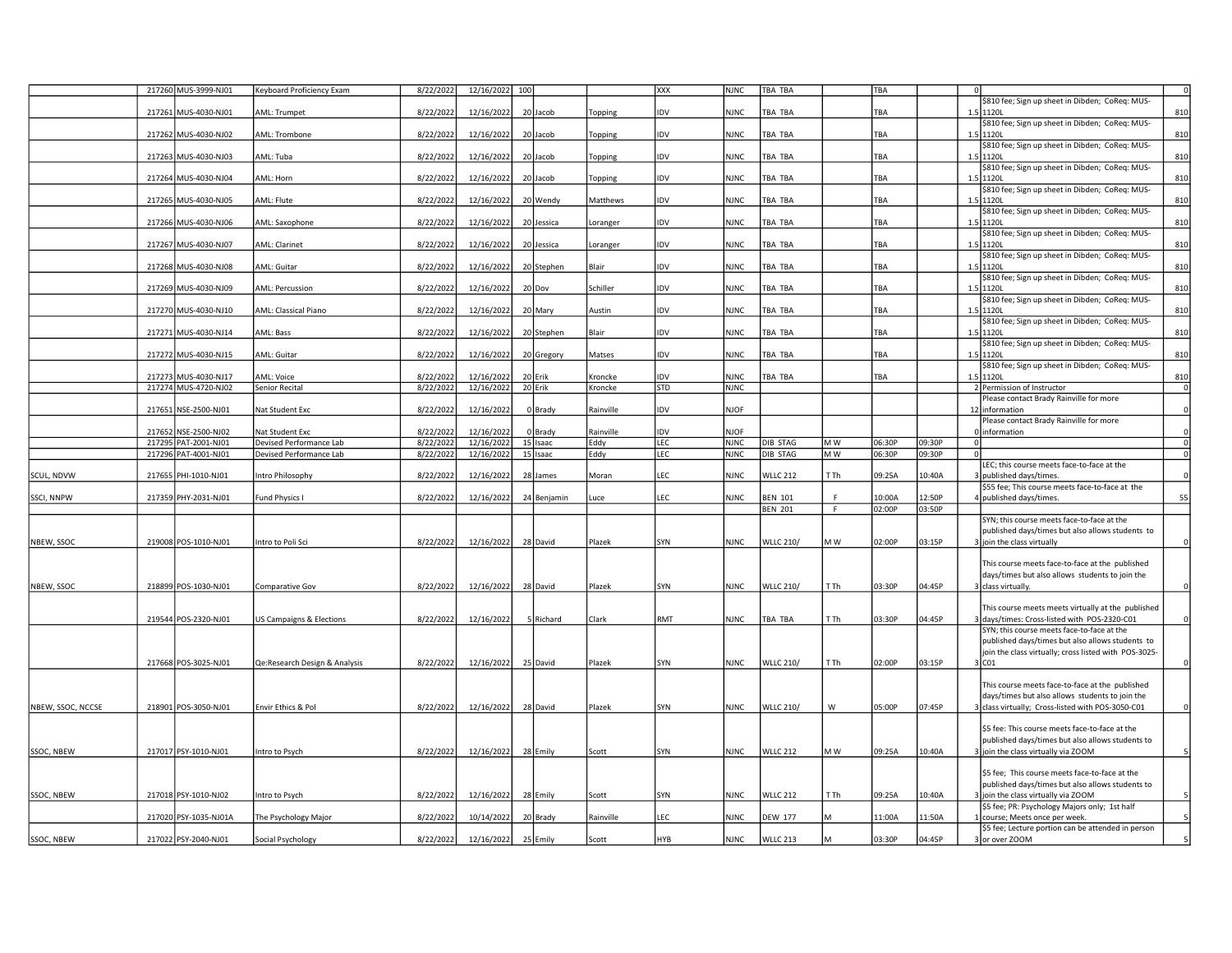|                 |                       |                                  |           |            |    |            |           |            |             |                 |               |        |        |                | \$5 fee; PR: PSY-1010; This course meets face-to-<br>face at the published days/times but also allows                                                                                                |                |
|-----------------|-----------------------|----------------------------------|-----------|------------|----|------------|-----------|------------|-------------|-----------------|---------------|--------|--------|----------------|------------------------------------------------------------------------------------------------------------------------------------------------------------------------------------------------------|----------------|
| SSOC, NBEW      | 217023 PSY-2070-NJ01  | Lifespan Developmental Psy       | 8/22/2022 | 12/16/2022 |    | 28 Gina    | Mireault  | SYN        | <b>NJNC</b> | WLLC 213        | M W           | 02:00P | 03:15P |                | 3 students to join the class virtually via ZOOM                                                                                                                                                      |                |
|                 | 217024 PSY-2410-NJ01  | Qe: Research Meth/Psych          | 8/22/2022 | 12/16/2022 |    | 28 Emily   | Scott     | SYN        | <b>NJNC</b> | WLLC 213        | M W           | 10:50A | 12:05P |                | \$5 fee; PR: Pass QR Assessment or MAT-1080 &<br>PSY-1010; This course meets face-to-face at the<br>published days/times but also allows students to<br>join the class virtually via ZOOM            |                |
|                 |                       |                                  |           |            |    |            |           |            |             |                 |               |        |        |                | This course meets in-person on the CU campus<br>and remotely at the published days/times. Cross-                                                                                                     |                |
|                 | 219701 PSY-3060-NJ01  | Child Psychopathology            | 8/22/2022 | 12/16/2022 |    | 5 Shannon  | Newell    | RMT        | <b>NJNC</b> | TBA TBA         | Th            | 08:00A | 09:15A |                | 3 listed with PSY-3060-C01.                                                                                                                                                                          |                |
|                 | 217025 PSY-3070-NJ01  | Abnormal Psychology              | 8/22/2022 | 12/16/2022 |    | 28 Gina    | Mireault  | SYN        | <b>NJNC</b> | <b>WLLC 213</b> | T Th          | 10:50A | 12:05P |                | \$5 fee; PR: PSY-1010 & Sophomore standing; This<br>course meets face-to-face at the published times<br>but also allows students to join the class virtually<br>3 via ZOOM                           |                |
|                 | 218651 PSY-3230-NJ01  | Psych of Gender                  | 8/22/2022 | 12/16/2022 |    | 20 Gina    | Mireault  | SYN        | <b>NJNC</b> | <b>WLLC 213</b> | м             | 09:25A | 10:40A |                | \$5 fee; Junior Standing; Lecture portion can be<br>3 attended in person or over Zoom                                                                                                                |                |
|                 | 218655 PSY-4330-NJ01  | Intro to Clinical Skills         | 8/22/2022 | 12/16/2022 |    | 28 Deanne  | Blueter   | SYN        | <b>NJNC</b> | <b>DEW 132</b>  | T Th          | 09:25A | 10:40A |                | \$5 fee; Junior Standing; This course meets face-to-<br>face at the published days/times but also allows<br>3 students to join the class virtually via Zoom                                          |                |
|                 | 218652 PSY-4770-NO01  | Senior Seminar in PSY            | 8/22/2022 | 12/16/2022 |    | 15 Edward  | Thorndike | ONL        | <b>NJON</b> | NJON NJON       |               | TBA    |        |                | Senior standing; Permission of Instructor; Must be<br>taking concurrently with PSY-4810; This course is<br>taught asynchronously and entirely online.<br>Internship Contract Required; Students must | $\Omega$       |
|                 | 217030 PSY-4810-NJ01  | nternship in PSY                 | 8/22/2022 | 12/16/2022 |    | 0 Edward   | Thorndike | <b>INT</b> | <b>NJOF</b> |                 |               |        |        |                | 1 register with Edward Thorndike                                                                                                                                                                     |                |
|                 | 218431 SCI-2220-NJ01  | <b>Current Topics in Science</b> | 8/22/2022 | 12/16/2022 |    | 50 Emily   | Tarleton  | LEC        | <b>NJNC</b> | <b>BEN 207</b>  | W             | 04:00P | 05:15P |                | This course meets face-to-face at the published<br>1 days/times; Pass/No Pass only                                                                                                                   |                |
|                 | 218432 SCI-2270-NJ01  | <b>SKILLS</b>                    | 8/22/2022 | 12/16/2022 |    | 28 Eleanor | Beltz     | SEM        | <b>NJNC</b> | <b>BEN 307</b>  | W             | 08:00A | 09:15A |                | This course meets face-to-face at the published<br>1 days/times.                                                                                                                                     | $\mathbf 0$    |
|                 |                       |                                  |           |            |    |            |           |            |             |                 |               |        |        |                | This course meets face-to-face at the published                                                                                                                                                      |                |
| SSOC, NBEW      | 217011 SOC-1010-NJ01  | ntro to Sociology                | 8/22/2022 | 12/16/2022 |    | $28$ Ann   | Kern      | LEC        | NJNC        | <b>WLLC 212</b> | T Th          | 08:00A | 09:15A |                | 3 days/times.                                                                                                                                                                                        | $\mathbf 0$    |
| SCUL            | 219563 SOC-2560-NJ01C | Cannabis, Culture & Conscious    | 8/22/2022 | 12/16/2022 |    | 8 Philip   | Lamv      | RMT        | <b>NJNC</b> | TBA TBA         | T Th          | 02:00P | 03:15P |                | This course meets virtually at the published<br>days/Times; Cross-listed with SOC-2560-C01<br>This course meets face-to-face at the published                                                        |                |
|                 | 217014 SOC-3080-NJ01  | Wellness & Alt Med               | 8/22/2022 | 12/16/2022 |    | 28 Matthew | Rushford  | LEC        | <b>NJNC</b> | <b>BEN 206</b>  | M W           | 02:00P | 03:15P |                | 3 days/times                                                                                                                                                                                         |                |
|                 | 217015 SOC-3260-NJ01  | S: Social Theory                 | 8/22/2022 | 12/16/2022 |    | 28 Janet   | Bennion   | INS        | <b>NJNC</b> | WLLC JEL1       | M W           | 10:50A | 12:05P |                | Junior standing; This course will meet face-to-face<br>at the published days/times; Independent Study<br>3 Course                                                                                    | $\Omega$       |
|                 |                       |                                  |           |            |    |            |           |            |             |                 |               |        |        |                | \$30 fee; Freshmen only; Learning Community                                                                                                                                                          |                |
| SFYS, JFY, NFYS | 217302 THA-1025-NJ01  | FYS: What's Your Story?          | 8/22/2022 | 12/16/2022 |    | 18 Isaac   | Eddy      | LEC        | <b>NJNC</b> | DIB 202         | T Th          | 10:50A | 12:05P |                | students only: Co-Req: ART-2110-NJ01                                                                                                                                                                 | 30             |
| SCUL, NDVW      | 217303 THA-1040-NJ01  | Interp Con Dra Lit               | 8/22/2022 | 12/16/2022 |    | 20 Isaac   | Eddy      | LEC        | <b>NJNC</b> | <b>BEN 309</b>  | T Th          | 09:25A | 10:40A |                | This course meets face-to-face at the published<br>3 days/times.                                                                                                                                     | $\mathbf 0$    |
|                 | 217305 THA-1111-NJ01  | Stagecraft                       | 8/22/2022 | 12/16/2022 |    | 28 Timothy | Mikovitz  | LEC        | <b>NJNC</b> | <b>DIB STAG</b> | W F           | 02:00P | 03:15P |                | 3 \$35 fee                                                                                                                                                                                           | 35             |
|                 | 217306 THA-2020-NJ01  | Theater Lab                      | 8/22/2022 | 12/16/2022 |    | 15 Timothy | Mikovitz  | STD        | <b>NJNC</b> | DIB STAG        | F             | 11:00A | 01:45P | $\overline{3}$ |                                                                                                                                                                                                      | $\circ$        |
|                 |                       |                                  |           |            |    |            |           |            |             | DIB MIDI        | F             | 11:00A | 01:45P |                | \$100 fee; This course meets face-to-face at the                                                                                                                                                     |                |
|                 | 218658 THA-2040-NJ01  | Perform & Prod Lab               | 8/22/202  | 12/16/2022 |    | 20 Laura   | Roald     | LEC        | <b>NJNC</b> | DIB STAG        | T Th          | 06:30P | 09:30P |                | 0 published days/times.                                                                                                                                                                              | 100            |
| SAES, NCRW      | 217307 THA-2121-NJ01  | Acting I                         | 8/22/2022 | 12/16/2022 |    | 18 Isaac   | Eddy      | LEC        | <b>NJNC</b> | DIB STAG        | M W           | 09:25A | 10:40A |                | 3 CoReg: THA-2121L                                                                                                                                                                                   | $\circ$        |
|                 | 217308 THA-2121L-NJ01 | Acting I Lab                     | 8/22/2022 | 12/16/2022 |    | 18 Isaac   | Eddy      | LEC        | <b>NJNC</b> | DIB STAG        | M             | 10:40A | 11:10A |                | 1 CoReq: THA-2121<br>\$25 fee; This course meets face-to-face at the                                                                                                                                 | $\overline{0}$ |
| NBEW, SSOC      | 218657 THA-3210-NJ01  | Intro to Directing               | 8/22/202  | 12/16/2022 |    | 20 Laura   | Roald     | LEC        | <b>NJNC</b> | DIB STAG        | M W           | 12:10P | 01:25P |                | 4 published days/times.                                                                                                                                                                              | 25             |
|                 | 218659 THA-4010-NJ01  | Perform & Prod Lab               | 8/22/2022 | 12/16/2022 |    | 25 Laura   | Roald     | LEC        | <b>NJNC</b> | DIB STAG        | T Th          | 06:30P | 09:30P |                | \$100 fee; Junior standing; This course meets face-<br>0 to-face at the published days/times.<br>This course meets face-to-face at the published                                                     | 100            |
|                 | 217310 THA-4050-NJ01  | Theater Lab                      | 8/22/2022 | 12/16/2022 |    | 10 Timothy | Mikovitz  | LEC        | <b>NJNC</b> | DIB STAG        |               | 01:00P | 03:45P |                | 3 days/times.                                                                                                                                                                                        | 0              |
|                 |                       |                                  |           |            |    |            |           |            |             | DIB MIDI        | F             | 01:00P | 03:45P |                |                                                                                                                                                                                                      |                |
|                 | 217311 THA-4720-NJ01  | Senr Proj in Thea                | 8/22/2022 | 12/16/2022 |    | 10 Isaac   | Eddy      | SEM        | <b>NJNC</b> | TBA TBA         |               | TBA    |        |                | 3 \$250 fee; Senior standing; Permission of Instructor                                                                                                                                               | 250            |
|                 |                       |                                  |           |            |    |            |           |            |             |                 |               |        |        |                | \$6300 fee; Woodworking majors only; Contact Tara                                                                                                                                                    |                |
|                 | 217690 WFD-1010-NJ01A | Furniture Design I               | 8/22/2022 | 12/16/2022 | 15 |            |           | STD        | <b>NJOF</b> | TBA TBA         | <b>MTWThF</b> | 09:00A | 12:00P |                | 9 Thacker for permission to register                                                                                                                                                                 | 6300           |